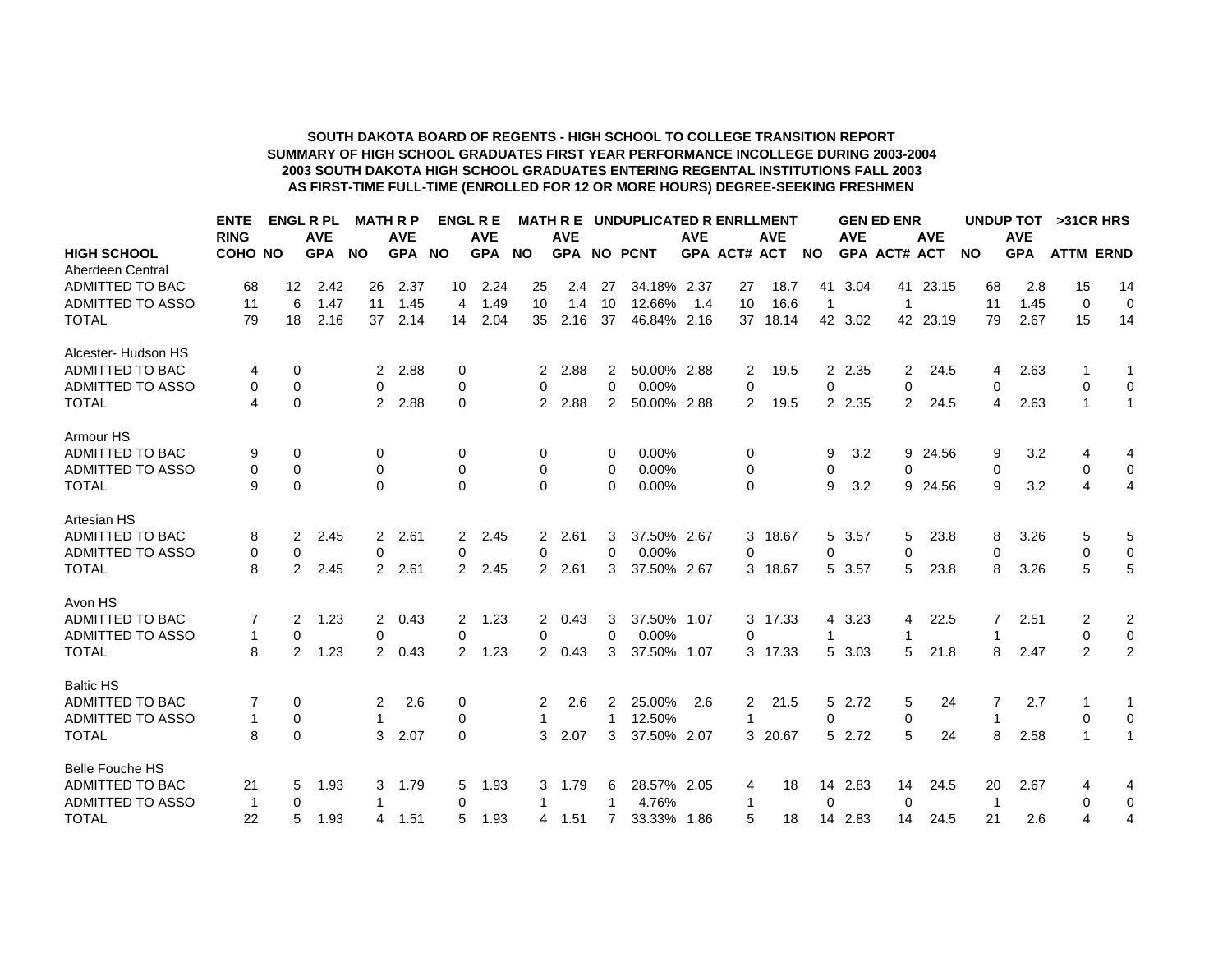| <b>Bennett County HS</b><br>ADMITTED TO BAC | 4              | 2            | 1.51 | 3                | 1.47   | 2            | 1.51 | 3              | 1.47       | 3              | 60.00% 1.47 |     | 3              | 17.67    | 1              |         |                |          | 4           | 2.36 |                | 1                       |
|---------------------------------------------|----------------|--------------|------|------------------|--------|--------------|------|----------------|------------|----------------|-------------|-----|----------------|----------|----------------|---------|----------------|----------|-------------|------|----------------|-------------------------|
| ADMITTED TO ASSO                            | 1              | 0            |      | 1                |        | $\mathbf 0$  |      | 1              |            | 1              | 20.00%      |     | -1             |          | 0              |         | 0              |          | 1           |      | 0              | 0                       |
| <b>TOTAL</b>                                | 5              | 2            | 1.51 | 4                | 2.07   | 2            | 1.51 | 4              | 2.07       | 4              | 80.00% 2.07 |     | 4              | 18.5     | $\mathbf{1}$   |         | $\mathbf{1}$   |          | 5           | 2.6  | $\mathbf{1}$   | $\mathbf{1}$            |
| <b>Beresford HS</b>                         |                |              |      |                  |        |              |      |                |            |                |             |     |                |          |                |         |                |          |             |      |                |                         |
| ADMITTED TO BAC                             | 15             | 0            |      | 0                |        | 0            |      | 0              |            | 0              | 0.00%       |     | 0              |          | 15             | 2.82    | 15             | 23.8     | 15          | 2.82 | 2              | 2                       |
| ADMITTED TO ASSO                            | 0              | $\mathbf 0$  |      | 0                |        | 0            |      | 0              |            | 0              | 0.00%       |     | 0              |          | 0              |         | $\mathbf 0$    |          | $\mathbf 0$ |      | 0              | $\mathbf 0$             |
| <b>TOTAL</b>                                | 15             | $\mathbf 0$  |      | $\mathbf 0$      |        | $\mathbf 0$  |      | 0              |            | $\Omega$       | 0.00%       |     | 0              |          | 15             | 2.82    | 15             | 23.8     | 15          | 2.82 | $\overline{2}$ | $\overline{2}$          |
| Bon Homme HS                                |                |              |      |                  |        |              |      |                |            |                |             |     |                |          |                |         |                |          |             |      |                |                         |
| ADMITTED TO BAC                             | 17             | 3            | 2.07 | 3                | 2.4    | 3            | 2.07 | 3              | 2.4        | 5              | 29.41% 2.33 |     | 5              | 19       |                | 12 2.74 |                | 12 23.25 | 17          | 2.64 | 5              | 4                       |
| ADMITTED TO ASSO                            | 0              | 0            |      | 0                |        | $\mathbf 0$  |      | 0              |            | 0              | 0.00%       |     | 0              |          | 0              |         | $\mathbf 0$    |          | $\mathbf 0$ |      | 0              | $\mathbf 0$             |
| <b>TOTAL</b>                                | 17             | 3            | 2.07 | 3                | 2.4    | 3            | 2.07 | 3              | 2.4        | 5              | 29.41% 2.33 |     | 5              | 19       | 12             | 2.74    |                | 12 23.25 | 17          | 2.64 | 5              | $\overline{\mathbf{4}}$ |
| <b>Bonesteel HS</b>                         |                |              |      |                  |        |              |      |                |            |                |             |     |                |          |                |         |                |          |             |      |                |                         |
| ADMITTED TO BAC                             | 5              | 0            |      | 0                |        | 0            |      | 0              |            | 0              | 0.00%       |     | 0              |          | 5              | 3.72    | 5              | 26.6     | 5           | 3.72 | 2              | 2                       |
| ADMITTED TO ASSO                            | 0              | 0            |      | 0                |        | 0            |      | 0              |            | 0              | 0.00%       |     | 0              |          | 0              |         | 0              |          | $\mathbf 0$ |      | 0              | $\mathbf 0$             |
| <b>TOTAL</b>                                | 5              | 0            |      | $\Omega$         |        | $\Omega$     |      | $\Omega$       |            | $\Omega$       | 0.00%       |     | 0              |          | 5              | 3.72    | 5              | 26.6     | 5           | 3.72 | 2              | $\overline{2}$          |
| <b>Bowdle HS</b>                            |                |              |      |                  |        |              |      |                |            |                |             |     |                |          |                |         |                |          |             |      |                |                         |
| <b>ADMITTED TO BAC</b>                      | 6              | 0            |      | 1                |        | 0            |      | 1              |            |                | 12.50%      |     | -1             |          | 5              | 3.03    | 5              | 25.6     | 6           | 3.01 | 2              | $\overline{2}$          |
| ADMITTED TO ASSO                            | $\overline{2}$ | $\mathbf 0$  |      | 1                |        | $\mathbf 0$  |      | 1              |            | 1              | 12.50%      |     | $\mathbf{1}$   |          | 1              |         | $\mathbf{1}$   |          | 2           | 2.41 | 0              | 0                       |
| <b>TOTAL</b>                                | 8              | $\mathbf 0$  |      |                  | 2 2.27 | $\Omega$     |      | $2^{\circ}$    | 2.27       | $\overline{2}$ | 25.00% 2.27 |     | $\overline{2}$ | 20       | 6              | 3.04    | 6              | 24.5     | 8           | 2.88 | $\overline{2}$ | $\boldsymbol{2}$        |
| <b>Brandon Valley HS</b>                    |                |              |      |                  |        |              |      |                |            |                |             |     |                |          |                |         |                |          |             |      |                |                         |
| <b>ADMITTED TO BAC</b>                      | 35             | 4            | 2.7  | 9                | 2.03   | 4            | 2.7  | 9              | 2.03       | 11             | 27.50%      | 2.2 | 11             | 19.55    | 24             | 2.96    |                | 24 23.42 | 35          | 2.77 | 13             | 11                      |
| ADMITTED TO ASSO                            | 5              | $\mathbf 1$  |      | 3                | 2.23   | $\mathbf 1$  |      | 2              | 1.98       | 3              | 7.50% 1.76  |     | 3              | 18.33    | $\overline{2}$ | 2.64    | $\overline{2}$ | 20       | 5           | 2.2  | $\overline{1}$ | $\mathbf 0$             |
| <b>TOTAL</b>                                | 40             | 5            | 2.43 | 12 <sup>2</sup>  | 2.08   | 5            | 2.43 | 11             | 2.02       | 14             | 35.00% 2.11 |     |                | 14 19.29 |                | 26 2.94 |                | 26 23.15 | 40          | 2.71 | 14             | 11                      |
| <b>Bridgewater HS</b>                       |                |              |      |                  |        |              |      |                |            |                |             |     |                |          |                |         |                |          |             |      |                |                         |
| ADMITTED TO BAC                             | 7              | 0            |      | 1                |        | 0            |      | 1              |            | 1              | 14.29%      |     | $\overline{1}$ |          | 6              | 3.29    | 6              | 25.17    | 7           | 3.18 | 3              | 3                       |
| ADMITTED TO ASSO                            | 0              | $\mathbf 0$  |      | $\boldsymbol{0}$ |        | $\mathbf 0$  |      | 0              |            | 0              | 0.00%       |     | 0              |          | 0              |         | $\mathbf 0$    |          | 0           |      | $\mathbf 0$    | 0                       |
| <b>TOTAL</b>                                | $\overline{7}$ | $\Omega$     |      | $\mathbf{1}$     |        | $\Omega$     |      | $\mathbf{1}$   |            | $\mathbf{1}$   | 14.29%      |     | $\overline{1}$ |          | 6              | 3.29    |                | 6 25.17  | $7^{\circ}$ | 3.18 | 3              | 3                       |
| <b>Britton HS</b>                           |                |              |      |                  |        |              |      |                |            |                |             |     |                |          |                |         |                |          |             |      |                |                         |
| ADMITTED TO BAC                             | 9              | $\mathbf 1$  |      | 1                |        | $\mathbf 1$  |      | 1              |            | 2              | 20.00% 2.84 |     | $\overline{2}$ | 21       | $\overline{7}$ | 3.36    |                | 7 23.86  | 9           | 3.29 | 5              | 5                       |
| <b>ADMITTED TO ASSO</b>                     | $\mathbf{1}$   | $\mathbf 0$  |      | 1                |        | $\mathbf 0$  |      | 1              |            | $\mathbf{1}$   | 10.00%      |     | $\overline{1}$ |          | 0              |         | $\mathbf 0$    |          | -1          |      | $\mathbf 0$    | $\pmb{0}$               |
| <b>TOTAL</b>                                | 10             | $\mathbf{1}$ |      | $\overline{2}$   | 2.97   | $\mathbf{1}$ |      | $\overline{2}$ | 2.97       | 3              | 30.00% 2.71 |     |                | 3 19.67  |                | 7 3.36  |                | 7 23.86  | 10          | 3.25 | 5              | 5                       |
| <b>Brookings HS</b>                         |                |              |      |                  |        |              |      |                |            |                |             |     |                |          |                |         |                |          |             |      |                |                         |
| ADMITTED TO BAC                             | 74             | 6            | 1.93 | 14               | 2.32   | 6            | 1.93 |                | 14 2.61 16 |                | 20.51% 2.51 |     |                | 16 19.44 |                | 58 2.83 |                | 58 24.21 | 74          | 2.77 | 19             | 15                      |
|                                             |                |              |      |                  |        |              |      |                |            |                |             |     |                |          |                |         |                |          |             |      |                |                         |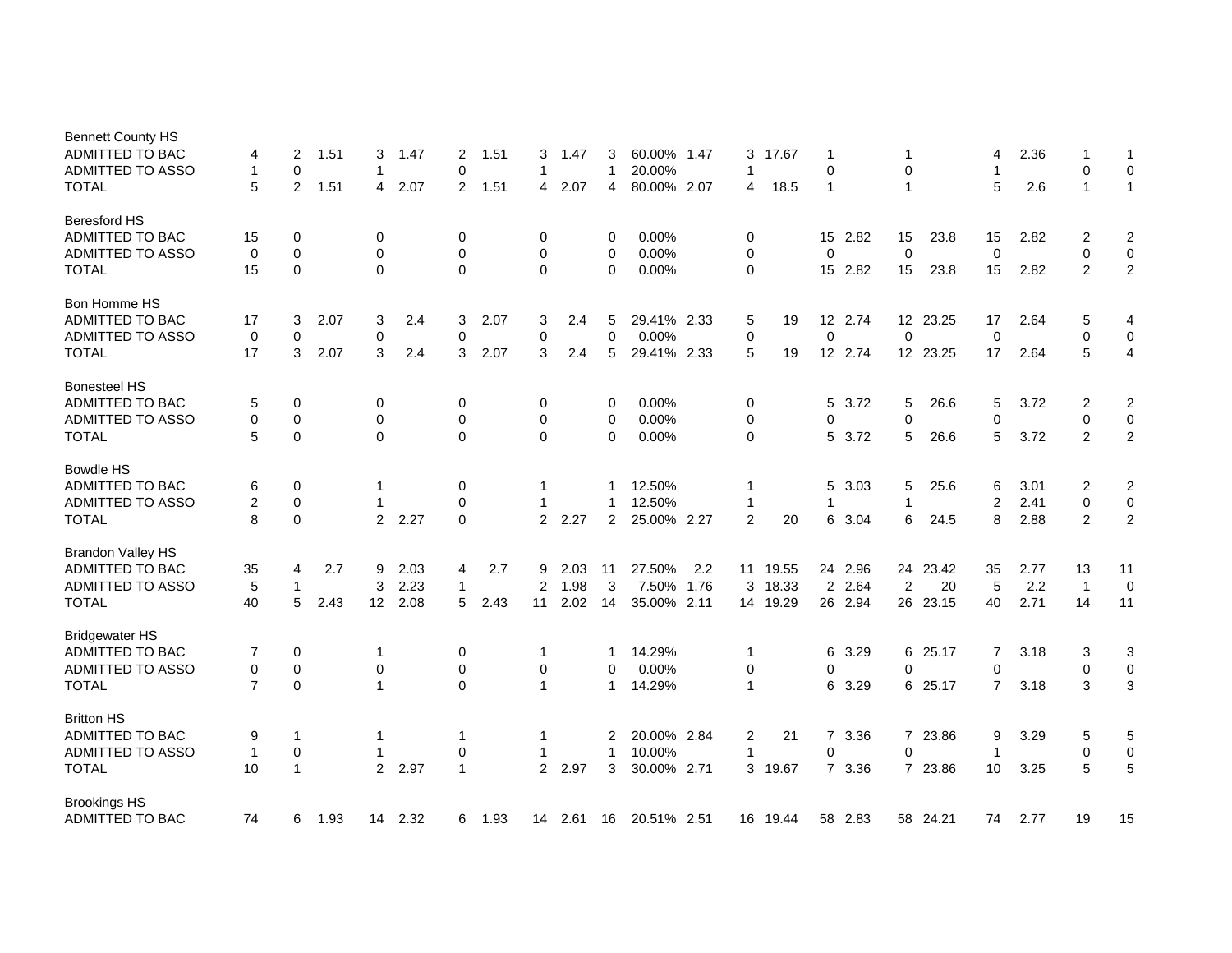| <b>ADMITTED TO ASSO</b> | 4              | 1              |      | 2              | 1.75 | -1             |      | 2              | 1.75 | 2                       | 2.56%       | 1.75 | 2           | 16.5    | $\overline{2}$ | 2.82    | 2              | 20.5     | 4              | 2.32 | $\mathbf 1$  | 1            |
|-------------------------|----------------|----------------|------|----------------|------|----------------|------|----------------|------|-------------------------|-------------|------|-------------|---------|----------------|---------|----------------|----------|----------------|------|--------------|--------------|
| <b>TOTAL</b>            | 78             | $\overline{7}$ | 1.95 | 16             | 2.25 | $\overline{7}$ | 1.95 | 16             | 2.51 | 18                      | 23.08% 2.43 |      | 18          | 19.11   | 60             | 2.83    |                | 60 24.08 | 78             | 2.76 | 20           | 16           |
| <b>Burke HS</b>         |                |                |      |                |      |                |      |                |      |                         |             |      |             |         |                |         |                |          |                |      |              |              |
| ADMITTED TO BAC         | 9              | -1             |      | 3              | 1.89 | -1             |      | 3              | 1.89 | 3                       | 33.33% 1.89 |      | 3           | 20      | 6              | 2.33    |                | 6 23.17  | 9              | 2.22 | -1           | 1            |
| ADMITTED TO ASSO        | 0              | 0              |      | 0              |      | 0              |      | 0              |      | $\mathbf 0$             | 0.00%       |      | $\mathbf 0$ |         | 0              |         | $\mathbf 0$    |          | 0              |      | 0            | 0            |
| <b>TOTAL</b>            | 9              | $\mathbf 1$    |      | 3              | 1.89 | $\mathbf 1$    |      | 3              | 1.89 | 3                       | 33.33% 1.89 |      | 3           | 20      | 6              | 2.33    |                | 6 23.17  | 9              | 2.22 | $\mathbf{1}$ | $\mathbf{1}$ |
| Canistota HS            |                |                |      |                |      |                |      |                |      |                         |             |      |             |         |                |         |                |          |                |      |              |              |
| ADMITTED TO BAC         | 5              | 0              |      | 2              | 3.12 | 0              |      | 2              | 3.12 | 2                       | 40.00% 3.12 |      | 2           | 22.5    | 3              | 3.62    |                | 3 26.67  | 5              | 3.44 | 3            | 3            |
| ADMITTED TO ASSO        | 0              | $\mathbf 0$    |      | 0              |      | 0              |      | 0              |      | $\mathbf 0$             | 0.00%       |      | 0           |         | 0              |         | $\mathbf 0$    |          | 0              |      | 0            | $\pmb{0}$    |
| <b>TOTAL</b>            | 5              | $\mathbf 0$    |      | 2              | 3.12 | $\mathbf 0$    |      | $\overline{2}$ | 3.12 | $\overline{2}$          | 40.00% 3.12 |      | 2           | 22.5    | 3              | 3.62    |                | 3 26.67  | 5              | 3.44 | 3            | 3            |
| <b>Canton HS</b>        |                |                |      |                |      |                |      |                |      |                         |             |      |             |         |                |         |                |          |                |      |              |              |
| ADMITTED TO BAC         | 19             | 3              | 1.89 | 3              | 1.89 | 3              | 1.89 | 3              | 1.89 | 4                       | 19.05% 1.77 |      | 4           | 18      | 14             | 3.1     |                | 14 23.07 | 18             | 2.93 | 5            | 5            |
| ADMITTED TO ASSO        | 3              | $\mathbf 1$    |      | $\overline{2}$ | 2.52 | $\mathbf{1}$   |      | $\overline{2}$ | 2.52 | $\overline{\mathbf{c}}$ | 9.52% 2.52  |      | 2           | 18.5    | $\mathbf{1}$   |         | $\mathbf{1}$   |          | 3              | 2.28 | 0            | 0            |
| <b>TOTAL</b>            | 22             | 4              | 1.88 | 5              | 2.23 | $\overline{4}$ | 1.88 | 5              | 2.23 | 6                       | 28.57% 2.07 |      |             | 6 18.17 |                | 15 3.05 |                | 15 23.07 | 21             | 2.86 | 5            | 5            |
| Castelwood HS           |                |                |      |                |      |                |      |                |      |                         |             |      |             |         |                |         |                |          |                |      |              |              |
| ADMITTED TO BAC         | 7              | $\mathbf 1$    |      | 2              | 1.64 | $\mathbf 1$    |      | 1              |      | 2                       | 28.57% 1.23 |      | 2           | 20.5    | 5              | 2.41    | 5              | 23.6     | 7              | 2.15 | 1            | 1            |
| ADMITTED TO ASSO        | 0              | 0              |      | 0              |      | 0              |      | 0              |      | 0                       | 0.00%       |      | 0           |         | 0              |         | $\mathbf 0$    |          | 0              |      | 0            | $\pmb{0}$    |
| TOTAL                   | $\overline{7}$ | $\overline{1}$ |      | $\overline{2}$ | 1.64 | $\overline{1}$ |      | 1              |      | 2                       | 28.57% 1.23 |      | 2           | 20.5    | 5              | 2.41    | 5              | 23.6     | $\overline{7}$ | 2.15 | $\mathbf{1}$ | $\mathbf{1}$ |
| Centerville HS          |                |                |      |                |      |                |      |                |      |                         |             |      |             |         |                |         |                |          |                |      |              |              |
| ADMITTED TO BAC         | 5              | 3              | 1.38 | 1              |      | 3              | 1.38 | 1              |      | 3                       | 60.00% 1.38 |      | 3           | 19.67   | $\overline{2}$ | 2.6     | $\overline{c}$ | 25       | 5              | 2.01 | -1           | $\mathbf{1}$ |
| <b>ADMITTED TO ASSO</b> | 0              | 0              |      | 0              |      | 0              |      | 0              |      | 0                       | 0.00%       |      | 0           |         | 0              |         | $\pmb{0}$      |          | 0              |      | 0            | $\pmb{0}$    |
| <b>TOTAL</b>            | 5              | 3              | 1.38 | $\mathbf{1}$   |      | 3              | 1.38 | 1              |      | 3                       | 60.00% 1.38 |      |             | 3 19.67 | $\overline{2}$ | 2.6     | 2              | 25       | 5              | 2.01 | $\mathbf{1}$ | $\mathbf{1}$ |
| Chamberlain HS          |                |                |      |                |      |                |      |                |      |                         |             |      |             |         |                |         |                |          |                |      |              |              |
| ADMITTED TO BAC         | 14             | 5              | 2.49 | 4              | 2.22 | 5              | 2.49 | 5              | 2.25 | 6                       | 40.00% 2.44 |      | 6           | 16.5    | 8              | 3       | 8              | 22.63    | 14             | 2.78 | 2            | 1            |
| <b>ADMITTED TO ASSO</b> | $\mathbf{1}$   | 1              |      | 1              |      | $\mathbf 1$    |      | 1              |      | $\mathbf{1}$            | 6.67%       |      | -1          |         | 0              |         | 0              |          | $\overline{1}$ |      | 0            | 0            |
| <b>TOTAL</b>            | 15             | 6              | 2.22 | 5              | 1.92 | 6              | 2.22 | 6              | 2.01 | $\overline{7}$          | 46.67% 2.21 |      |             | 7 16.43 | 8              | 3       |                | 8 22.63  | 15             | 2.67 | 2            | $\mathbf{1}$ |
| Chester Area HS         |                |                |      |                |      |                |      |                |      |                         |             |      |             |         |                |         |                |          |                |      |              |              |
| ADMITTED TO BAC         | 10             | 0              |      | 2              | 1.33 | 0              |      | $\overline{2}$ | 1.33 | 2                       | 20.00% 1.33 |      | 2           | 21      | 8              | 2.68    |                | 8 23.13  | 10             | 2.49 | 4            | 3            |
| <b>ADMITTED TO ASSO</b> | 0              | 0              |      | 0              |      | 0              |      | 0              |      | $\mathbf 0$             | 0.00%       |      | 0           |         | 0              |         | 0              |          | 0              |      | 0            | $\pmb{0}$    |
| <b>TOTAL</b>            | 10             | $\mathbf 0$    |      | $\overline{2}$ | 1.33 | 0              |      | $\overline{2}$ | 1.33 | $\overline{2}$          | 20.00% 1.33 |      | 2           | 21      | 8              | 2.68    |                | 8 23.13  | 10             | 2.49 | 4            | 3            |
| Cheyenne E B HS         |                |                |      |                |      |                |      |                |      |                         |             |      |             |         |                |         |                |          |                |      |              |              |
| ADMITTED TO BAC         | 6              | 0              |      | 2              | 2.62 | $\mathbf 1$    |      | 1              |      | 2                       | 33.33% 1.97 |      | 2           | 19.5    | 4              | 2.67    |                | 4 21.75  | 6              | 2.49 | 1            | 1            |
| ADMITTED TO ASSO        | 0              | 0              |      | 0              |      | 0              |      | 0              |      | 0                       | 0.00%       |      | 0           |         | 0              |         | 0              |          | 0              |      | 0            | 0            |
| <b>TOTAL</b>            | 6              | $\mathbf 0$    |      | 2              | 2.62 | $\mathbf{1}$   |      | 1              |      | 2                       | 33.33% 1.97 |      | 2           | 19.5    | 4              | 2.67    |                | 4 21.75  | 6              | 2.49 | 1            | 1            |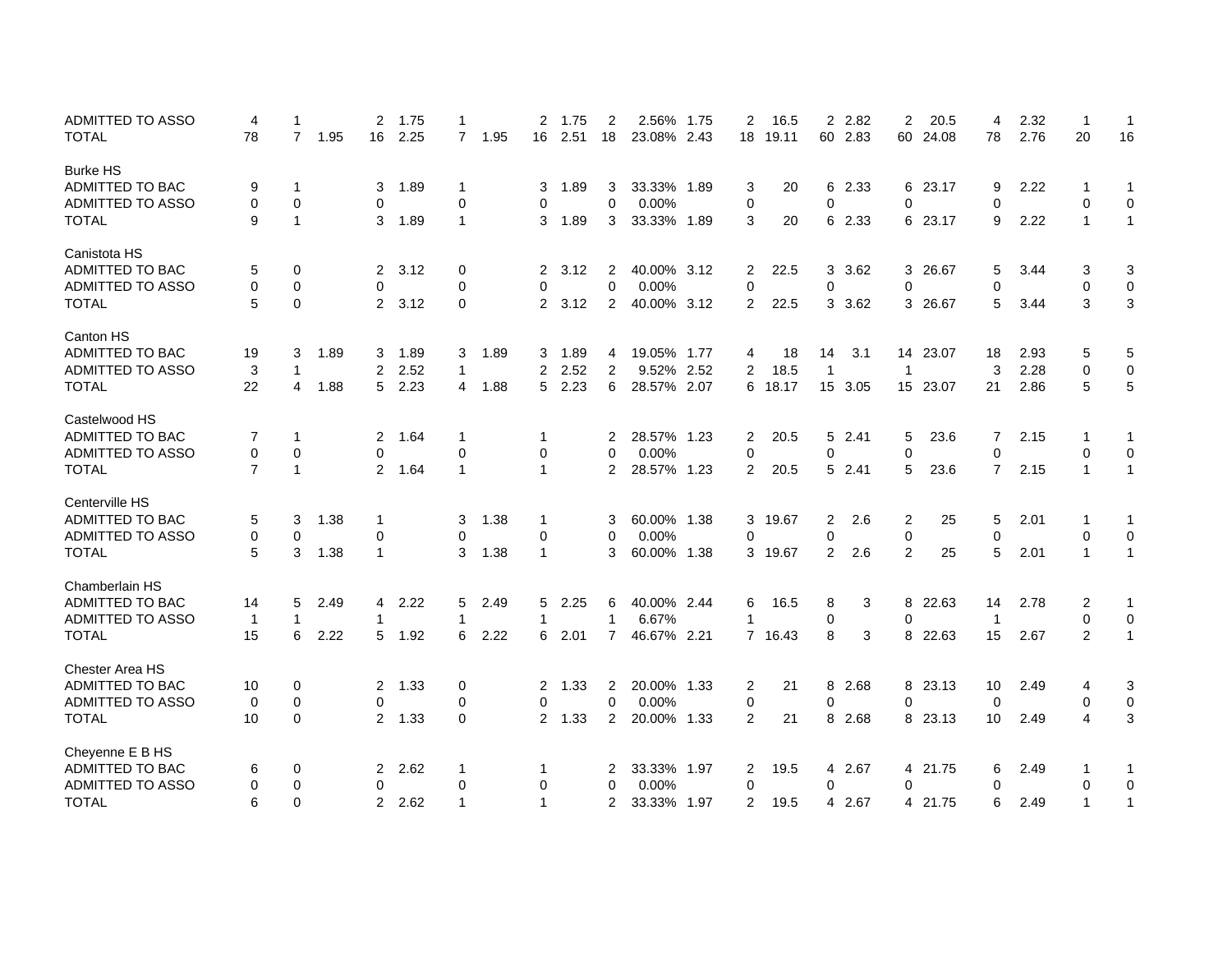| <b>Clark HS</b>         |                |              |      |                |      |             |                |                |      |                |             |      |                |          |                 |         |                |          |                |      |                |                         |
|-------------------------|----------------|--------------|------|----------------|------|-------------|----------------|----------------|------|----------------|-------------|------|----------------|----------|-----------------|---------|----------------|----------|----------------|------|----------------|-------------------------|
| <b>ADMITTED TO BAC</b>  | 11             | 4            | 1.46 | 4              | 2.5  | 3           | 1.35           | 4              | 2.5  | 6              | 54.55%      | 1.95 | 6              | 17.5     | 4               | 3.24    | 4              | 20.25    | 10             | 2.5  | 2              | $\overline{\mathbf{c}}$ |
| ADMITTED TO ASSO        | $\mathbf 1$    | 0            |      | 1              |      | 0           |                | 1              |      | 1              | 9.09%       |      | 1              |          | 0               |         | 0              |          | $\overline{1}$ |      | $\mathbf 0$    | $\mathbf 0$             |
| <b>TOTAL</b>            | 12             | 4            | 1.46 | 5              | 2.42 | 3           | 1.35           | 5              | 2.42 | $\overline{7}$ | 63.64% 1.98 |      |                | 7 17.71  | 4               | 3.24    | $\overline{4}$ | 20.25    | 11             | 2.46 | $\overline{2}$ | $\boldsymbol{2}$        |
| Colman HS               |                |              |      |                |      |             |                |                |      |                |             |      |                |          |                 |         |                |          |                |      |                |                         |
| <b>ADMITTED TO BAC</b>  | 9              | 2            | 2.46 | 1              |      | 2           | 2.46           | 1              |      | 3              | 30.00% 2.61 |      | 3              | 18       | 6               | 2.79    | 6              | 24       | 9              | 2.73 | 0              | $\mathbf 0$             |
| <b>ADMITTED TO ASSO</b> | $\mathbf{1}$   | $\mathbf{1}$ |      | 1              |      | 1           |                | 1              |      | 1              | 10.00%      |      | $\overline{1}$ |          | 0               |         | $\mathbf 0$    |          | $\mathbf 1$    |      | $\mathbf 0$    | 0                       |
| <b>TOTAL</b>            | 10             | 3            | 2.35 | $\overline{2}$ | 2.56 | 3           | 2.35           | $\overline{2}$ | 2.56 | 4              | 40.00% 2.51 |      | $\overline{4}$ | 17.5     | 6               | 2.79    | 6              | 24       | 10             | 2.68 | $\Omega$       | $\pmb{0}$               |
| Colome HS               |                |              |      |                |      |             |                |                |      |                |             |      |                |          |                 |         |                |          |                |      |                |                         |
| ADMITTED TO BAC         | 8              | $\mathbf 1$  |      | 0              |      | 0           |                | 0              |      | 0              | 0.00%       |      | 0              |          | 8               | 3.15    |                | 8 23.13  | 8              | 3.15 | 5              | 5                       |
| ADMITTED TO ASSO        | $\mathbf 0$    | $\mathbf 0$  |      | 0              |      | 0           |                | 0              |      | 0              | 0.00%       |      | 0              |          | 0               |         | $\mathbf 0$    |          | $\Omega$       |      | $\mathbf 0$    | 0                       |
| <b>TOTAL</b>            | 8              | $\mathbf{1}$ |      | $\Omega$       |      | $\Omega$    |                | $\Omega$       |      | $\Omega$       | 0.00%       |      | $\Omega$       |          | 8               | 3.15    |                | 8 23.13  | 8              | 3.15 | 5              | $\mathbf 5$             |
| Corsica HS              |                |              |      |                |      |             |                |                |      |                |             |      |                |          |                 |         |                |          |                |      |                |                         |
| ADMITTED TO BAC         | 7              | 0            |      | 4              | 3.17 | $\mathbf 0$ |                | 4              | 3.17 | 4              | 50.00% 3.17 |      | 4              | 20       | 3               | 3.22    |                | 3 24.67  | 7              | 3.19 | $\overline{2}$ | $\boldsymbol{2}$        |
| ADMITTED TO ASSO        | 1              | $\Omega$     |      | 0              |      | $\Omega$    |                | 0              |      | $\Omega$       | 0.00%       |      | 0              |          | $\mathbf{1}$    |         | $\mathbf 1$    |          | $\mathbf 1$    |      | $\mathbf 0$    | $\mathbf 0$             |
| <b>TOTAL</b>            | 8              | $\pmb{0}$    |      | 4              | 3.17 | $\mathbf 0$ |                | 4              | 3.17 | 4              | 50.00% 3.17 |      | $\overline{4}$ | 20       | 4               | 3.33    | 4              | 23.25    | 8              | 3.25 | $\overline{2}$ | $\boldsymbol{2}$        |
| Cresbard HS             |                |              |      |                |      |             |                |                |      |                |             |      |                |          |                 |         |                |          |                |      |                |                         |
| <b>ADMITTED TO BAC</b>  | 3              | 0            |      | 0              |      | $\mathbf 0$ |                | 0              |      | 0              | 0.00%       |      | 0              |          | 3               | 3.57    | 3              | 25       | 3              | 3.57 | 2              | $\overline{c}$          |
| <b>ADMITTED TO ASSO</b> | $\overline{2}$ | $\mathbf 0$  |      | 2              | 2.63 | $\mathbf 0$ |                | 2              | 2.63 | $\overline{2}$ | 40.00% 2.63 |      | $\overline{c}$ | 19       | 0               |         | $\pmb{0}$      |          | $\overline{2}$ | 2.63 | 0              | $\mathbf 0$             |
| <b>TOTAL</b>            | 5              | $\Omega$     |      | $\overline{2}$ | 2.63 | $\Omega$    |                | $\overline{2}$ | 2.63 | $\overline{2}$ | 40.00% 2.63 |      | 2              | 19       | 3               | 3.57    | 3              | 25       | 5              | 3.25 | 2              | $\overline{c}$          |
| <b>Custer HS</b>        |                |              |      |                |      |             |                |                |      |                |             |      |                |          |                 |         |                |          |                |      |                |                         |
| <b>ADMITTED TO BAC</b>  | 17             | 0            |      | 5              | 1.76 | 0           |                | 4              | 1.95 | 4              | 23.53% 1.95 |      | 4              | 19.25    |                 | 13 2.97 |                | 13 24.31 | 17             | 2.75 | 7              | $\overline{7}$          |
| ADMITTED TO ASSO        | $\mathbf 0$    | $\mathbf 0$  |      | 0              |      | $\mathbf 0$ |                | 0              |      | 0              | 0.00%       |      | $\Omega$       |          | $\mathbf 0$     |         | $\Omega$       |          | $\mathbf 0$    |      | $\mathbf 0$    | $\mathbf 0$             |
| <b>TOTAL</b>            | 17             | $\mathbf 0$  |      | 5              | 1.76 | $\mathbf 0$ |                | 4              | 1.95 | $\overline{4}$ | 23.53% 1.95 |      |                | 4 19.25  |                 | 13 2.97 |                | 13 24.31 | 17             | 2.75 | $\overline{7}$ | $\overline{7}$          |
| Dakota Valley HS        |                |              |      |                |      |             |                |                |      |                |             |      |                |          |                 |         |                |          |                |      |                |                         |
| ADMITTED TO BAC         | 15             | 3            | 1.63 | 8              | 2.02 | 4           | 1.77           | 9              | 2.03 | 11             | 73.33% 1.97 |      | 11             | 20.82    | 4               | 2.55    |                | 4 22.25  | 15             | 2.17 | 1              | 1                       |
| ADMITTED TO ASSO        | 0              | $\mathbf 0$  |      | 0              |      | 0           |                | 0              |      | $\mathbf 0$    | 0.00%       |      | $\mathbf 0$    |          | 0               |         | $\mathbf 0$    |          | $\mathbf 0$    |      | $\mathbf 0$    | $\mathbf 0$             |
| <b>TOTAL</b>            | 15             | 3            | 1.63 | 8              | 2.02 | 4           | 1.77           | 9              | 2.03 | 11             | 73.33% 1.97 |      |                | 11 20.82 |                 | 4 2.55  |                | 4 22.25  | 15             | 2.17 | $\mathbf{1}$   | $\mathbf{1}$            |
| De Smet HS              |                |              |      |                |      |             |                |                |      |                |             |      |                |          |                 |         |                |          |                |      |                |                         |
| <b>ADMITTED TO BAC</b>  | 9              | $\mathbf{1}$ |      | -1             |      | 1           |                | 0              |      | 1              | 11.11%      |      | $\mathbf{1}$   |          | 8               | 3.27    |                | 8 24.38  | 9              | 3.12 | 3              | 3                       |
| ADMITTED TO ASSO        | $\mathbf 0$    | $\mathbf 0$  |      | $\mathbf 0$    |      | 0           |                | 0              |      | 0              | 0.00%       |      | 0              |          | 0               |         | 0              |          | $\Omega$       |      | $\mathbf 0$    | $\mathbf 0$             |
| <b>TOTAL</b>            | 9              | $\mathbf{1}$ |      | 1              |      | 1           |                | $\Omega$       |      | 1              | 11.11%      |      | $\mathbf{1}$   |          | 8               | 3.27    |                | 8 24.38  | 9              | 3.12 | 3              | 3                       |
| Dell Rapids HS          |                |              |      |                |      |             |                |                |      |                |             |      |                |          |                 |         |                |          |                |      |                |                         |
| <b>ADMITTED TO BAC</b>  | 19             | 5            | 2.02 | 8              | 2.5  | 3           | $\overline{2}$ | 9              | 2.46 | 9              | 45.00% 2.46 |      | 9              | 18.33    | 10 <sup>1</sup> | 2.71    | 10             | 22.6     | 19             | 2.6  | $\overline{2}$ | $\overline{c}$          |
| <b>ADMITTED TO ASSO</b> | $\mathbf{1}$   | $\Omega$     |      | $\Omega$       |      | $\Omega$    |                | 0              |      | 0              | 0.00%       |      | $\Omega$       |          | $\mathbf{1}$    |         | $\mathbf{1}$   |          | $\mathbf{1}$   |      | $\mathbf{1}$   | $\mathbf{1}$            |
|                         |                |              |      |                |      |             |                |                |      |                |             |      |                |          |                 |         |                |          |                |      |                |                         |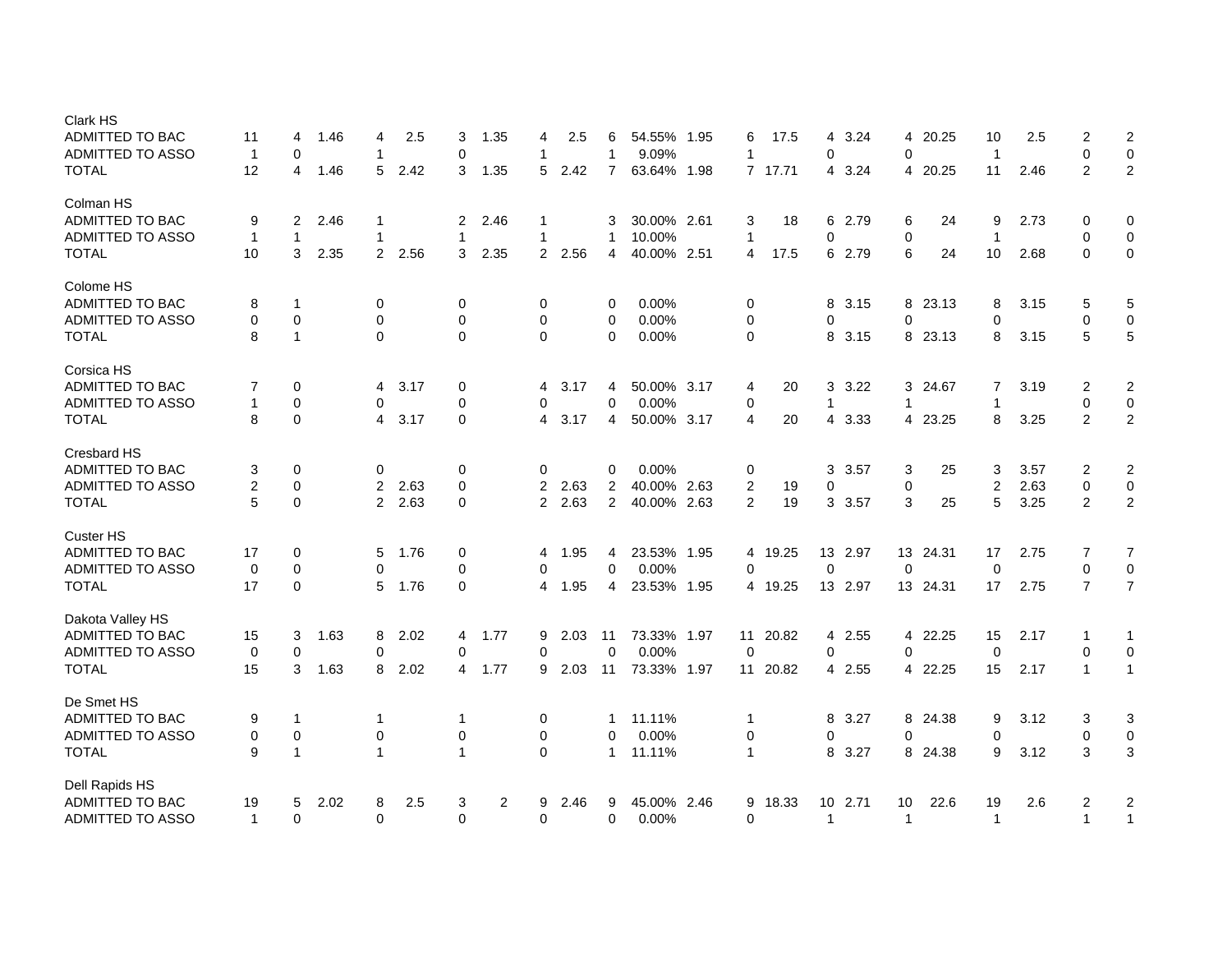| <b>TOTAL</b>              | 20             | 5            | 2.02 | 8            | 2.5    | 3                       | $\overline{2}$ | 9              | 2.46 | 9              | 45.00%      | 2.46 | 9            | 18.33   |                | 11 2.82 |                | 11 22.82 | 20             | 2.67 | 3              | 3                |
|---------------------------|----------------|--------------|------|--------------|--------|-------------------------|----------------|----------------|------|----------------|-------------|------|--------------|---------|----------------|---------|----------------|----------|----------------|------|----------------|------------------|
| Deubrook HS               |                |              |      |              |        |                         |                |                |      |                |             |      |              |         |                |         |                |          |                |      |                |                  |
| ADMITTED TO BAC           | 9              | 1            |      | -1           |        | $\mathbf 1$             |                | 1              |      | 2              | 20.00% 2.04 |      | 2            | 19.5    |                | 7 2.52  |                | 7 24.43  | 9              | 2.42 | 2              | 2                |
| <b>ADMITTED TO ASSO</b>   | $\overline{1}$ | $\mathbf{1}$ |      | 0            |        | $\mathbf 1$             |                | 0              |      | 1              | 10.00%      |      | 1            |         | 0              |         | 0              |          | $\overline{1}$ |      | 0              | $\mathbf 0$      |
| <b>TOTAL</b>              | 10             | 2            | 2.11 | $\mathbf{1}$ |        | $\overline{2}$          | 2.11           | $\mathbf{1}$   |      | 3              | 30.00% 1.88 |      | 3            | 18.67   |                | 7 2.52  |                | 7 24.43  | 10             | 2.33 | $\overline{2}$ | $\overline{2}$   |
| Deuel HS                  |                |              |      |              |        |                         |                |                |      |                |             |      |              |         |                |         |                |          |                |      |                |                  |
| ADMITTED TO BAC           | 15             | 5            | 1.94 | 9            | 2.47   | 5                       | 1.94           | 8              | 2.44 | 9              | 60.00% 2.32 |      | 9            | 18.11   |                | 6 2.79  | 6              | 24.5     | 15             | 2.54 | 2              | $\overline{2}$   |
| <b>ADMITTED TO ASSO</b>   | $\mathbf 0$    | $\mathbf 0$  |      | $\mathbf 0$  |        | $\mathbf 0$             |                | 0              |      | 0              | 0.00%       |      | $\mathbf 0$  |         | $\mathbf 0$    |         | $\mathbf 0$    |          | $\mathbf 0$    |      | $\mathbf 0$    | $\mathbf 0$      |
| <b>TOTAL</b>              | 15             | 5            | 1.94 | 9            | 2.47   | 5                       | 1.94           | 8              | 2.44 | 9              | 60.00% 2.32 |      | 9            | 18.11   |                | 6 2.79  | 6              | 24.5     | 15             | 2.54 | 2              | $\overline{2}$   |
|                           |                |              |      |              |        |                         |                |                |      |                |             |      |              |         |                |         |                |          |                |      |                |                  |
| Doland HS                 |                |              |      |              |        |                         |                |                |      |                |             |      |              |         |                |         |                |          |                |      |                |                  |
| <b>ADMITTED TO BAC</b>    | 7              | -1           |      | 3            | 2.39   | 1                       |                | 2              | 2.46 | $\overline{2}$ | 22.22% 2.46 |      | 2            | 17.5    | 5              | 3.22    | 5              | 25       | 7              | 3.03 | 3              | $\sqrt{2}$       |
| <b>ADMITTED TO ASSO</b>   | 2              | 2            | 0.91 | 2            | 0.91   | $\overline{\mathbf{c}}$ | 0.91           | 2              | 0.91 | $\overline{2}$ | 22.22% 0.91 |      | 2            | 15.5    | 0              |         | $\mathbf 0$    |          | $\overline{c}$ | 0.91 | 0              | $\pmb{0}$        |
| <b>TOTAL</b>              | 9              | 3            | 1.57 | 5            | 1.78   | 3                       | 1.57           | 4              | 1.74 | 4              | 44.44% 1.74 |      | 4            | 16.5    | 5              | 3.22    | 5              | 25       | 9              | 2.64 | 3              | $\sqrt{2}$       |
| Douglas HS                |                |              |      |              |        |                         |                |                |      |                |             |      |              |         |                |         |                |          |                |      |                |                  |
| ADMITTED TO BAC           | 16             | 3            | 1.66 | $7^{\circ}$  | 2.03   | $\mathbf 1$             |                | 6              | 2.08 | 6              | 35.29% 2.08 |      | 6            | 19.83   |                | 10 2.58 | 10             | 22.7     | 16             | 2.41 | -1             | -1               |
| <b>ADMITTED TO ASSO</b>   | $\mathbf{1}$   | 0            |      | 0            |        | $\mathbf 0$             |                | 0              |      | $\Omega$       | 0.00%       |      | $\Omega$     |         | 1              |         | $\mathbf{1}$   |          | $\overline{1}$ |      | 0              | 0                |
| <b>TOTAL</b>              | 17             | 3            | 1.66 |              | 7 2.03 | $\mathbf{1}$            |                | 6              | 2.08 | 6              | 35.29% 2.08 |      | 6            | 19.83   | 11             | 2.7     |                | 11 23.18 | 17             | 2.51 | $\mathbf{1}$   | $\mathbf{1}$     |
|                           |                |              |      |              |        |                         |                |                |      |                |             |      |              |         |                |         |                |          |                |      |                |                  |
| <b>Edgemont HS</b>        |                |              |      |              |        |                         |                |                |      |                |             |      |              |         |                |         |                |          |                |      |                |                  |
| ADMITTED TO BAC           | 3              | -1           |      | -1           |        | -1                      |                | 1              |      | 1              | 33.33%      |      | 1            |         | $\overline{2}$ | 3.08    | 2              | 22.5     | 3              | 2.95 |                | -1               |
| ADMITTED TO ASSO          | 0              | $\mathbf 0$  |      | $\mathbf 0$  |        | $\mathbf 0$             |                | 0              |      | 0              | 0.00%       |      | 0            |         | 0              |         | $\mathbf 0$    |          | $\mathbf 0$    |      | 0              | $\mathbf 0$      |
| <b>TOTAL</b>              | 3              | $\mathbf{1}$ |      | $\mathbf{1}$ |        | $\mathbf{1}$            |                | $\mathbf{1}$   |      | 1              | 33.33%      |      | $\mathbf{1}$ |         | $\mathbf{2}$   | 3.08    | $\overline{2}$ | 22.5     | 3              | 2.95 | $\mathbf{1}$   | $\mathbf{1}$     |
| <b>Edmunds Central HS</b> |                |              |      |              |        |                         |                |                |      |                |             |      |              |         |                |         |                |          |                |      |                |                  |
| ADMITTED TO BAC           | 3              | 0            |      | 0            |        | 0                       |                | 0              |      | 0              | 0.00%       |      | 0            |         | 3              | 2.89    | 3              | 23       | 3              | 2.89 | 2              | $\overline{2}$   |
| ADMITTED TO ASSO          | 0              | $\pmb{0}$    |      | $\mathbf 0$  |        | $\pmb{0}$               |                | $\mathbf 0$    |      | 0              | 0.00%       |      | 0            |         | 0              |         | $\pmb{0}$      |          | $\mathbf 0$    |      | 0              | $\pmb{0}$        |
| <b>TOTAL</b>              | 3              | $\Omega$     |      | $\Omega$     |        | $\Omega$                |                | $\Omega$       |      | $\Omega$       | 0.00%       |      | $\Omega$     |         | 3              | 2.89    | 3              | 23       | 3              | 2.89 | 2              | $\overline{2}$   |
|                           |                |              |      |              |        |                         |                |                |      |                |             |      |              |         |                |         |                |          |                |      |                |                  |
| Elk Point HS              |                |              |      |              |        |                         |                |                |      |                |             |      |              |         |                |         |                |          |                |      |                |                  |
| ADMITTED TO BAC           | 12             | 3            | 2.71 | 1            |        | 3                       | 2.71           | 1              |      | 3              | 25.00% 2.71 |      | 3            | 18.67   | 8              | 2.93    | 8              | 25.5     | 11             | 2.87 | 3              | 3                |
| <b>ADMITTED TO ASSO</b>   | $\overline{1}$ | 1            |      | 1            |        | $\mathbf 1$             |                | 1              |      | 1              | 8.33%       |      | 1            |         | 0              |         | $\mathbf 0$    |          | $\overline{1}$ |      | 0              | $\boldsymbol{0}$ |
| <b>TOTAL</b>              | 13             | 4            | 2.56 |              | 2 2.29 | 4                       | 2.56           | $\overline{2}$ | 2.29 | 4              | 33.33% 2.56 |      |              | 4 18.25 | 8              | 2.93    | 8              | 25.5     | 12             | 2.81 | 3              | 3                |
| Elkton HS                 |                |              |      |              |        |                         |                |                |      |                |             |      |              |         |                |         |                |          |                |      |                |                  |
| ADMITTED TO BAC           | 10             | 3            | 2.48 | 4            | 2.55   | 3                       | 2.48           | 3              | 2.75 | 5              | 50.00% 2.48 |      | 5            | 18.4    | 5              | 3.3     | 5              | 25.8     | 10             | 2.97 | 3              | 3                |
| <b>ADMITTED TO ASSO</b>   | $\mathbf 0$    | $\mathbf 0$  |      | 0            |        | $\mathbf 0$             |                | 0              |      | 0              | 0.00%       |      | 0            |         | $\mathbf 0$    |         | $\mathbf 0$    |          | $\mathbf 0$    |      | $\mathbf 0$    | 0                |
| <b>TOTAL</b>              | 10             | 3            | 2.48 | 4            | 2.55   | 3                       | 2.48           | 3              | 2.75 | 5              | 50.00% 2.48 |      | 5            | 18.4    | 5              | 3.3     | 5              | 25.8     | 10             | 2.97 | 3              | 3                |
|                           |                |              |      |              |        |                         |                |                |      |                |             |      |              |         |                |         |                |          |                |      |                |                  |

Emery HS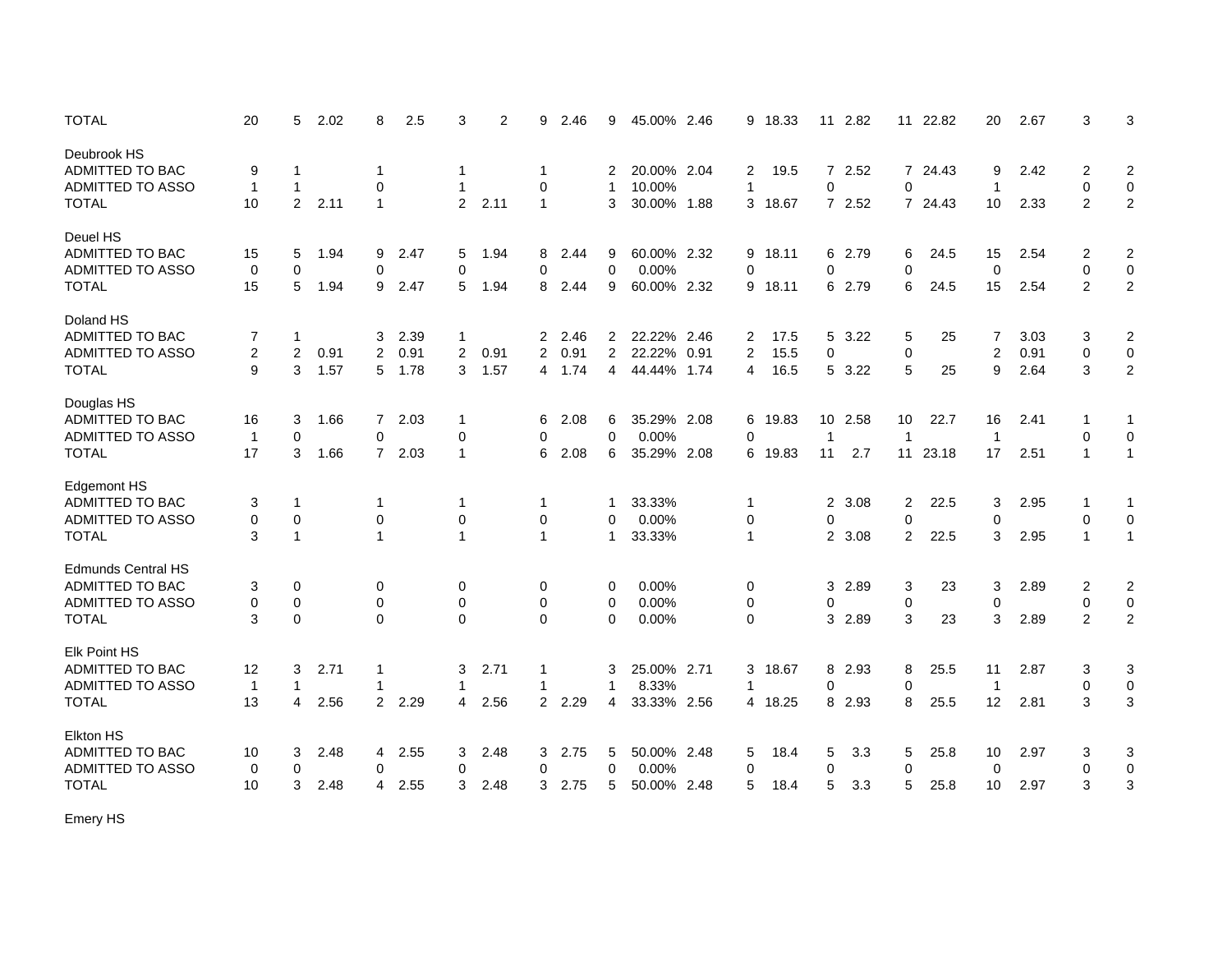| ADMITTED TO BAC         | 6            | 0              |      | 0            |      | 0              |      | 0              |      | 0              | 0.00%       | $\mathbf 0$  |       | 6              | 2.72    | 6              | 23       | 6                       | 2.72 | 4              | 3                       |
|-------------------------|--------------|----------------|------|--------------|------|----------------|------|----------------|------|----------------|-------------|--------------|-------|----------------|---------|----------------|----------|-------------------------|------|----------------|-------------------------|
| ADMITTED TO ASSO        | 0            | $\Omega$       |      | 0            |      | $\mathbf 0$    |      | 0              |      | $\mathbf 0$    | 0.00%       | $\mathbf 0$  |       | $\mathbf 0$    |         | $\mathbf 0$    |          | $\mathbf 0$             |      | $\mathbf 0$    | 0                       |
| <b>TOTAL</b>            | 6            | $\mathbf 0$    |      | $\Omega$     |      | $\mathbf 0$    |      | 0              |      | $\Omega$       | 0.00%       | $\mathbf 0$  |       |                | 6 2.72  | 6              | 23       | 6                       | 2.72 | 4              | 3                       |
| <b>Estelline HS</b>     |              |                |      |              |      |                |      |                |      |                |             |              |       |                |         |                |          |                         |      |                |                         |
| ADMITTED TO BAC         | 5            | $\mathbf 1$    |      | 0            |      | -1             |      | 1              |      | 2              | 40.00% 2.98 | 2            | 20    |                | 3 2.36  |                | 3 21.67  | 5                       | 2.61 | 2              | $\overline{2}$          |
| <b>ADMITTED TO ASSO</b> | 0            | $\mathbf 0$    |      | 0            |      | $\mathbf 0$    |      | 0              |      | $\mathbf{0}$   | 0.00%       | $\mathbf 0$  |       | $\mathbf 0$    |         | 0              |          | $\mathbf 0$             |      | 0              | 0                       |
| <b>TOTAL</b>            | 5            | $\mathbf{1}$   |      | $\Omega$     |      | $\mathbf 1$    |      | $\mathbf{1}$   |      | $\overline{2}$ | 40.00% 2.98 | 2            | 20    | 3              | 2.36    |                | 3 21.67  | 5                       | 2.61 | 2              | $\overline{2}$          |
| Ethan HS                |              |                |      |              |      |                |      |                |      |                |             |              |       |                |         |                |          |                         |      |                |                         |
| ADMITTED TO BAC         | 4            | $\mathbf 1$    |      | 0            |      | $\mathbf 1$    |      | 0              |      | 1              | 25.00%      | 1            |       | 3              | 3.24    | 3              | 25       | 4                       | 2.96 | 3              | $\overline{\mathbf{c}}$ |
| ADMITTED TO ASSO        | 0            | $\mathbf 0$    |      | 0            |      | $\mathbf 0$    |      | $\mathbf 0$    |      | $\mathbf 0$    | 0.00%       | 0            |       | 0              |         | $\mathbf 0$    |          | $\mathbf 0$             |      | $\pmb{0}$      | $\mathsf{O}$            |
| <b>TOTAL</b>            | 4            | $\mathbf{1}$   |      | $\Omega$     |      | $\mathbf 1$    |      | $\Omega$       |      | $\mathbf{1}$   | 25.00%      | $\mathbf{1}$ |       | 3              | 3.24    | 3              | 25       | 4                       | 2.96 | 3              | $\overline{2}$          |
| Eureka HS               |              |                |      |              |      |                |      |                |      |                |             |              |       |                |         |                |          |                         |      |                |                         |
| ADMITTED TO BAC         | 10           | $\mathbf 1$    |      | 2            | 1.57 | $\mathbf 1$    |      | $\overline{2}$ | 1.57 | 2              | 22.22% 1.57 | 2            | 19.5  | $\overline{7}$ | 3.04    | $\mathbf{7}$   | 23.86    | 9                       | 2.82 | 5              | 5                       |
| <b>ADMITTED TO ASSO</b> | 0            | $\mathbf 0$    |      | $\Omega$     |      | 0              |      | $\Omega$       |      | 0              | 0.00%       | $\mathbf 0$  |       | $\mathbf 0$    |         | $\Omega$       |          | $\mathbf 0$             |      | 0              | 0                       |
| <b>TOTAL</b>            | 10           | $\mathbf{1}$   |      | 2            | 1.57 | $\mathbf 1$    |      | $\overline{2}$ | 1.57 | $\overline{2}$ | 22.22% 1.57 | 2            | 19.5  |                | 7 3.04  |                | 7 23.86  | 9                       | 2.82 | 5              | 5                       |
| Faith HS                |              |                |      |              |      |                |      |                |      |                |             |              |       |                |         |                |          |                         |      |                |                         |
| ADMITTED TO BAC         | 12           | 2              | 1.39 | 1            |      | $\overline{2}$ | 1.39 | $\overline{2}$ | 3.55 | 3              | 25.00% 2.65 | 3            | 18.67 |                | 9 2.79  |                | 9 24.33  | 12                      | 2.77 | -1             | -1                      |
| <b>ADMITTED TO ASSO</b> | 0            | $\mathbf 0$    |      | 0            |      | 0              |      | 0              |      | $\Omega$       | 0.00%       | $\Omega$     |       | $\Omega$       |         | $\Omega$       |          | $\mathbf 0$             |      | $\Omega$       | $\mathbf 0$             |
| <b>TOTAL</b>            | 12           | 2              | 1.39 | $\mathbf 1$  |      | $\overline{2}$ | 1.39 | $\overline{2}$ | 3.55 | 3              | 25.00% 2.65 | 3            | 18.67 |                | 9 2.79  |                | 9 24.33  | 12                      | 2.77 | $\mathbf{1}$   | $\mathbf{1}$            |
| <b>Faulkton HS</b>      |              |                |      |              |      |                |      |                |      |                |             |              |       |                |         |                |          |                         |      |                |                         |
| ADMITTED TO BAC         | 11           | $\overline{2}$ | 2.44 | 1            |      | 2              | 2.44 | $\overline{2}$ | 2.55 | 3              | 27.27% 2.32 | 3            | 19.67 | 8              | 2.64    |                | 8 23.13  | 11                      | 2.56 | 5              | 4                       |
| ADMITTED TO ASSO        | 0            | $\mathbf 0$    |      | 0            |      | $\mathbf 0$    |      | 0              |      | 0              | 0.00%       | $\mathbf 0$  |       | 0              |         | $\mathbf 0$    |          | $\mathbf 0$             |      | 0              | $\mathbf 0$             |
| <b>TOTAL</b>            | 11           | 2              | 2.44 | $\mathbf{1}$ |      | 2              | 2.44 | $\overline{2}$ | 2.55 | 3              | 27.27% 2.32 | 3            | 19.67 | 8              | 2.64    |                | 8 23.13  | 11                      | 2.56 | 5              | 4                       |
| <b>Flandreau HS</b>     |              |                |      |              |      |                |      |                |      |                |             |              |       |                |         |                |          |                         |      |                |                         |
| ADMITTED TO BAC         | 22           | 2              | 3.02 | 3            | 1.99 | 2              | 3.02 | 3              | 1.99 | 5              | 22.73% 2.44 | 5            | 19.2  |                | 16 2.96 |                | 16 24.56 | 21                      | 2.85 | 7              | 6                       |
| ADMITTED TO ASSO        | $\mathbf{1}$ | $\mathbf 0$    |      | 1            |      | $\mathbf 0$    |      | $\mathbf{1}$   |      | $\mathbf{1}$   | 4.55%       | $\mathbf{1}$ |       | $\mathbf 0$    |         | $\mathbf 0$    |          | $\overline{1}$          |      | 0              | 0                       |
| <b>TOTAL</b>            | 23           | 2              | 3.02 | 4            | 1.98 | 2              | 3.02 | 4              | 1.98 | 6              | 27.27% 2.36 | 6            | 18.83 |                | 16 2.96 |                | 16 24.56 | 22                      | 2.82 | $\overline{7}$ | 6                       |
| Florence HS             |              |                |      |              |      |                |      |                |      |                |             |              |       |                |         |                |          |                         |      |                |                         |
| ADMITTED TO BAC         | 5            | $\mathbf 0$    |      | 1            |      | 0              |      | 1              |      | 1              | 20.00%      | $\mathbf{1}$ |       | 4              | 3.27    | 4              | 23       | $\sqrt{5}$              | 3.08 | 3              | 3                       |
| ADMITTED TO ASSO        | 0            | $\mathbf 0$    |      | 0            |      | $\mathbf 0$    |      | 0              |      | 0              | 0.00%       | $\mathbf 0$  |       | 0              |         | $\mathbf 0$    |          | $\mathbf 0$             |      | $\mathbf 0$    | $\mathbf 0$             |
| <b>TOTAL</b>            | 5            | $\Omega$       |      | $\mathbf 1$  |      | $\Omega$       |      | $\mathbf{1}$   |      | 1              | 20.00%      | $\mathbf{1}$ |       | 4              | 3.27    | 4              | 23       | 5                       | 3.08 | 3              | 3                       |
| <b>Frederick HS</b>     |              |                |      |              |      |                |      |                |      |                |             |              |       |                |         |                |          |                         |      |                |                         |
| ADMITTED TO BAC         | 2            | 0              |      | 0            |      | 0              |      | 0              |      | 0              | 0.00%       | 0            |       | $\mathbf{2}$   | 2.81    | $\overline{c}$ | 24       | $\overline{\mathbf{c}}$ | 2.81 | 0              | 0                       |
| <b>ADMITTED TO ASSO</b> | 1            | $\mathbf 1$    |      | -1           |      | $\mathbf 1$    |      | -1             |      |                | 33.33%      | $\mathbf 1$  |       | $\mathbf 0$    |         | $\pmb{0}$      |          | $\mathbf 1$             |      | 0              | $\mathbf 0$             |
| <b>TOTAL</b>            | 3            | $\mathbf{1}$   |      | 1            |      | $\mathbf 1$    |      | 1              |      | 1              | 33.33%      | $\mathbf{1}$ |       |                | 2 2.81  | $\overline{2}$ | 24       | 3                       | 2.44 | 0              | $\mathbf 0$             |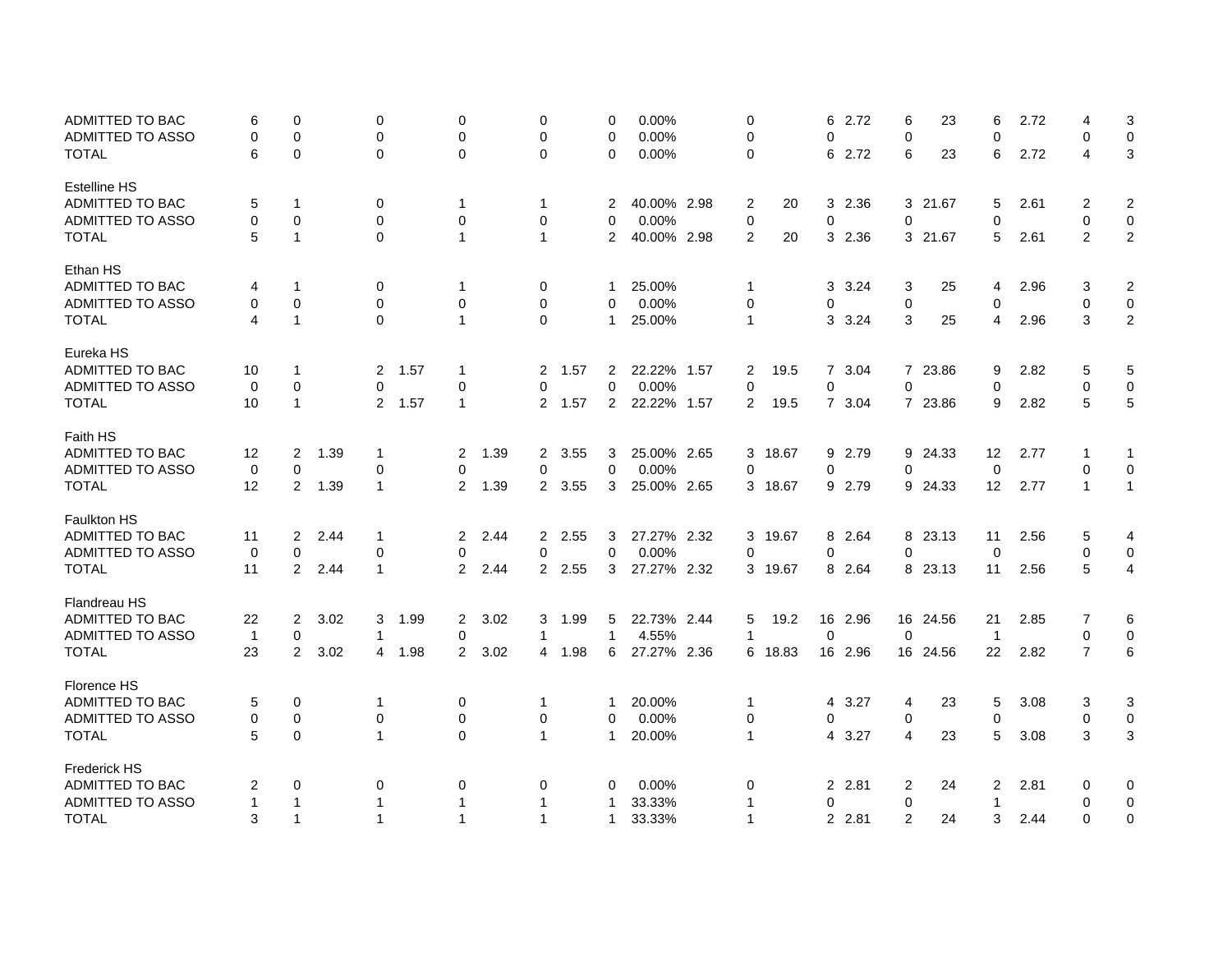| Freeman HS<br>ADMITTED TO BAC<br>ADMITTED TO ASSO | 8<br>$\mathbf{1}$ | $\mathbf 1$<br>$\mathbf 0$ |      | 2<br>$\mathbf{1}$ | 2.33 | 0<br>$\mathbf 0$ |      | 2<br>1         | 2.33 | 2<br>$\mathbf{1}$ | 22.22% 2.33<br>11.11% |     | 2<br>$\mathbf{1}$ | 18.5    | 6<br>$\Omega$  | 3.38   | $\mathbf 0$  | 6 24.67 | 8<br>1         | 3.16 | 3<br>$\mathbf 0$ | 3<br>$\pmb{0}$          |
|---------------------------------------------------|-------------------|----------------------------|------|-------------------|------|------------------|------|----------------|------|-------------------|-----------------------|-----|-------------------|---------|----------------|--------|--------------|---------|----------------|------|------------------|-------------------------|
| <b>TOTAL</b>                                      | 9                 | $\overline{1}$             |      | 3                 | 2.5  | $\mathbf 0$      |      | 3              | 2.5  | 3                 | 33.33%                | 2.5 | 3                 | 18.33   | 6              | 3.38   |              | 6 24.67 | 9              | 3.14 | 3                | $\mathbf{3}$            |
| Garretson HS                                      |                   |                            |      |                   |      |                  |      |                |      |                   |                       |     |                   |         |                |        |              |         |                |      |                  |                         |
| ADMITTED TO BAC                                   | 4                 | 0                          |      | 0                 |      | 0                |      | 0              |      | 0                 | 0.00%                 |     | $\mathbf 0$       |         | 4              | 2.83   | 4            | 24      | 4              | 2.83 | 2                | $\overline{2}$          |
| <b>ADMITTED TO ASSO</b>                           | $\mathbf{1}$      | $\mathbf 0$                |      | 0                 |      | $\mathbf 0$      |      | $\mathbf 0$    |      | $\mathbf 0$       | 0.00%                 |     | $\mathbf 0$       |         | $\overline{1}$ |        | $\mathbf{1}$ |         | 1              |      | $\mathbf 0$      | $\mathbf 0$             |
| <b>TOTAL</b>                                      | 5                 | $\mathbf 0$                |      | $\Omega$          |      | $\mathbf 0$      |      | $\Omega$       |      | $\Omega$          | 0.00%                 |     | $\mathbf 0$       |         | 5              | 2.77   | 5            | 24.2    | 5              | 2.77 | 2                | $\overline{2}$          |
| Gayville- Volin HS                                |                   |                            |      |                   |      |                  |      |                |      |                   |                       |     |                   |         |                |        |              |         |                |      |                  |                         |
| ADMITTED TO BAC                                   | 5                 | $\mathbf 1$                |      | 1                 |      | $\mathbf 1$      |      | 1              |      | 1                 | 20.00%                |     | $\mathbf 1$       |         | 4              | 3.26   |              | 4 25.25 | 5              | 3.07 | 0                | 0                       |
| ADMITTED TO ASSO                                  | $\mathbf 0$       | $\mathbf 0$                |      | 0                 |      | $\mathbf 0$      |      | $\mathbf 0$    |      | $\Omega$          | 0.00%                 |     | $\mathbf 0$       |         | $\Omega$       |        | $\Omega$     |         | $\Omega$       |      | $\mathbf 0$      | $\mathbf 0$             |
| <b>TOTAL</b>                                      | 5                 | $\overline{1}$             |      | 1                 |      | $\overline{1}$   |      | $\mathbf{1}$   |      | $\mathbf{1}$      | 20.00%                |     | $\mathbf{1}$      |         | 4              | 3.26   |              | 4 25.25 | 5              | 3.07 | $\Omega$         | 0                       |
| Geddes HS                                         |                   |                            |      |                   |      |                  |      |                |      |                   |                       |     |                   |         |                |        |              |         |                |      |                  |                         |
| ADMITTED TO BAC                                   | 8                 | 0                          |      | 4                 | 2.36 | 0                |      | 5              | 2.59 | 5                 | 71.43% 2.59           |     | 5                 | 20.2    | $\overline{2}$ | 3.92   | 2            | 27.5    | 7              | 3.06 | -1               | 1                       |
| ADMITTED TO ASSO                                  | $\mathbf 0$       | $\mathbf 0$                |      | 0                 |      | $\mathbf 0$      |      | 0              |      | $\overline{0}$    | 0.00%                 |     | $\mathbf 0$       |         | 0              |        | $\mathbf 0$  |         | $\mathbf 0$    |      | $\mathbf 0$      | 0                       |
| <b>TOTAL</b>                                      | 8                 | $\mathbf 0$                |      | 4                 | 2.36 | $\mathbf 0$      |      | 5              | 2.59 | 5                 | 71.43% 2.59           |     | 5                 | 20.2    | $\overline{2}$ | 3.92   | 2            | 27.5    | $\overline{7}$ | 3.06 | $\mathbf{1}$     | $\mathbf{1}$            |
| Gettysburg HS                                     |                   |                            |      |                   |      |                  |      |                |      |                   |                       |     |                   |         |                |        |              |         |                |      |                  |                         |
| ADMITTED TO BAC                                   | 3                 | 0                          |      | 0                 |      | 0                |      | 0              |      | 0                 | 0.00%                 |     | 0                 |         | 3              | 2.31   |              | 3 22.67 | 3              | 2.31 | 0                | $\mathbf 0$             |
| ADMITTED TO ASSO                                  | 0                 | 0                          |      | 0                 |      | 0                |      | 0              |      | 0                 | 0.00%                 |     | 0                 |         | 0              |        | $\mathbf 0$  |         | $\Omega$       |      | 0                | 0                       |
| <b>TOTAL</b>                                      | 3                 | $\mathbf 0$                |      | $\Omega$          |      | $\Omega$         |      | $\Omega$       |      | $\Omega$          | 0.00%                 |     | $\mathbf 0$       |         |                | 3 2.31 |              | 3 22.67 | 3              | 2.31 | $\Omega$         | $\pmb{0}$               |
| <b>Grant-Deuel HS</b>                             |                   |                            |      |                   |      |                  |      |                |      |                   |                       |     |                   |         |                |        |              |         |                |      |                  |                         |
| ADMITTED TO BAC                                   | 6                 | 0                          |      | 3                 | 2.5  | 0                |      | 3              | 2.5  | 3                 | 50.00%                | 2.5 | 3                 | 19.67   | 3              | 2.78   |              | 3 22.33 | 6              | 2.64 | 0                | 0                       |
| ADMITTED TO ASSO                                  | 0                 | $\mathbf 0$                |      | $\mathbf 0$       |      | 0                |      | 0              |      | $\mathbf 0$       | 0.00%                 |     | $\mathbf 0$       |         | 0              |        | $\mathbf 0$  |         | 0              |      | 0                | $\pmb{0}$               |
| <b>TOTAL</b>                                      | 6                 | $\mathbf 0$                |      | 3                 | 2.5  | $\mathbf 0$      |      | 3              | 2.5  | 3                 | 50.00%                | 2.5 |                   | 3 19.67 | 3              | 2.78   |              | 3 22.33 | 6              | 2.64 | $\Omega$         | $\pmb{0}$               |
| <b>Great Plains Luth</b>                          |                   |                            |      |                   |      |                  |      |                |      |                   |                       |     |                   |         |                |        |              |         |                |      |                  |                         |
| ADMITTED TO BAC                                   | 3                 | 0                          |      | 0                 |      | 0                |      | 0              |      | 0                 | 0.00%                 |     | 0                 |         | 3              | 1.47   |              | 3 26.67 | 3              | 1.47 | 0                | 0                       |
| ADMITTED TO ASSO                                  | 0                 | $\mathbf 0$                |      | 0                 |      | 0                |      | 0              |      | 0                 | 0.00%                 |     | 0                 |         | 0              |        | 0            |         | 0              |      | 0                | $\,0\,$                 |
| <b>TOTAL</b>                                      | 3                 | $\mathbf 0$                |      | $\Omega$          |      | $\Omega$         |      | $\mathbf 0$    |      | $\Omega$          | 0.00%                 |     | $\mathbf 0$       |         |                | 3 1.47 |              | 3 26.67 | 3              | 1.47 | $\Omega$         | $\mathbf 0$             |
| Gregory HS                                        |                   |                            |      |                   |      |                  |      |                |      |                   |                       |     |                   |         |                |        |              |         |                |      |                  |                         |
| ADMITTED TO BAC                                   | 16                | 5                          | 2.16 | 7                 | 2.22 | 4                | 2.37 | $\overline{7}$ | 2.22 | 7                 | 46.67% 2.22           |     | $\overline{7}$    | 18.43   | 8              | 3.07   |              | 8 24.75 | 15             | 2.76 | 4                | 4                       |
| ADMITTED TO ASSO                                  | 0                 | 0                          |      | 0                 |      | 0                |      | 0              |      | $\mathbf 0$       | 0.00%                 |     | $\mathbf 0$       |         | 0              |        | 0            |         | 0              |      | 0                | $\pmb{0}$               |
| <b>TOTAL</b>                                      | 16                | 5                          | 2.16 | $7^{\circ}$       | 2.22 | 4                | 2.37 | $\overline{7}$ | 2.22 | $\overline{7}$    | 46.67% 2.22           |     |                   | 7 18.43 | 8              | 3.07   |              | 8 24.75 | 15             | 2.76 | 4                | $\overline{\mathbf{4}}$ |
| Groton HS                                         |                   |                            |      |                   |      |                  |      |                |      |                   |                       |     |                   |         |                |        |              |         |                |      |                  |                         |
| ADMITTED TO BAC                                   | 9                 | 0                          |      | 0                 |      | 0                |      | 0              |      | 0                 | 0.00%                 |     | 0                 |         | 9              | 3.45   |              | 9 24.67 | 9              | 3.45 | 5                | 5                       |
|                                                   |                   |                            |      |                   |      |                  |      |                |      |                   |                       |     |                   |         |                |        |              |         |                |      |                  |                         |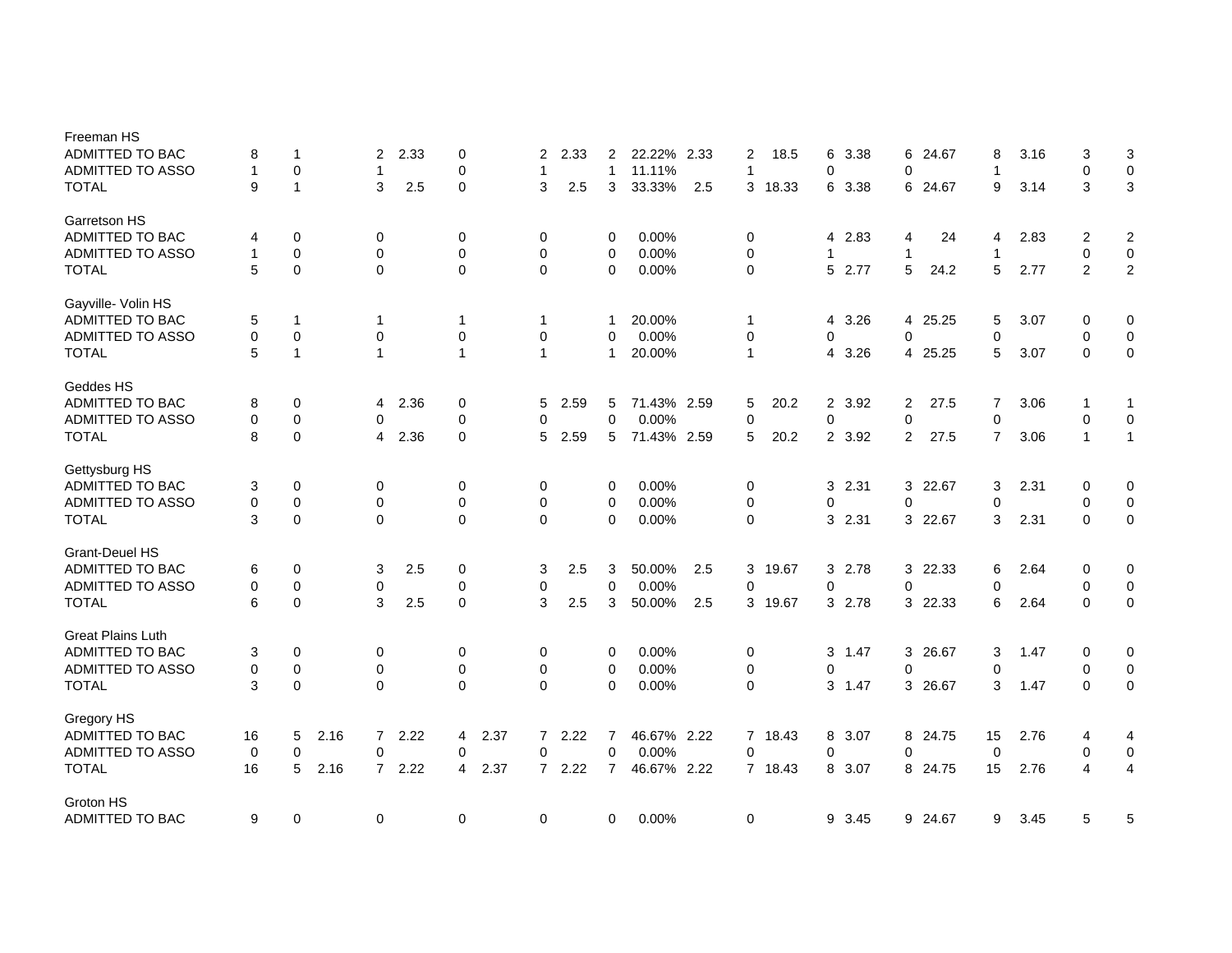| <b>ADMITTED TO ASSO</b> | -1             | -1             |      | 1              |      | $\mathbf 1$    |      | 1              |      | 1              | 10.00%      |      | 1            |         | 0              |         | 0           |          | $\overline{1}$ |      | $\pmb{0}$      | 0                |
|-------------------------|----------------|----------------|------|----------------|------|----------------|------|----------------|------|----------------|-------------|------|--------------|---------|----------------|---------|-------------|----------|----------------|------|----------------|------------------|
| <b>TOTAL</b>            | 10             | $\mathbf{1}$   |      | 1              |      | $\mathbf 1$    |      | $\mathbf{1}$   |      | 1              | 10.00%      |      | 1            |         | 9              | 3.45    | 9           | 24.67    | 10             | 3.3  | 5              | $\mathbf 5$      |
| Hamlin HS               |                |                |      |                |      |                |      |                |      |                |             |      |              |         |                |         |             |          |                |      |                |                  |
| ADMITTED TO BAC         | 15             | -1             |      | 0              |      | 1              |      | 0              |      | 1              | 6.67%       |      | 1            |         | 14             | 3.1     |             | 14 23.14 | 15             | 3.06 | 6              | 6                |
| <b>ADMITTED TO ASSO</b> | $\mathbf 0$    | $\mathbf 0$    |      | 0              |      | 0              |      | 0              |      | 0              | 0.00%       |      | 0            |         | $\mathbf 0$    |         | 0           |          | $\mathbf 0$    |      | 0              | $\mathbf 0$      |
| <b>TOTAL</b>            | 15             | $\mathbf{1}$   |      | 0              |      | $\mathbf{1}$   |      | 0              |      | 1              | 6.67%       |      | 1            |         | 14             | 3.1     |             | 14 23.14 | 15             | 3.06 | 6              | 6                |
| Hanson HS               |                |                |      |                |      |                |      |                |      |                |             |      |              |         |                |         |             |          |                |      |                |                  |
| <b>ADMITTED TO BAC</b>  | 8              | $\overline{2}$ | 2.62 | $\mathbf{1}$   |      | 2              | 2.62 | 1              |      | 3              | 37.50% 2.07 |      | 3            | 19.33   |                | 5 2.64  | 5           | 20.2     | 8              | 2.45 | 3              | 3                |
| ADMITTED TO ASSO        | 0              | $\mathbf 0$    |      | 0              |      | $\overline{0}$ |      | 0              |      | 0              | 0.00%       |      | $\mathbf 0$  |         | $\mathbf 0$    |         | $\mathbf 0$ |          | $\mathbf 0$    |      | $\mathbf 0$    | $\boldsymbol{0}$ |
| <b>TOTAL</b>            | 8              | 2              | 2.62 | $\mathbf{1}$   |      | $\overline{2}$ | 2.62 | $\mathbf{1}$   |      | 3              | 37.50% 2.07 |      | 3            | 19.33   | 5              | 2.64    | 5           | 20.2     | 8              | 2.45 | 3              | $\sqrt{3}$       |
| Harding County HS       |                |                |      |                |      |                |      |                |      |                |             |      |              |         |                |         |             |          |                |      |                |                  |
| ADMITTED TO BAC         | 7              | 1              |      | $\overline{2}$ | 3.18 | 1              |      | 2              | 3.18 | 3              | 42.86% 2.87 |      | 3            | 20.67   | 4              | 3.61    | 4           | 26.25    | 7              | 3.31 | 3              | 3                |
| ADMITTED TO ASSO        | 0              | $\mathbf 0$    |      | $\mathbf 0$    |      | $\mathbf 0$    |      | 0              |      | 0              | 0.00%       |      | $\mathbf 0$  |         | $\mathbf 0$    |         | $\Omega$    |          | $\mathbf 0$    |      | 0              | 0                |
| <b>TOTAL</b>            | $\overline{7}$ | $\mathbf{1}$   |      | $\overline{2}$ | 3.18 | $\mathbf{1}$   |      | $\overline{2}$ | 3.18 | 3              | 42.86% 2.87 |      |              | 3 20.67 | $\overline{4}$ | 3.61    |             | 4 26.25  | $\overline{7}$ | 3.31 | 3              | 3                |
| Harrisburg HS           |                |                |      |                |      |                |      |                |      |                |             |      |              |         |                |         |             |          |                |      |                |                  |
| ADMITTED TO BAC         | 22             | 3              | 2.26 | $\overline{7}$ | 2.63 | 3              | 2.26 | 6              | 2.64 | 7              | 30.43% 2.63 |      | 7            | 18      | 14             | 2.91    |             | 14 23.86 | 21             | 2.84 | 5              | $\mathbf 5$      |
| ADMITTED TO ASSO        | 3              | $\mathbf 1$    |      | 2              | 1.5  | $\mathbf{1}$   |      | $\overline{2}$ | 1.5  | $\overline{2}$ | 8.70%       | 1.5  | $\mathbf{1}$ |         | $\mathbf 0$    |         | $\mathbf 0$ |          | $\overline{2}$ | 1.5  | $\pmb{0}$      | $\pmb{0}$        |
| TOTAL                   | 25             | 4              | 2.23 | 9              | 2.46 | 4              | 2.23 | 8              | 2.44 | 9              | 39.13% 2.46 |      | 8            | 18      |                | 14 2.91 |             | 14 23.86 | 23             | 2.77 | 5              | $\sqrt{5}$       |
| Henry HS                |                |                |      |                |      |                |      |                |      |                |             |      |              |         |                |         |             |          |                |      |                |                  |
| ADMITTED TO BAC         | 3              | $\mathbf 1$    |      | 1              |      | 1              |      | 1              |      | 1              | 33.33%      |      | $\mathbf{1}$ |         |                | 2 3.13  | 2           | 23       | 3              | 3.18 | $\mathbf 1$    | $\mathbf{1}$     |
| <b>ADMITTED TO ASSO</b> | 0              | 0              |      | 0              |      | $\mathbf 0$    |      | 0              |      | 0              | 0.00%       |      | 0            |         | 0              |         | $\pmb{0}$   |          | $\mathbf 0$    |      | $\mathbf 0$    | $\pmb{0}$        |
| <b>TOTAL</b>            | 3              | $\mathbf{1}$   |      | $\mathbf{1}$   |      | $\mathbf{1}$   |      | $\mathbf{1}$   |      | 1              | 33.33%      |      | $\mathbf{1}$ |         |                | 2 3.13  | 2           | 23       | 3              | 3.18 | $\mathbf{1}$   | $\mathbf{1}$     |
| <b>Herreid HS</b>       |                |                |      |                |      |                |      |                |      |                |             |      |              |         |                |         |             |          |                |      |                |                  |
| ADMITTED TO BAC         | 6              | -1             |      | 4              | 2.47 | $\mathbf 1$    |      | 4              | 2.47 | 4              | 57.14% 2.47 |      | 4            | 18.5    |                | 2 3.39  | 2           | 22.5     | 6              | 2.81 | -1             | -1               |
| <b>ADMITTED TO ASSO</b> | $\mathbf{1}$   | $\mathbf 0$    |      | $\mathbf 1$    |      | $\mathbf 0$    |      | $\mathbf{1}$   |      | $\mathbf{1}$   | 14.29%      |      | 1            |         | 0              |         | 0           |          | $\overline{1}$ |      | $\mathbf 0$    | $\mathbf 0$      |
| <b>TOTAL</b>            | $\overline{7}$ | $\mathbf{1}$   |      | 5              | 2.47 | $\mathbf{1}$   |      | 5              | 2.47 | 5              | 71.43% 2.47 |      | 5            | 18.6    | $\mathbf{2}$   | 3.39    | 2           | 22.5     | $\overline{7}$ | 2.76 | $\mathbf{1}$   | $\mathbf{1}$     |
| <b>Highmore HS</b>      |                |                |      |                |      |                |      |                |      |                |             |      |              |         |                |         |             |          |                |      |                |                  |
| ADMITTED TO BAC         | 6              | $\overline{2}$ | 2.23 | 3              | 1.79 | $\overline{2}$ | 2.23 | 3              | 1.79 | 3              | 50.00% 1.79 |      | 3            | 18.33   | 3              | 2.94    |             | 3 23.33  | 6              | 2.47 | 2              | $\overline{2}$   |
| <b>ADMITTED TO ASSO</b> | 0              | 0              |      | 0              |      | $\mathbf 0$    |      | 0              |      | 0              | 0.00%       |      | 0            |         | 0              |         | 0           |          | 0              |      | 0              | $\pmb{0}$        |
| <b>TOTAL</b>            | 6              | 2              | 2.23 | 3              | 1.79 | $\overline{2}$ | 2.23 | 3              | 1.79 | 3              | 50.00% 1.79 |      | 3            | 18.33   |                | 3 2.94  |             | 3 23.33  | 6              | 2.47 | $\overline{2}$ | $\overline{2}$   |
| Hill City HS            |                |                |      |                |      |                |      |                |      |                |             |      |              |         |                |         |             |          |                |      |                |                  |
| ADMITTED TO BAC         | 10             | $\overline{2}$ | 1.61 | 5              | 1.83 | $\mathbf 1$    |      | 4              | 1.9  | 4              | 33.33%      | 1.9  | 4            | 17      | 6              | 1.57    |             | 6 23.83  | 10             | 1.68 | 0              | 0                |
| <b>ADMITTED TO ASSO</b> | 2              | 2              | 1.37 | 2              | 1.37 | 2              | 1.37 | 2              | 1.37 | $\overline{2}$ | 16.67%      | 1.37 | 2            | 17.5    | $\mathbf 0$    |         | $\mathbf 0$ |          | 2              | 1.37 | $\mathbf 0$    | $\mathbf 0$      |
| <b>TOTAL</b>            | 12             | 4              | 1.48 | $\overline{7}$ | 1.69 | 3              | 1.4  | 6              | 1.7  | 6              | 50.00%      | 1.7  | 6            | 17.17   | 6              | 1.57    |             | 6 23.83  | 12             | 1.63 | $\Omega$       | $\mathbf 0$      |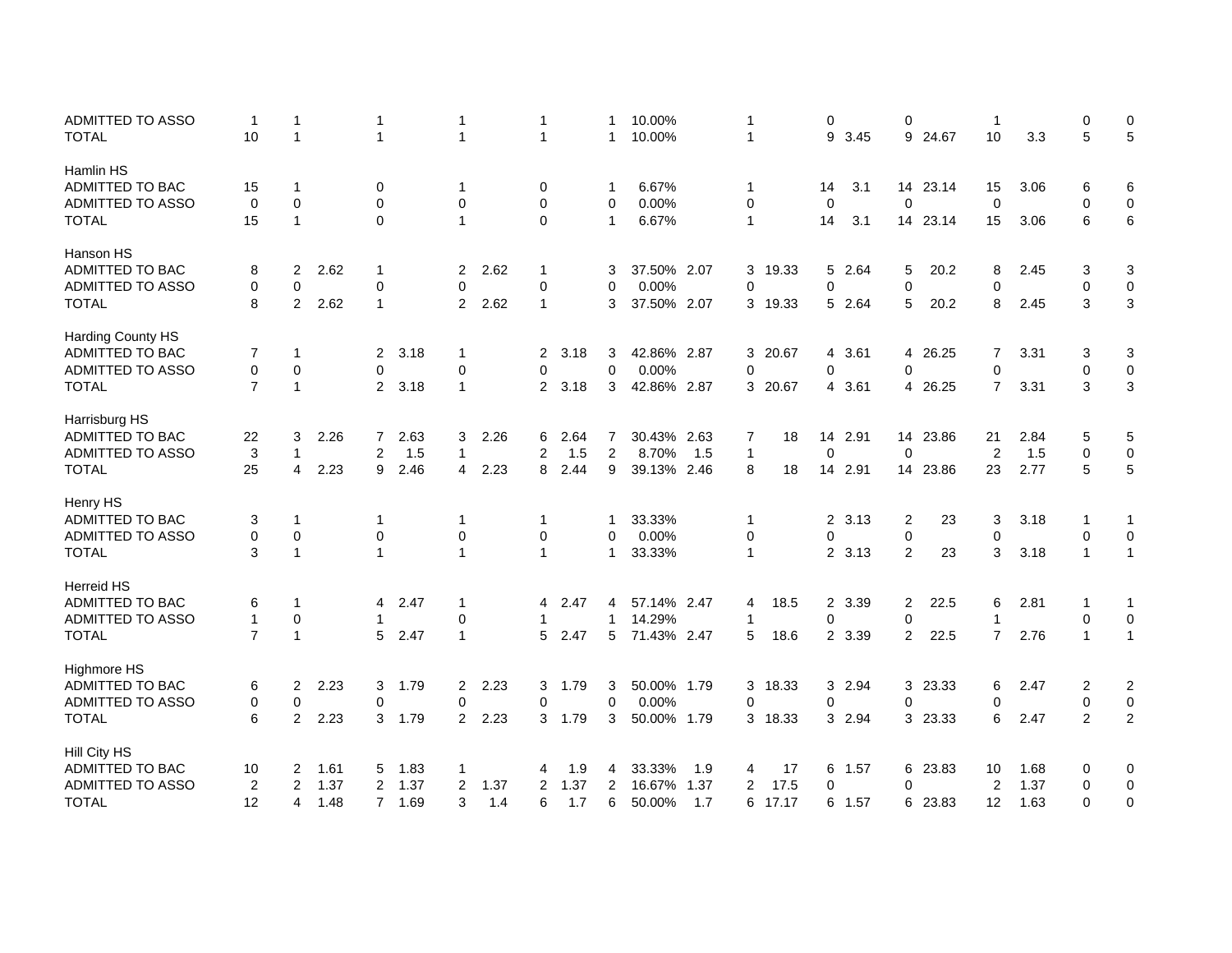| Hot Springs HS          |                |                |      |                |                |                |      |                |      |                |             |                |         |    |         |                |          |                |      |                  |                |
|-------------------------|----------------|----------------|------|----------------|----------------|----------------|------|----------------|------|----------------|-------------|----------------|---------|----|---------|----------------|----------|----------------|------|------------------|----------------|
| <b>ADMITTED TO BAC</b>  | 17             | 4              | 1.87 | 6              | 1.83           | 4              | 1.87 | $\overline{7}$ | 2.05 | 8              | 47.06% 2.19 | 8              | 19.25   | 9  | 3.25    |                | 9 23.44  | 17             | 2.81 | 6                | 6              |
| <b>ADMITTED TO ASSO</b> | 0              | 0              |      | 0              |                | $\mathbf 0$    |      | 0              |      | $\mathbf 0$    | 0.00%       | 0              |         | 0  |         | $\mathbf 0$    |          | $\mathbf 0$    |      | $\mathbf 0$      | $\mathbf 0$    |
| <b>TOTAL</b>            | 17             | 4              | 1.87 | 6              | 1.83           | 4              | 1.87 | $\overline{7}$ | 2.05 | 8              | 47.06% 2.19 | 8              | 19.25   | 9  | 3.25    |                | 9 23.44  | 17             | 2.81 | 6                | 6              |
| Hoven HS                |                |                |      |                |                |                |      |                |      |                |             |                |         |    |         |                |          |                |      |                  |                |
| <b>ADMITTED TO BAC</b>  | 11             | 2              | 1.92 | $\overline{2}$ | 2.22           | $\overline{2}$ | 1.92 | $\overline{2}$ | 2.22 | 3              | 27.27% 2.16 | 3              | 17.33   | 8  | 3.4     |                | 8 24.88  | 11             | 3.15 | 6                | 6              |
| <b>ADMITTED TO ASSO</b> | $\mathbf 0$    | $\mathbf 0$    |      | $\mathbf 0$    |                | $\mathbf 0$    |      | $\mathbf 0$    |      | $\pmb{0}$      | 0.00%       | $\mathbf 0$    |         | 0  |         | $\mathbf 0$    |          | $\mathbf 0$    |      | $\mathbf 0$      | 0              |
| <b>TOTAL</b>            | 11             | $\overline{2}$ | 1.92 | $\overline{2}$ | 2.22           | 2              | 1.92 | $\overline{2}$ | 2.22 | 3              | 27.27% 2.16 |                | 3 17.33 | 8  | 3.4     |                | 8 24.88  | 11             | 3.15 | 6                | 6              |
| <b>Howard HS</b>        |                |                |      |                |                |                |      |                |      |                |             |                |         |    |         |                |          |                |      |                  |                |
| <b>ADMITTED TO BAC</b>  | 10             | 0              |      | $\mathbf{2}$   | 2.18           | 0              |      | $\overline{2}$ | 2.18 | $\overline{2}$ | 20.00% 2.18 | 2              | 20      | 8  | 3.12    |                | 8 24.25  | 10             | 2.95 | 5                | 5              |
| <b>ADMITTED TO ASSO</b> | $\mathbf 0$    | $\pmb{0}$      |      | $\mathbf 0$    |                | $\mathbf 0$    |      | 0              |      | $\mathbf 0$    | 0.00%       | $\mathbf 0$    |         | 0  |         | $\mathbf 0$    |          | $\mathbf 0$    |      | $\mathbf 0$      | $\mathbf 0$    |
| <b>TOTAL</b>            | 10             | $\mathbf 0$    |      | $\overline{2}$ | 2.18           | $\Omega$       |      | $\overline{2}$ | 2.18 | $\overline{2}$ | 20.00% 2.18 | $\overline{2}$ | 20      | 8  | 3.12    |                | 8 24.25  | 10             | 2.95 | 5                | 5              |
| Hurley HS               |                |                |      |                |                |                |      |                |      |                |             |                |         |    |         |                |          |                |      |                  |                |
| <b>ADMITTED TO BAC</b>  | 8              | $\mathbf{1}$   |      | $\overline{2}$ | 2.85           | $\mathbf 1$    |      | $\overline{2}$ | 2.85 | $\overline{2}$ | 25.00% 2.85 | $\overline{c}$ | 19      | 6  | 3.11    |                | 6 22.33  | 8              | 3.06 | 1                | 1              |
| <b>ADMITTED TO ASSO</b> | $\mathbf 0$    | $\mathbf 0$    |      | 0              |                | $\mathbf 0$    |      | 0              |      | $\mathbf 0$    | 0.00%       | $\mathbf 0$    |         | 0  |         | $\mathbf 0$    |          | $\Omega$       |      | $\mathbf 0$      | $\mathbf 0$    |
| <b>TOTAL</b>            | 8              | $\mathbf{1}$   |      | $\overline{2}$ | 2.85           | $\mathbf 1$    |      | $\overline{2}$ | 2.85 | $\overline{2}$ | 25.00% 2.85 | 2              | 19      | 6  | 3.11    | 6              | 22.33    | 8              | 3.06 | 1                | $\mathbf{1}$   |
| <b>Huron Senior HS</b>  |                |                |      |                |                |                |      |                |      |                |             |                |         |    |         |                |          |                |      |                  |                |
| <b>ADMITTED TO BAC</b>  | 57             | 5              | 2.14 | 18             | 1.94           | 5              | 2.14 | 19             | 1.89 | 21             | 38.18% 1.94 | 21             | 19.95   | 33 | 2.77    |                | 33 24.48 | 54             | 2.5  | 11               | 10             |
| <b>ADMITTED TO ASSO</b> | $\overline{2}$ | $\mathbf{1}$   |      | $\overline{1}$ |                | $\mathbf{1}$   |      | 1              |      | $\mathbf{1}$   | 1.82%       | $\overline{1}$ |         | 0  |         | $\Omega$       |          | $\overline{1}$ |      | $\mathbf 0$      | $\mathbf 0$    |
| <b>TOTAL</b>            | 59             | 6              | 2.25 | 19             | 1.98           | 6              | 2.25 | 20             | 1.94 | 22             | 40.00% 1.98 | 22             | 19.82   |    | 33 2.77 |                | 33 24.48 | 55             | 2.51 | 11               | 10             |
| Ipswich HS              |                |                |      |                |                |                |      |                |      |                |             |                |         |    |         |                |          |                |      |                  |                |
| <b>ADMITTED TO BAC</b>  | 10             | $\overline{4}$ | 2.16 | 2              | $\overline{2}$ | 3              | 2.15 | 2              | 2    | 4              | 40.00% 2.37 | 4              | 18.75   | 6  | 2.77    | 6              | 26       | 10             | 2.63 | $\overline{2}$   | $\overline{c}$ |
| <b>ADMITTED TO ASSO</b> | 0              | 0              |      | 0              |                | $\mathbf 0$    |      | 0              |      | 0              | 0.00%       | $\mathbf 0$    |         | 0  |         | 0              |          | $\mathbf 0$    |      | 0                | 0              |
| TOTAL                   | 10             | $\overline{4}$ | 2.16 | 2              | 2              | 3              | 2.15 | 2              | 2    | 4              | 40.00% 2.37 |                | 4 18.75 |    | 6 2.77  | 6              | 26       | 10             | 2.63 | 2                | 2              |
| Irene HS                |                |                |      |                |                |                |      |                |      |                |             |                |         |    |         |                |          |                |      |                  |                |
| <b>ADMITTED TO BAC</b>  | 7              | 3              | 2.37 | $\overline{2}$ | 2.95           | 3              | 2.37 | $\overline{2}$ | 2.95 | 4              | 50.00% 2.58 | 4              | 18.25   | 3  | 3.2     | 3              | 25       | $\overline{7}$ | 2.88 | 1                | 1              |
| <b>ADMITTED TO ASSO</b> | $\mathbf{1}$   | $\mathbf 0$    |      | 1              |                | $\mathbf 0$    |      | 1              |      | $\mathbf{1}$   | 12.50%      | $\overline{1}$ |         | 0  |         | $\pmb{0}$      |          | $\mathbf{1}$   |      | $\mathbf 0$      | $\pmb{0}$      |
| <b>TOTAL</b>            | 8              | 3              | 2.37 | 3              | 2.71           | 3              | 2.37 | 3              | 2.71 | 5              | 62.50% 2.52 | 5              | 18.4    | 3  | 3.2     | 3              | 25       | 8              | 2.81 | $\mathbf{1}$     | $\mathbf{1}$   |
| Iroquois HS             |                |                |      |                |                |                |      |                |      |                |             |                |         |    |         |                |          |                |      |                  |                |
| <b>ADMITTED TO BAC</b>  | 7              | $\mathbf{1}$   |      | 1              |                | $\mathbf 1$    |      | 1              |      | 1              | 14.29%      | $\mathbf 1$    |         | 6  | 3.28    | 6              | 23.83    | 7              | 3.06 | 5                | 4              |
| ADMITTED TO ASSO        | $\mathbf 0$    | $\mathbf 0$    |      | 0              |                | $\mathbf 0$    |      | 0              |      | $\mathbf 0$    | 0.00%       | 0              |         | 0  |         | $\mathbf 0$    |          | $\mathbf 0$    |      | $\boldsymbol{0}$ | $\pmb{0}$      |
| <b>TOTAL</b>            | $\overline{7}$ | $\mathbf{1}$   |      | 1              |                | $\mathbf{1}$   |      | $\mathbf{1}$   |      | 1              | 14.29%      | $\mathbf{1}$   |         | 6  | 3.28    | 6              | 23.83    | $\overline{7}$ | 3.06 | 5                | $\overline{4}$ |
| Kadoka HS               |                |                |      |                |                |                |      |                |      |                |             |                |         |    |         |                |          |                |      |                  |                |
| <b>ADMITTED TO BAC</b>  | 4              | -1             |      | 1              |                | 1              |      | 2              | 2.85 | 2              | 40.00% 2.85 | 2              | 24.5    | 2  | 3.06    | $\overline{2}$ | 21.5     | 4              | 2.97 | 3                | 3              |
| <b>ADMITTED TO ASSO</b> | $\mathbf{1}$   | $\mathbf{1}$   |      | 1              |                | $\mathbf{1}$   |      | $\mathbf{1}$   |      | $\mathbf{1}$   | 20.00%      | $\mathbf{1}$   |         | 0  |         | $\Omega$       |          | $\mathbf{1}$   |      | $\mathbf{0}$     | $\mathbf 0$    |
|                         |                |                |      |                |                |                |      |                |      |                |             |                |         |    |         |                |          |                |      |                  |                |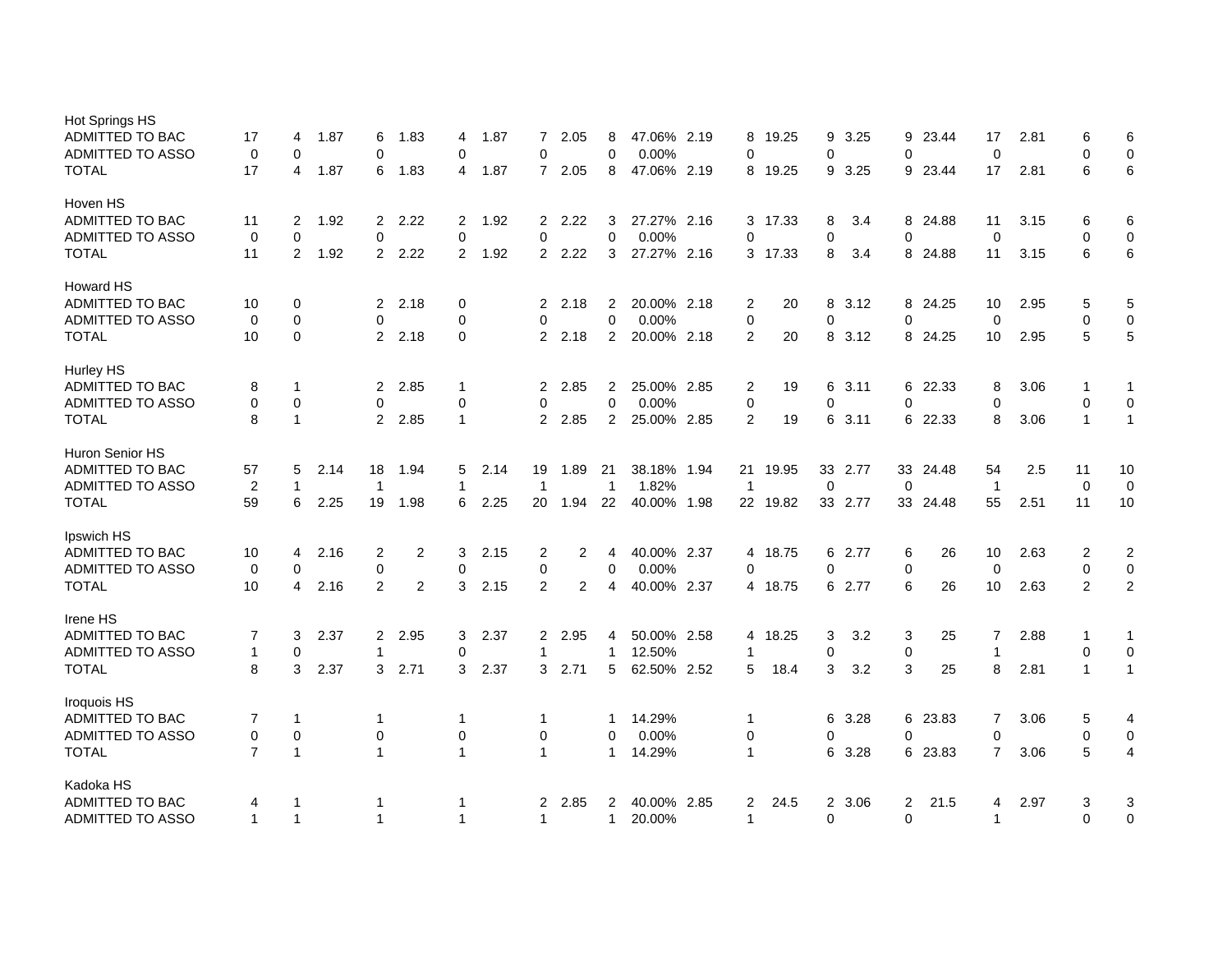| <b>TOTAL</b>                  | 5                        | $\overline{2}$ | 1.94 | $\overline{2}$ | 1.94 | $\overline{2}$ | 1.94 | 3                | 2.59 | 3              | 60.00%      | 2.59 | 3              | 21.67    | $\overline{2}$ | 3.06    | 2           | 21.5     | 5              | 2.83 | 3              | 3                       |
|-------------------------------|--------------------------|----------------|------|----------------|------|----------------|------|------------------|------|----------------|-------------|------|----------------|----------|----------------|---------|-------------|----------|----------------|------|----------------|-------------------------|
| Kimball HS<br>ADMITTED TO BAC | 11                       | 5              | 2.15 | 4              | 2.54 | 2              | 2.3  | 3                | 2.77 | 4              | 33.33% 2.47 |      |                | 4 18.25  |                | 7 2.29  |             | 7 21.14  | 11             | 2.36 | $\overline{c}$ | $\overline{\mathbf{c}}$ |
| ADMITTED TO ASSO              | $\overline{1}$           | $\mathbf{1}$   |      | 1              |      | 1              |      | $\mathbf{1}$     |      | 1              | 8.33%       |      | -1             |          | 0              |         | 0           |          | $\overline{1}$ |      | $\mathbf 0$    | $\mathbf 0$             |
| <b>TOTAL</b>                  | 12                       | 6              | 2.05 | 5              | 2.39 | 3              | 2.07 | 4                | 2.57 | 5              | 41.67% 2.33 |      | 5              | 17.6     |                | 7 2.29  |             | 7 21.14  | 12             | 2.31 | $\overline{2}$ | $\sqrt{2}$              |
| Lake Preston HS               |                          |                |      |                |      |                |      |                  |      |                |             |      |                |          |                |         |             |          |                |      |                |                         |
| <b>ADMITTED TO BAC</b>        | 4                        | 0              |      | 0              |      | 0              |      | 0                |      | 0              | $0.00\%$    |      | 0              |          | 4              | 2.95    |             | 4 23.75  | 4              | 2.95 | 4              | 3                       |
| ADMITTED TO ASSO              | $\mathbf{1}$             | $\mathbf{1}$   |      | 1              |      | 1              |      | $\mathbf{1}$     |      |                | 20.00%      |      | 1              |          | 0              |         | 0           |          | $\overline{1}$ |      | $\mathbf 0$    | $\pmb{0}$               |
| <b>TOTAL</b>                  | 5                        | $\mathbf{1}$   |      | 1              |      | $\mathbf{1}$   |      | $\mathbf{1}$     |      | 1              | 20.00%      |      | $\mathbf{1}$   |          | 4              | 2.95    |             | 4 23.75  | 5              | 2.89 | $\overline{4}$ | $\mathfrak{Z}$          |
| Langford HS                   |                          |                |      |                |      |                |      |                  |      |                |             |      |                |          |                |         |             |          |                |      |                |                         |
| <b>ADMITTED TO BAC</b>        | 5                        | 2              | 2.47 | $\overline{2}$ | 2.44 | $\overline{2}$ | 2.47 | $\overline{2}$   | 2.44 | 3              | 60.00% 2.38 |      | 3              | 18.33    |                | 2, 3.11 | 2           | 25.5     | 5              | 2.72 |                | 1                       |
| ADMITTED TO ASSO              | 0                        | 0              |      | 0              |      | 0              |      | 0                |      | 0              | 0.00%       |      | 0              |          | $\mathbf 0$    |         | 0           |          | $\mathbf 0$    |      | $\mathbf 0$    | $\mathbf 0$             |
| <b>TOTAL</b>                  | 5                        | 2              | 2.47 | $\overline{2}$ | 2.44 | $\overline{2}$ | 2.47 | $\overline{2}$   | 2.44 | 3              | 60.00% 2.38 |      | 3              | 18.33    |                | 2, 3.11 | 2           | 25.5     | 5              | 2.72 | $\mathbf{1}$   | $\mathbf{1}$            |
|                               |                          |                |      |                |      |                |      |                  |      |                |             |      |                |          |                |         |             |          |                |      |                |                         |
| Lead HS                       |                          |                |      |                |      |                |      |                  |      |                |             |      |                |          |                |         |             |          |                |      |                |                         |
| ADMITTED TO BAC               | 16                       | 4              | 1.48 | 6              | 2.14 | 3              | 1.73 | 5                | 2.3  | 6              | 37.50% 2.13 |      | 6              | 18.17    |                | 10 2.48 | 10          | 21.2     | 16             | 2.38 | -1             | -1                      |
| <b>ADMITTED TO ASSO</b>       | $\mathbf 0$              | $\Omega$       |      | 0              |      | $\Omega$       |      | 0                |      | 0              | 0.00%       |      | $\Omega$       |          | $\Omega$       |         | $\mathbf 0$ |          | $\mathbf 0$    |      | $\Omega$       | $\mathbf 0$             |
| <b>TOTAL</b>                  | 16                       | 4              | 1.48 | 6              | 2.14 | 3              | 1.73 | 5                | 2.3  | 6              | 37.50% 2.13 |      | 6              | 18.17    |                | 10 2.48 | 10          | 21.2     | 16             | 2.38 | $\mathbf{1}$   | $\mathbf{1}$            |
| Lemmon HS                     |                          |                |      |                |      |                |      |                  |      |                |             |      |                |          |                |         |             |          |                |      |                |                         |
| <b>ADMITTED TO BAC</b>        | 6                        | -1             |      | 0              |      | 0              |      | 0                |      | 0              | 0.00%       |      | 0              |          | 6              | 2.8     | 6           | 22       | 6              | 2.8  | 2              | $\overline{c}$          |
| ADMITTED TO ASSO              | 0                        | $\mathbf 0$    |      | $\mathbf 0$    |      | $\mathbf 0$    |      | $\mathbf 0$      |      | 0              | 0.00%       |      | 0              |          | 0              |         | 0           |          | $\mathbf 0$    |      | $\mathbf 0$    | $\pmb{0}$               |
| <b>TOTAL</b>                  | 6                        | $\mathbf{1}$   |      | $\mathbf 0$    |      | $\mathbf 0$    |      | $\mathbf 0$      |      | 0              | 0.00%       |      | 0              |          | 6              | 2.8     | 6           | 22       | 6              | 2.8  | 2              | $\overline{2}$          |
| Lennox HS                     |                          |                |      |                |      |                |      |                  |      |                |             |      |                |          |                |         |             |          |                |      |                |                         |
| <b>ADMITTED TO BAC</b>        | 40                       | 5              | 1.89 | 15             | 2.41 | 4              | 1.94 | 15 <sup>15</sup> | 2.41 | 16             | 39.02% 2.34 |      | 16             | 17.88    |                | 23 2.77 |             | 23 23.26 | 39             | 2.62 | 9              | 8                       |
| ADMITTED TO ASSO              | $\overline{2}$           | $\overline{2}$ | 0.55 | $\overline{2}$ | 0.55 | 2              | 0.55 | $\mathbf{1}$     |      | $\overline{2}$ | 4.88% 0.55  |      | $\overline{2}$ | 18.5     | $\mathbf 0$    |         | $\mathbf 0$ |          | $\overline{2}$ | 0.55 | $\mathbf 0$    | $\pmb{0}$               |
| <b>TOTAL</b>                  | 42                       | $\overline{7}$ | 1.57 | 17             | 2.27 | 6              | 1.52 | 16               | 2.34 | 18             | 43.90% 2.21 |      |                | 18 17.94 |                | 23 2.77 |             | 23 23.26 | 41             | 2.57 | 9              | 8                       |
|                               |                          |                |      |                |      |                |      |                  |      |                |             |      |                |          |                |         |             |          |                |      |                |                         |
| Leola HS                      |                          |                |      |                |      |                |      |                  |      |                |             |      |                |          |                |         |             |          |                |      |                |                         |
| <b>ADMITTED TO BAC</b>        | 4                        | 0              |      | 1              |      | 0              |      | 0                |      | 0              | 0.00%       |      | 0              |          | 4              | 2.49    | 4           | 24.5     | 4              | 2.49 | 0              | 0                       |
| ADMITTED TO ASSO              | 0                        | $\pmb{0}$      |      | 0              |      | 0              |      | 0                |      | 0              | 0.00%       |      | 0              |          | 0              |         | 0           |          | 0              |      | $\mathbf 0$    | 0                       |
| <b>TOTAL</b>                  | $\overline{\mathcal{A}}$ | $\mathbf 0$    |      | $\mathbf{1}$   |      | $\Omega$       |      | $\Omega$         |      | 0              | 0.00%       |      | $\mathbf 0$    |          | $\overline{4}$ | 2.49    | 4           | 24.5     | 4              | 2.49 | $\Omega$       | $\mathbf 0$             |
| Lincoln HS, SF                |                          |                |      |                |      |                |      |                  |      |                |             |      |                |          |                |         |             |          |                |      |                |                         |
| <b>ADMITTED TO BAC</b>        | 87                       | 12             | 1.93 | 24             | 2.24 | 12             | 1.93 | 27               | 2.28 | 30             | 33.71% 2.28 |      | 30             | 19.5     |                | 57 2.82 | 57          | 24.77    | 87             | 2.65 | 16             | 13                      |
| <b>ADMITTED TO ASSO</b>       | 2                        | 0              |      | 2              | 1.38 | $\mathbf 0$    |      | 2                | 1.38 | $\overline{2}$ | 2.25%       | 1.38 | $\overline{2}$ | 17.5     | 0              |         | 0           |          | $\overline{2}$ | 1.38 | 0              | $\mathbf 0$             |
| <b>TOTAL</b>                  | 89                       | 12             | 1.93 | 26             | 2.18 | 12             | 1.93 | 29               | 2.23 | 32             | 35.96% 2.23 |      | 32             | 19.38    |                | 57 2.82 |             | 57 24.77 | 89             | 2.63 | 16             | 13                      |
|                               |                          |                |      |                |      |                |      |                  |      |                |             |      |                |          |                |         |             |          |                |      |                |                         |

Little Wound Day S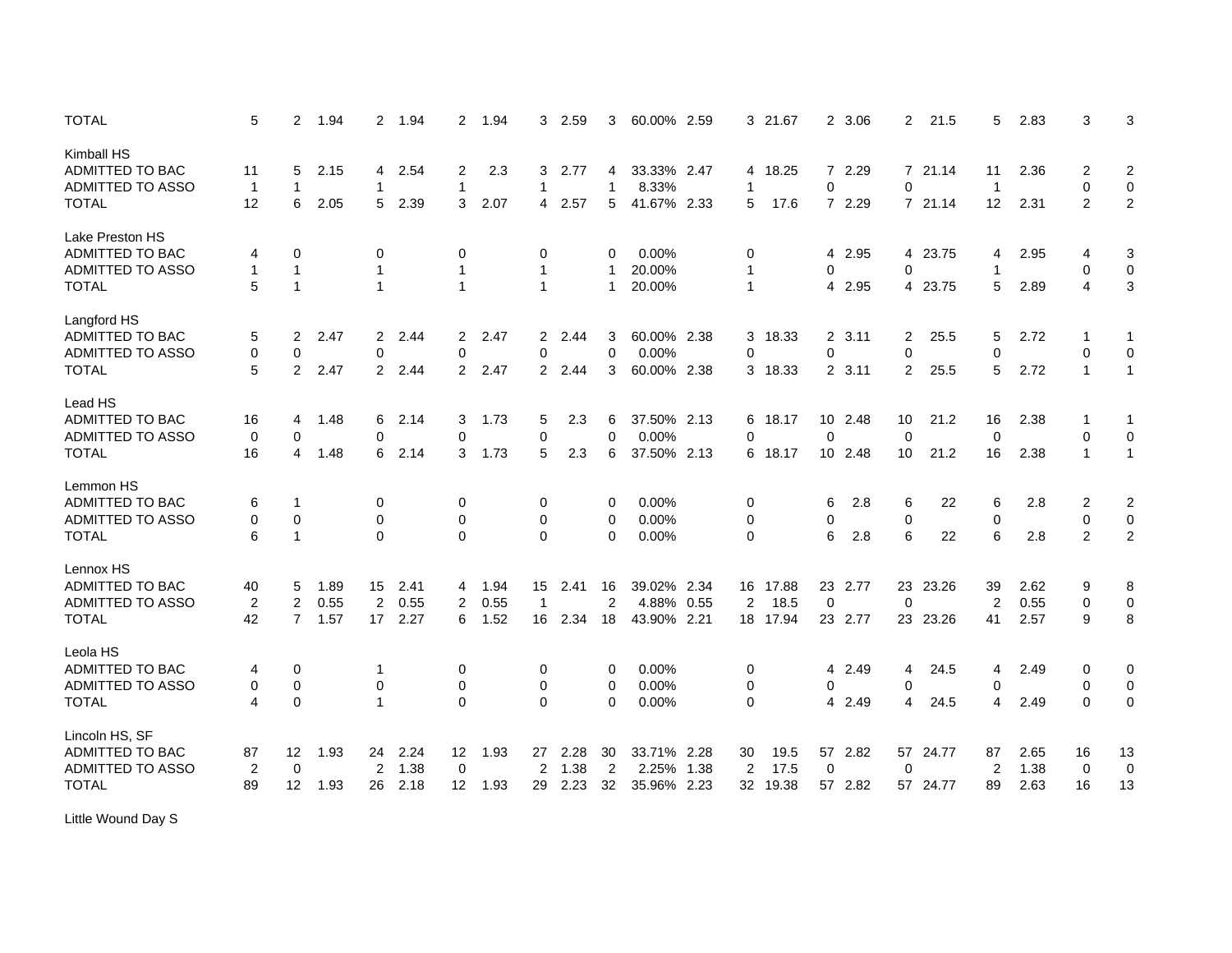| 0                | 0            | 0.38 | 3                |          | 0           |      | 0           | 16.67   | 3              |                | 3 100.00% 0.38 |                | 0.38 | 3              |                | $\mathbf 1$             | 0.38 | 3              |                | $\mathbf 1$    | 3              | ADMITTED TO BAC          |
|------------------|--------------|------|------------------|----------|-------------|------|-------------|---------|----------------|----------------|----------------|----------------|------|----------------|----------------|-------------------------|------|----------------|----------------|----------------|----------------|--------------------------|
| $\pmb{0}$        | 0            |      | 0                |          | $\mathbf 0$ |      | 0           |         | 0              |                | 0.00%          | 0              |      | 0              |                | $\mathbf 0$             |      | 0              |                | 0              | 0              | ADMITTED TO ASSO         |
| $\pmb{0}$        | $\Omega$     | 0.38 | 3                |          | $\Omega$    |      | $\Omega$    | 16.67   | 3              |                | 3 100.00% 0.38 |                | 0.38 | 3              |                | $\mathbf{1}$            | 0.38 | 3              |                | $\overline{1}$ | 3              | <b>TOTAL</b>             |
|                  |              |      |                  |          |             |      |             |         |                |                |                |                |      |                |                |                         |      |                |                |                |                | Lyman HS                 |
| 1                | -1           | 3.22 | 10               | 26       | 6           | 3.3  | 6           | 4 18.75 |                |                | 40.00% 3.09    | 4              | 3.04 | 3              |                | $\mathbf 1$             | 3.04 | 3              |                | $\mathbf{1}$   | 10             | ADMITTED TO BAC          |
| $\mathbf 0$      | 0            |      | $\mathbf 0$      |          | $\mathbf 0$ |      | 0           |         | 0              |                | 0.00%          | $\mathbf 0$    |      | 0              |                | 0                       |      | 0              |                | $\mathbf 0$    | 0              | ADMITTED TO ASSO         |
| $\mathbf{1}$     | $\mathbf{1}$ | 3.22 | 10               | 26       | 6           | 3.3  | 6           | 18.75   | 4              |                | 40.00% 3.09    | $\overline{4}$ | 3.04 | 3              |                | $\mathbf{1}$            | 3.04 | 3              |                | $\overline{1}$ | 10             | <b>TOTAL</b>             |
|                  |              |      |                  |          |             |      |             |         |                |                |                |                |      |                |                |                         |      |                |                |                |                | <b>Madison HS</b>        |
| 12               | 12           | 2.94 | 44               | 38 24.55 |             | 2.93 | 38          | 19.33   | 6              |                | 12.77% 2.98    | 6              | 2.98 | 6              | 2.31           | $\overline{\mathbf{c}}$ | 2.97 | 5              | 2.31           | 2              | 45             | ADMITTED TO BAC          |
| $\mathbf 0$      | $\mathbf 0$  | 1.95 | 3                |          | $\mathbf 0$ |      | $\mathbf 0$ | 19.33   | 3              | 1.95           | 6.38%          | 3              | 1.95 | 3              |                | $\mathbf{1}$            | 1.95 | 3              |                | $\mathbf{1}$   | 3              | ADMITTED TO ASSO         |
| 12               | 12           | 2.89 | 47               | 38 24.55 |             | 2.93 | 38          | 9 19.33 |                |                | 19.15% 2.66    | 9              | 2.66 | 9              | 1.93           | 3                       | 2.6  | 8              | 1.93           | 3              | 48             | <b>TOTAL</b>             |
|                  |              |      |                  |          |             |      |             |         |                |                |                |                |      |                |                |                         |      |                |                |                |                | <b>Marion HS</b>         |
| $\boldsymbol{2}$ | 2            | 2.91 | 7                | 23.4     | 5           | 3.2  | 5           | 19.5    | $\overline{c}$ | 2              | 28.57%         | 2              |      | 0              | 2              | 2                       |      | 0              | $\overline{2}$ | 2              | 7              | <b>ADMITTED TO BAC</b>   |
| $\pmb{0}$        | 0            |      | $\mathbf 0$      |          | $\pmb{0}$   |      | 0           |         | $\mathbf 0$    |                | 0.00%          | $\mathbf 0$    |      | 0              |                | $\pmb{0}$               |      | 0              |                | 0              | 0              | ADMITTED TO ASSO         |
| $\overline{2}$   | 2            | 2.91 | $\overline{7}$   | 23.4     | 5           | 3.2  | 5           | 19.5    | 2              | $\overline{2}$ | 28.57%         | 2              |      | $\mathbf 0$    | $\overline{2}$ | 2                       |      | 0              | $\overline{2}$ | 2              | $\overline{7}$ | <b>TOTAL</b>             |
|                  |              |      |                  |          |             |      |             |         |                |                |                |                |      |                |                |                         |      |                |                |                |                | Marty Indian School      |
| 0                | 0            | 1.13 | 5                |          | 0           |      | 0           | 17.4    | 5              |                | 5 100,00% 1.13 |                | 1.13 | 4              | 1.03           | 3                       | 1.13 | 5              | 1.28           | 4              | 5              | ADMITTED TO BAC          |
| $\mathbf 0$      | 0            |      | $\Omega$         |          | 0           |      | $\Omega$    |         | 0              |                | 0.00%          | $\Omega$       |      | $\Omega$       |                | 0                       |      | 0              |                | $\Omega$       | 0              | <b>ADMITTED TO ASSO</b>  |
| 0                | $\Omega$     | 1.13 | 5                |          | $\Omega$    |      | $\mathbf 0$ | 17.4    | 5              |                | 5 100.00% 1.13 |                | 1.13 | 4              | 1.03           | 3                       | 1.13 | 5              | 1.28           | 4              | 5              | <b>TOTAL</b>             |
|                  |              |      |                  |          |             |      |             |         |                |                |                |                |      |                |                |                         |      |                |                |                |                | <b>McCook Central HS</b> |
| 8                | 8            | 3.03 | 16               | 15 23.73 |             | 3.09 | 15          |         | $\mathbf 1$    |                | 6.25%          | 1              |      | 1              |                | 0                       |      | 1              |                | 0              | 16             | ADMITTED TO BAC          |
| $\pmb{0}$        | 0            |      | $\boldsymbol{0}$ |          | $\pmb{0}$   |      | 0           |         | 0              |                | 0.00%          | 0              |      | 0              |                | $\mathbf 0$             |      | 0              |                | 0              | $\mathbf 0$    | ADMITTED TO ASSO         |
| 8                | 8            | 3.03 | 16               | 15 23.73 |             | 3.09 | 15          |         | $\mathbf{1}$   |                | 6.25%          | $\mathbf{1}$   |      | $\mathbf{1}$   |                | $\mathbf 0$             |      | 1              |                | $\mathbf 0$    | 16             | <b>TOTAL</b>             |
|                  |              |      |                  |          |             |      |             |         |                |                |                |                |      |                |                |                         |      |                |                |                |                | McIntosh HS              |
| 1                | 1            | 3.35 | 3                | 3 27.67  |             | 3.35 | 3           |         | 0              |                | 0.00%          | 0              |      | 0              |                | 0                       |      | 0              |                | $\mathbf 0$    | 3              | ADMITTED TO BAC          |
| $\pmb{0}$        | 0            |      | $\mathbf 0$      |          | $\mathbf 0$ |      | 0           |         | 0              |                | 0.00%          | 0              |      | 0              |                | $\mathbf 0$             |      | 0              |                | 0              | 1              | ADMITTED TO ASSO         |
| $\mathbf{1}$     | $\mathbf{1}$ | 3.35 | 3                | 3 27.67  |             | 3.35 | 3           |         | $\mathbf 0$    |                | 0.00%          | 0              |      | $\mathbf 0$    |                | $\mathbf 0$             |      | $\mathbf 0$    |                | $\mathbf 0$    | 4              | <b>TOTAL</b>             |
|                  |              |      |                  |          |             |      |             |         |                |                |                |                |      |                |                |                         |      |                |                |                |                |                          |
| 0                | 0            |      | $\overline{2}$   |          | 0           |      | 0           |         | $\overline{2}$ |                | 66.67% 1.96    | 2              |      | $\overline{2}$ |                | 0                       |      | 0              |                | 0              | 2              | ADMITTED TO BAC          |
| $\pmb{0}$        | $\Omega$     |      | 1                |          | 0           |      | $\mathbf 0$ |         | 1              |                | 33.33%         | $\mathbf{1}$   |      | 1              |                | 0                       |      | 1              |                | $\mathbf 0$    | 1              | <b>ADMITTED TO ASSO</b>  |
| 0                | $\Omega$     | 1.94 | 3                |          | $\Omega$    |      | $\mathbf 0$ | 22      | 3              |                | 3 100.00% 1.94 |                | 1.94 | 3              |                | $\Omega$                |      | $\mathbf{1}$   |                | $\mathbf 0$    | 3              | <b>TOTAL</b>             |
|                  |              |      |                  |          |             |      |             |         |                |                |                |                |      |                |                |                         |      |                |                |                |                | Menno HS                 |
| 1                | 1            | 2.99 | 5                | 3 24.33  |             | 3    | 3           | 17      | 2              |                | 40.00% 2.98    | 2              | 2.98 | 2              |                | $\mathbf 1$             | 2.98 | 2              |                | $\mathbf{1}$   | 5              | ADMITTED TO BAC          |
| $\pmb{0}$        | 0            |      | $\mathbf 0$      |          | $\mathbf 0$ |      | 0           |         | 0              |                | 0.00%          | 0              |      | 0              |                | $\mathbf 0$             |      | 0              |                | 0              | 0              | ADMITTED TO ASSO         |
| 1                | $\mathbf{1}$ | 2.99 | 5                | 3 24.33  |             | 3    | 3           | 17      | 2              |                | 40.00% 2.98    | 2              | 2.98 | 2              |                | $\overline{1}$          | 2.98 | $\overline{2}$ |                | $\mathbf{1}$   | 5              | <b>TOTAL</b>             |
|                  |              | 1.96 |                  |          |             |      |             | 23      |                |                |                |                | 1.96 |                |                |                         |      |                |                |                |                | McLaughlin HS            |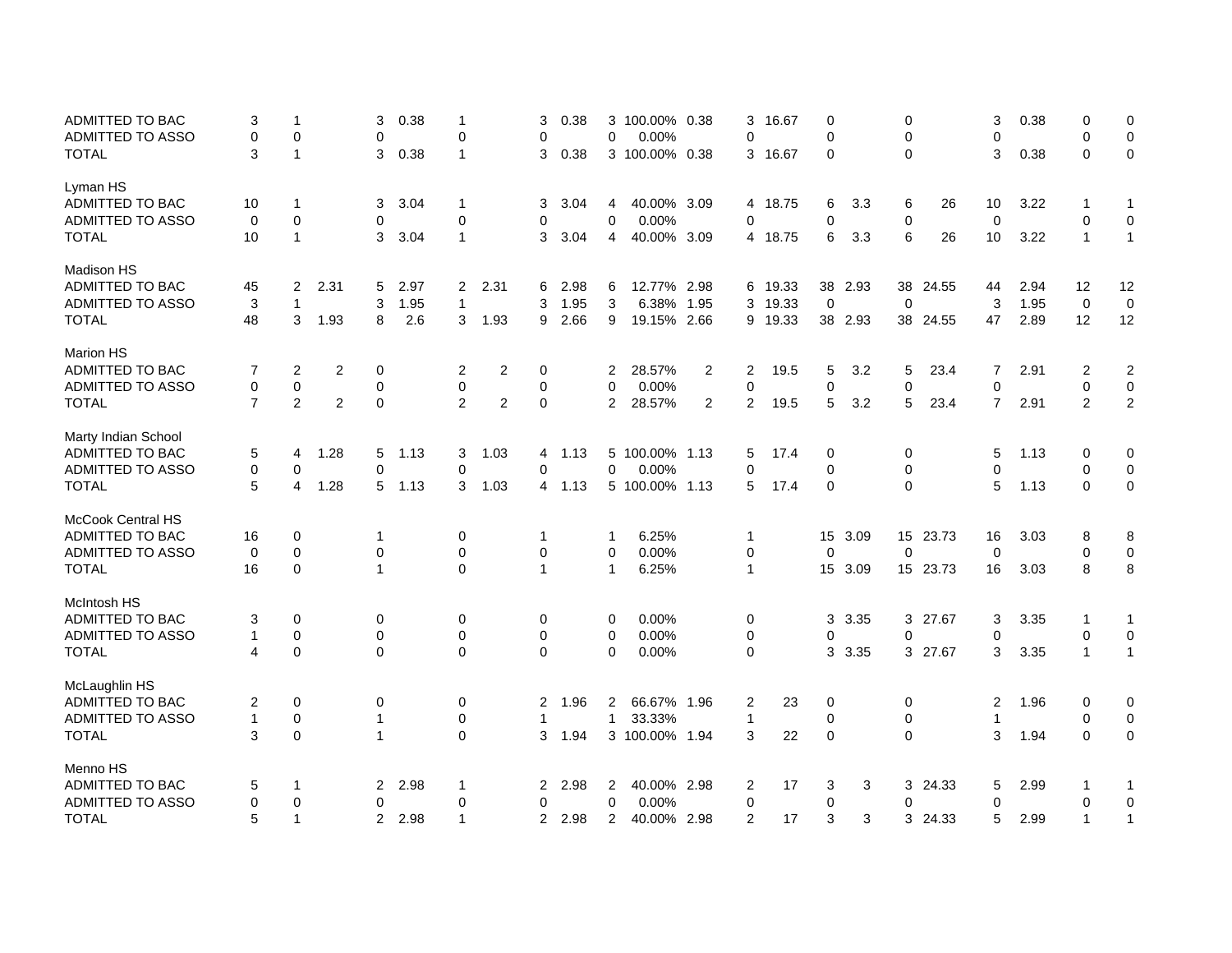| Midland HS<br><b>ADMITTED TO BAC</b><br><b>ADMITTED TO ASSO</b><br>TOTAL | 5<br>0<br>5    | 0<br>$\mathbf 0$<br>$\mathbf 0$ |        | $\overline{2}$<br>$\mathbf 0$<br>$\overline{2}$ | 1.26<br>1.26 | $\mathbf 0$<br>$\mathbf 0$<br>$\Omega$ |      | 2<br>0<br>$\overline{2}$ | 1.26<br>1.26 | 2<br>$\overline{0}$<br>2 | 40.00% 1.26<br>0.00%<br>40.00% 1.26 |     | 2<br>$\mathbf 0$<br>2 | 19.5<br>19.5 | 3<br>0<br>3     | 3.48<br>3.48 | 3<br>$\pmb{0}$<br>3 | 25<br>25 | 5<br>$\mathbf 0$<br>5 | 2.86<br>2.86 | 2<br>0<br>$\overline{2}$ | $\overline{2}$<br>$\boldsymbol{0}$<br>$\overline{2}$ |
|--------------------------------------------------------------------------|----------------|---------------------------------|--------|-------------------------------------------------|--------------|----------------------------------------|------|--------------------------|--------------|--------------------------|-------------------------------------|-----|-----------------------|--------------|-----------------|--------------|---------------------|----------|-----------------------|--------------|--------------------------|------------------------------------------------------|
| <b>Milbank HS</b>                                                        |                |                                 |        |                                                 |              |                                        |      |                          |              |                          |                                     |     |                       |              |                 |              |                     |          |                       |              |                          |                                                      |
| <b>ADMITTED TO BAC</b>                                                   | 33             | 4                               | 2.62   | 8                                               | 2.3          | 4                                      | 2.62 | $\overline{7}$           | 2.34         | 8                        | 21.62% 2.51                         |     |                       | 8 18.25      |                 | 25 3.02      | 25                  | 24.8     | 33                    | 2.92         | 10                       | 10                                                   |
| <b>ADMITTED TO ASSO</b>                                                  | $\overline{4}$ | 3                               | 2.19   | 4                                               | 2.08         | 3                                      | 2.19 | 4                        | 2.08         | 4                        | 10.81% 2.08                         |     | 4                     | 16.75        | $\mathbf 0$     |              | $\mathbf 0$         |          | $\overline{4}$        | 2.08         | $\mathbf 0$              | $\mathbf 0$                                          |
| <b>TOTAL</b>                                                             | 37             | $\overline{7}$                  | 2.47   | 12                                              | 2.24         | $\overline{7}$                         | 2.47 | 11                       | 2.25         | 12                       | 32.43% 2.38                         |     |                       | 12 17.75     |                 | 25 3.02      | 25                  | 24.8     | 37                    | 2.85         | 10                       | 10                                                   |
| Miller HS                                                                |                |                                 |        |                                                 |              |                                        |      |                          |              |                          |                                     |     |                       |              |                 |              |                     |          |                       |              |                          |                                                      |
| ADMITTED TO BAC                                                          | 10             | 0                               |        | 0                                               |              | 0                                      |      | 0                        |              | 0                        | 0.00%                               |     | 0                     |              |                 | 10 3.01      | 10                  | 25.5     | 10                    | 3.01         | 4                        | 3                                                    |
| <b>ADMITTED TO ASSO</b>                                                  | $\overline{1}$ | $\mathbf 0$                     |        | $\mathbf 1$                                     |              | 0                                      |      | 1                        |              | 1                        | 9.09%                               |     | $\mathbf{1}$          |              | 0               |              | $\pmb{0}$           |          | $\overline{1}$        |              | 0                        | 0                                                    |
| <b>TOTAL</b>                                                             | 11             | $\mathbf 0$                     |        | $\mathbf{1}$                                    |              | $\Omega$                               |      | $\mathbf{1}$             |              | $\mathbf 1$              | 9.09%                               |     | $\mathbf{1}$          |              | 10 <sup>°</sup> | 3.01         | 10                  | 25.5     | 11                    | 2.92         | 4                        | 3                                                    |
| <b>Mitchell HS</b>                                                       |                |                                 |        |                                                 |              |                                        |      |                          |              |                          |                                     |     |                       |              |                 |              |                     |          |                       |              |                          |                                                      |
| ADMITTED TO BAC                                                          | 58             | 13                              | 2.3    | 19                                              | 2.3          | 10                                     | 2.25 | 19                       | 2.37         | 25                       | 43.10% 2.36                         |     | 25                    | 18.32        | 31              | 2.61         | 31                  | 24.26    | 56                    | 2.51         | 10                       | 8                                                    |
| <b>ADMITTED TO ASSO</b>                                                  | 2              | $\mathbf{1}$                    |        | 2                                               | 2.58         | $\overline{1}$                         |      | $\overline{2}$           | 2.58         | $\overline{2}$           | 3.45% 2.58                          |     | 2                     | 17           | 0               |              | $\mathbf 0$         |          | $\overline{2}$        | 2.58         | $\mathbf 0$              | 0                                                    |
| <b>TOTAL</b>                                                             | 60             | 14                              | 2.33   | 21                                              | 2.32         | 11                                     | 2.29 | 21                       | 2.39         | 27                       | 46.55% 2.37                         |     |                       | 27 18.22     | 31              | 2.61         |                     | 31 24.26 | 58                    | 2.51         | 10                       | 8                                                    |
| Mobridge HS                                                              |                |                                 |        |                                                 |              |                                        |      |                          |              |                          |                                     |     |                       |              |                 |              |                     |          |                       |              |                          |                                                      |
| <b>ADMITTED TO BAC</b>                                                   | 10             | 2                               | 1.98   | 1                                               |              | $\mathbf 1$                            |      | 1                        |              | 2                        | 15.38% 1.98                         |     | $\overline{2}$        | 20           | 8               | 2.59         | 8                   | 23       | 10                    | 2.47         | 1                        | 1                                                    |
| <b>ADMITTED TO ASSO</b>                                                  | 3              | $\mathbf{1}$                    |        | $\overline{2}$                                  | 2.69         | $\mathbf{1}$                           |      | $\overline{2}$           | 2.69         | 2                        | 15.38% 2.69                         |     | 2                     | 17.5         | $\mathbf{1}$    |              | $\mathbf{1}$        |          | 3                     | 3.21         | $\mathbf 0$              | $\mathbf 0$                                          |
| TOTAL                                                                    | 13             | 3                               | 2.11   | 3                                               | 2.13         | $\overline{2}$                         | 2.64 | 3                        | 2.13         | $\overline{4}$           | 30.77%                              | 2.3 | $\overline{4}$        | 18.75        |                 | 9 2.75       |                     | 9 23.22  | 13                    | 2.63         | $\mathbf{1}$             | $\mathbf{1}$                                         |
| Montrose HS                                                              |                |                                 |        |                                                 |              |                                        |      |                          |              |                          |                                     |     |                       |              |                 |              |                     |          |                       |              |                          |                                                      |
| <b>ADMITTED TO BAC</b>                                                   | 7              | $\overline{2}$                  | 1.22   | 0                                               |              | 2                                      | 1.22 | 0                        |              | 2                        | 28.57% 1.22                         |     | $\overline{2}$        | 19           | 5               | 2.7          | 5                   | 24.2     | 7                     | 2.31         | 3                        | 3                                                    |
| <b>ADMITTED TO ASSO</b>                                                  | $\mathbf 0$    | $\mathbf 0$                     |        | 0                                               |              | $\mathbf 0$                            |      | 0                        |              | $\Omega$                 | 0.00%                               |     | $\mathbf 0$           |              | 0               |              | $\pmb{0}$           |          | $\mathbf 0$           |              | 0                        | $\pmb{0}$                                            |
| TOTAL                                                                    | $\overline{7}$ | 2                               | 1.22   | $\Omega$                                        |              | 2                                      | 1.22 | $\Omega$                 |              | $\overline{2}$           | 28.57% 1.22                         |     | 2                     | 19           | 5               | 2.7          | 5                   | 24.2     | $\overline{7}$        | 2.31         | 3                        | 3                                                    |
| Mt. Vernon HS                                                            |                |                                 |        |                                                 |              |                                        |      |                          |              |                          |                                     |     |                       |              |                 |              |                     |          |                       |              |                          |                                                      |
| ADMITTED TO BAC                                                          | 5              | $\overline{2}$                  | 2.55   | $\overline{2}$                                  | 2.35         | 2                                      | 2.55 | $\overline{2}$           | 2.35         | 3                        | 60.00% 2.49                         |     | 3                     | 18           | $\overline{2}$  | 3.28         | 2                   | 25.5     | 5                     | 2.9          | 1                        | 1                                                    |
| <b>ADMITTED TO ASSO</b>                                                  | 0              | 0                               |        | 0                                               |              | $\overline{0}$                         |      | 0                        |              | $\overline{0}$           | 0.00%                               |     | 0                     |              | 0               |              | $\pmb{0}$           |          | 0                     |              | 0                        | $\pmb{0}$                                            |
| TOTAL                                                                    | 5              | 2                               | 2.55   |                                                 | 2 2.35       | 2                                      | 2.55 | $\overline{2}$           | 2.35         | 3                        | 60.00% 2.49                         |     | 3                     | 18           | $\mathbf{2}$    | 3.28         | 2                   | 25.5     | 5                     | 2.9          | 1                        | $\mathbf{1}$                                         |
| New Underwood Sch                                                        |                |                                 |        |                                                 |              |                                        |      |                          |              |                          |                                     |     |                       |              |                 |              |                     |          |                       |              |                          |                                                      |
| ADMITTED TO BAC                                                          | 7              | $\overline{2}$                  | 2.44   | 0                                               |              | 2                                      | 2.44 | 0                        |              | 2                        | 28.57% 2.44                         |     | 2                     | 18.5         | 5               | 2.93         | 5                   | 24       | 7                     | 2.8          | 2                        | 2                                                    |
| <b>ADMITTED TO ASSO</b>                                                  | $\mathbf 0$    | 0                               |        | 0                                               |              | 0                                      |      | 0                        |              | $\Omega$                 | 0.00%                               |     | 0                     |              | 0               |              | $\pmb{0}$           |          | $\mathbf 0$           |              | 0                        | $\pmb{0}$                                            |
| <b>TOTAL</b>                                                             | $\overline{7}$ | 2                               | 2.44   | 0                                               |              | 2                                      | 2.44 | $\mathbf 0$              |              | $\overline{2}$           | 28.57% 2.44                         |     | 2                     | 18.5         | 5               | 2.93         | 5                   | 24       | $\overline{7}$        | 2.8          | $\overline{2}$           | $\boldsymbol{2}$                                     |
| <b>Newell HS</b>                                                         |                |                                 |        |                                                 |              |                                        |      |                          |              |                          |                                     |     |                       |              |                 |              |                     |          |                       |              |                          |                                                      |
| ADMITTED TO BAC                                                          | 11             |                                 | 2 2.18 | 1                                               |              | $\mathbf{2}$                           | 2.18 | 1                        |              | 3                        | 27.27% 2.38                         |     |                       | 3 19.67      |                 | 8 2.55       |                     | 8 23.13  | 11                    | 2.51         | 1                        | 1                                                    |
|                                                                          |                |                                 |        |                                                 |              |                                        |      |                          |              |                          |                                     |     |                       |              |                 |              |                     |          |                       |              |                          |                                                      |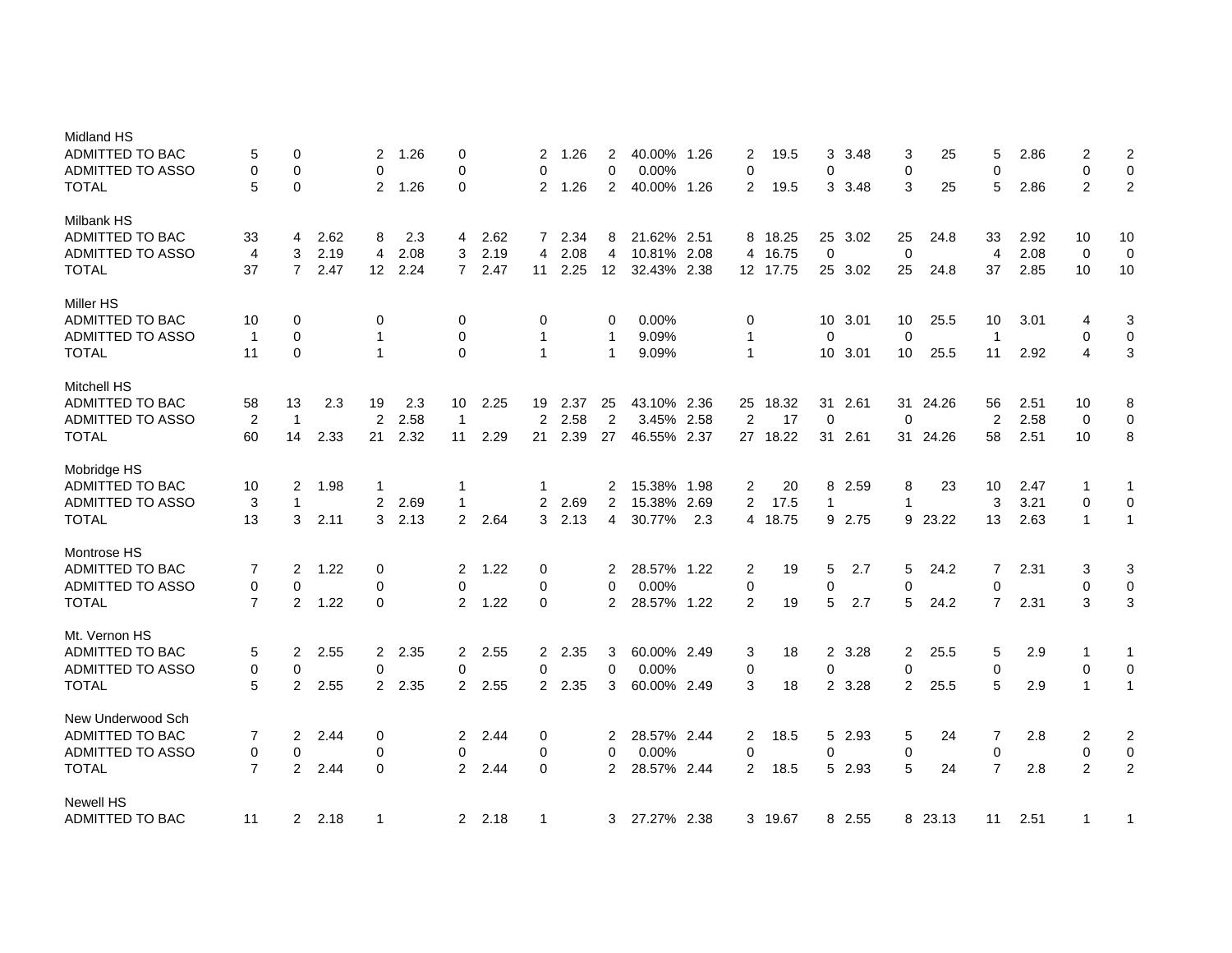| <b>ADMITTED TO ASSO</b> | 0              | 0              |      | 0              |      | 0              |      | 0              |      | 0              | 0.00%          |     | $\mathbf 0$  |         | 0           |         | 0            |          | $\mathbf 0$    |      | 0              | 0              |
|-------------------------|----------------|----------------|------|----------------|------|----------------|------|----------------|------|----------------|----------------|-----|--------------|---------|-------------|---------|--------------|----------|----------------|------|----------------|----------------|
| <b>TOTAL</b>            | 11             | $\overline{2}$ | 2.18 | 1              |      | $\overline{2}$ | 2.18 | 1              |      | 3              | 27.27% 2.38    |     | 3            | 19.67   | 8           | 2.55    | 8            | 23.13    | 11             | 2.51 | $\mathbf{1}$   | $\mathbf{1}$   |
| Northwestern HS         |                |                |      |                |      |                |      |                |      |                |                |     |              |         |             |         |              |          |                |      |                |                |
| ADMITTED TO BAC         | 8              | 0              |      | 2              | 2.55 | 0              |      | 2              | 2.55 | 2              | 20.00% 2.55    |     | 2            | 19.5    | 6           | 2.8     |              | 6 24.83  | 8              | 2.74 | 2              | $\mathbf 1$    |
| ADMITTED TO ASSO        | $\overline{2}$ | 0              |      | $\overline{2}$ | 0.41 | 0              |      | 1              |      | $\mathbf{1}$   | 10.00%         |     | $\mathbf{1}$ |         | 1           |         | 1            |          | 2              | 0.41 | 0              | $\mathbf 0$    |
| <b>TOTAL</b>            | 10             | 0              |      | 4              | 1.62 | 0              |      | 3              | 2.03 | 3              | 30.00% 2.03    |     | 3            | 19.33   |             | 7 2.53  |              | 7 24.14  | 10             | 2.39 | 2              | $\mathbf{1}$   |
| OGorman HS              |                |                |      |                |      |                |      |                |      |                |                |     |              |         |             |         |              |          |                |      |                |                |
| ADMITTED TO BAC         | 62             | 1              |      | 21             | 2.32 | -1             |      | 21             | 2.28 | 21             | 31.82% 2.28    |     | 21           | 19.81   | 41          | 3.16    | 41           | 24.95    | 62             | 2.93 | 23             | 23             |
| ADMITTED TO ASSO        | 4              | $\mathbf 1$    |      | 4              | 0.61 | $\mathbf 1$    |      | 4              | 0.61 | 4              | 6.06% 0.61     |     | 4            | 17.5    | 0           |         | 0            |          | 4              | 0.61 | 0              | 0              |
| <b>TOTAL</b>            | 66             | $\overline{2}$ | 2.15 | 25             | 2.15 | 2              | 2.15 | 25             | 2.12 | 25             | 37.88% 2.12    |     | 25           | 19.44   | 41          | 3.16    |              | 41 24.95 | 66             | 2.86 | 23             | 23             |
| Oldham-Ramona HS        |                |                |      |                |      |                |      |                |      |                |                |     |              |         |             |         |              |          |                |      |                |                |
| ADMITTED TO BAC         | 9              | $\mathbf{1}$   |      | 3              | 2.76 | -1             |      | 3              | 2.76 | 3              | 30.00% 2.76    |     | 3            | 17      | 6           | 2.75    | 6            | 26.17    | 9              | 2.75 | 2              | 2              |
| <b>ADMITTED TO ASSO</b> | $\mathbf{1}$   | $\mathbf{1}$   |      | 1              |      | $\mathbf 1$    |      | 1              |      | 1              | 10.00%         |     | 1            |         | 0           |         | 0            |          | $\mathbf 1$    |      | 0              | 0              |
| <b>TOTAL</b>            | 10             | $\overline{2}$ | 2.43 | 4              | 2.74 | 2              | 2.43 | 4              | 2.74 | 4              | 40.00% 2.74    |     | 4            | 16.5    |             | 6 2.75  |              | 6 26.17  | 10             | 2.74 | $\overline{2}$ | $\overline{2}$ |
| Parker HS               |                |                |      |                |      |                |      |                |      |                |                |     |              |         |             |         |              |          |                |      |                |                |
| ADMITTED TO BAC         | 11             | $\mathbf 1$    |      | 2              | 2.7  | 0              |      | 2              | 2.7  | 2              | 18.18%         | 2.7 | 2            | 18      | 8           | 2.73    |              | 8 23.63  | 10             | 2.73 | 3              | 2              |
| ADMITTED TO ASSO        | $\overline{1}$ | 0              |      | 1              |      | 0              |      | 1              |      | 1              | 9.09%          |     | 1            |         | 0           |         | 0            |          | $\overline{1}$ |      | 0              | $\pmb{0}$      |
| TOTAL                   | 12             | $\mathbf{1}$   |      | 3              | 2.3  | 0              |      | 3              | 2.3  | 3              | 27.27%         | 2.3 |              | 3 18.67 |             | 8 2.73  |              | 8 23.63  | 11             | 2.64 | 3              | $\overline{2}$ |
| Parkston HS             |                |                |      |                |      |                |      |                |      |                |                |     |              |         |             |         |              |          |                |      |                |                |
| ADMITTED TO BAC         | 24             | 2              | 2.32 | 3              | 1.93 | 3              | 2.01 | 2              | 1.95 | 4              | 16.67%         | 1.8 | 4            | 18.75   |             | 20 2.93 | 20           | 23       | 24             | 2.77 | 10             | 10             |
| <b>ADMITTED TO ASSO</b> | 0              | 0              |      | 0              |      | 0              |      | 0              |      | 0              | 0.00%          |     | $\mathbf 0$  |         | $\mathbf 0$ |         | $\mathbf 0$  |          | 0              |      | 0              | 0              |
| <b>TOTAL</b>            | 24             | $\overline{2}$ | 2.32 | 3              | 1.93 | 3              | 2.01 | $\overline{2}$ | 1.95 | 4              | 16.67%         | 1.8 | 4            | 18.75   |             | 20 2.93 | 20           | 23       | 24             | 2.77 | 10             | 10             |
| Philip HS               |                |                |      |                |      |                |      |                |      |                |                |     |              |         |             |         |              |          |                |      |                |                |
| ADMITTED TO BAC         | 16             | 3              | 2.57 | $\mathbf{7}$   | 2.58 | 2              | 2.55 | $\overline{7}$ | 2.58 | 7              | 43.75% 2.58    |     |              | 7 18.14 | 9           | 3.07    |              | 9 24.44  | 16             | 2.88 | 6              | 6              |
| ADMITTED TO ASSO        | 0              | 0              |      | 0              |      | 0              |      | 0              |      | 0              | 0.00%          |     | 0            |         | 0           |         | 0            |          | 0              |      | 0              | $\mathbf 0$    |
| <b>TOTAL</b>            | 16             | 3              | 2.57 | $\overline{7}$ | 2.58 | 2              | 2.55 | $\overline{7}$ | 2.58 | $\overline{7}$ | 43.75% 2.58    |     |              | 7 18.14 | 9           | 3.07    | 9            | 24.44    | 16             | 2.88 | 6              | 6              |
| Pine Ridge HS           |                |                |      |                |      |                |      |                |      |                |                |     |              |         |             |         |              |          |                |      |                |                |
| ADMITTED TO BAC         | 4              | 2              | 1.14 | 4              | 1.64 | 2              | 1.14 | 4              | 1.64 |                | 4 100.00% 1.64 |     |              | 4 17.75 | 0           |         | 0            |          | 4              | 1.64 | 0              | 0              |
| ADMITTED TO ASSO        | 0              | 0              |      | 0              |      | 0              |      | 0              |      | 0              | 0.00%          |     | 0            |         | 0           |         | 0            |          | 0              |      | 0              | 0              |
| <b>TOTAL</b>            | 4              | 2              | 1.14 | 4              | 1.64 | 2              | 1.14 | 4              | 1.64 |                | 4 100.00% 1.64 |     | 4            | 17.75   | 0           |         | $\mathbf{0}$ |          | 4              | 1.64 | $\Omega$       | 0              |
| <b>Plankinton HS</b>    |                |                |      |                |      |                |      |                |      |                |                |     |              |         |             |         |              |          |                |      |                |                |
| ADMITTED TO BAC         | 7              | 2              | 2.73 | -1             |      | 2              | 2.73 | 1              |      | 2              | 28.57% 2.73    |     | 2            | 18      | 5           | 3.55    | 5            | 23       | 7              | 3.3  | 3              | 3              |
| ADMITTED TO ASSO        | 0              | 0              |      | 0              |      | 0              |      | 0              |      | 0              | 0.00%          |     | 0            |         | 0           |         | 0            |          | 0              |      | 0              | 0              |
| <b>TOTAL</b>            | $\overline{7}$ | $\overline{2}$ | 2.73 | $\mathbf{1}$   |      | 2              | 2.73 | $\mathbf 1$    |      | 2              | 28.57% 2.73    |     | 2            | 18      | 5           | 3.55    | 5            | 23       | $\overline{7}$ | 3.3  | 3              | 3              |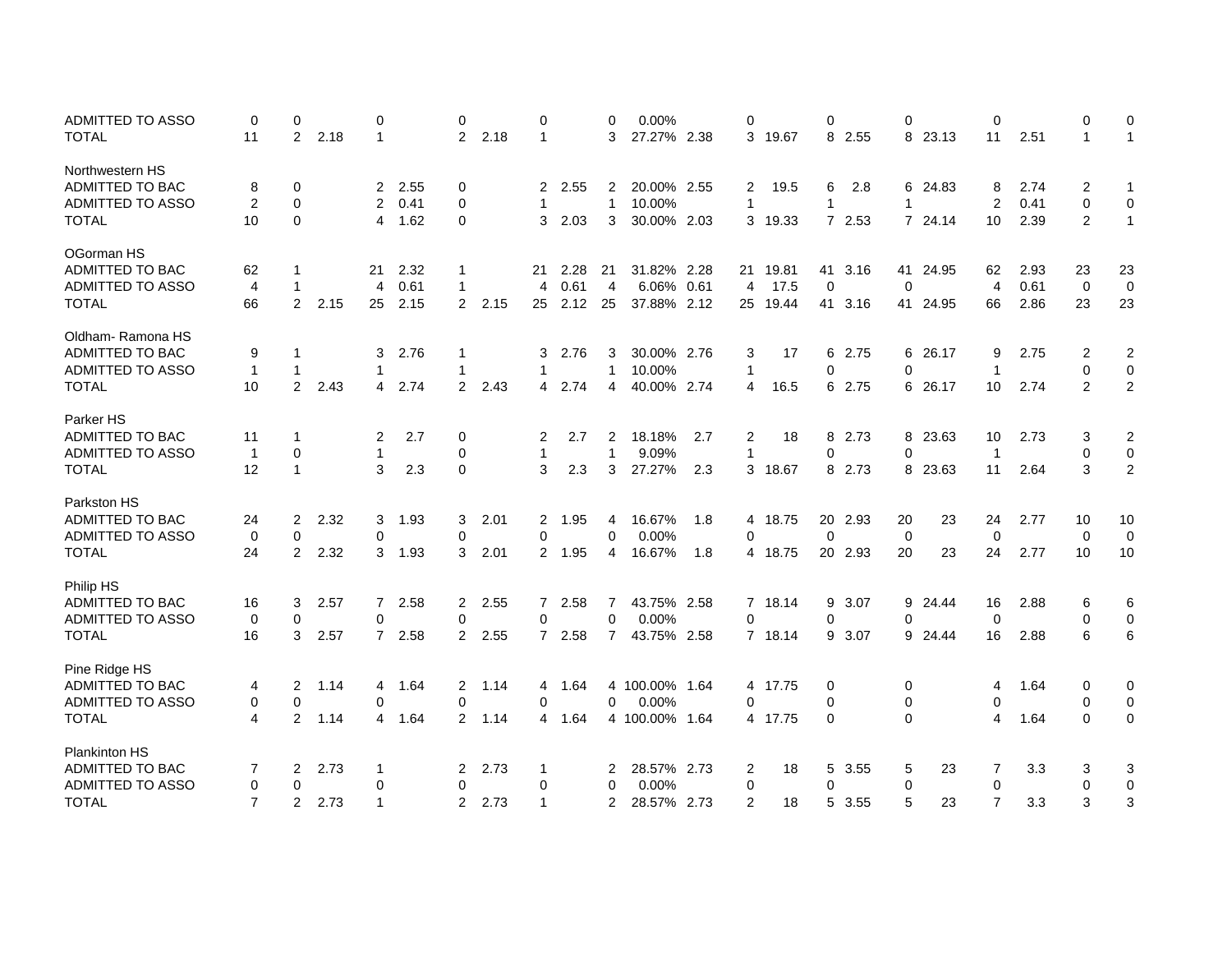| <b>Platte HS</b><br><b>ADMITTED TO BAC</b><br><b>ADMITTED TO ASSO</b><br>TOTAL | 13<br>0<br>13      | 0<br>$\mathbf 0$<br>$\mathbf 0$            |      | 0<br>$\mathbf 0$<br>0    |      | 0<br>$\mathbf 0$<br>$\mathbf 0$            |      | 0<br>0<br>$\Omega$  |                | 0<br>0<br>$\mathbf{0}$ | 0.00%<br>0.00%<br>0.00%   |                | 0<br>0<br>$\mathbf 0$            |          | 13<br>$\Omega$<br>13 | 3.6<br>3.6     | 13<br>$\mathbf 0$<br>13            | 26.46<br>26.46 | 13<br>$\mathbf 0$<br>13 | 3.6<br>3.6 | 9<br>$\mathbf 0$<br>9        | 8<br>$\mathbf 0$<br>8    |
|--------------------------------------------------------------------------------|--------------------|--------------------------------------------|------|--------------------------|------|--------------------------------------------|------|---------------------|----------------|------------------------|---------------------------|----------------|----------------------------------|----------|----------------------|----------------|------------------------------------|----------------|-------------------------|------------|------------------------------|--------------------------|
| Pollock HS<br>ADMITTED TO BAC<br><b>ADMITTED TO ASSO</b><br><b>TOTAL</b>       | 3<br>$\Omega$<br>3 | $\mathbf 1$<br>$\mathbf 0$<br>$\mathbf{1}$ |      | 1<br>0<br>$\overline{1}$ |      | $\mathbf 1$<br>$\mathbf 0$<br>$\mathbf{1}$ |      | 1<br>0<br>1         |                | 1<br>0<br>1            | 33.33%<br>0.00%<br>33.33% |                | $\mathbf 1$<br>0<br>$\mathbf{1}$ |          | $\overline{2}$<br>0  | 2.95<br>2 2.95 | $\overline{2}$<br>$\mathbf 0$<br>2 | 22<br>22       | 3<br>0<br>3             | 2.6<br>2.6 | 0<br>$\mathbf 0$<br>$\Omega$ | 0<br>0<br>$\pmb{0}$      |
|                                                                                |                    |                                            |      |                          |      |                                            |      |                     |                |                        |                           |                |                                  |          |                      |                |                                    |                |                         |            |                              |                          |
| <b>RC Christian HS</b><br>ADMITTED TO BAC<br><b>ADMITTED TO ASSO</b>           | 5<br>0             | $\mathbf{1}$<br>$\mathbf 0$                |      | $\overline{2}$<br>0      | 2.08 | $\mathbf 1$<br>$\mathbf 0$                 |      | $\overline{2}$      | 2.08           | 3<br>$\mathbf 0$       | 60.00%<br>0.00%           | 2.1            | 3                                | 17.33    | 0                    | 2 1.92         | 2                                  | 25.5           | 5                       | 2.02       | 0<br>$\mathbf 0$             | $\mathbf 0$              |
| <b>TOTAL</b>                                                                   | 5                  | $\mathbf{1}$                               |      | $\overline{2}$           | 2.08 | $\mathbf{1}$                               |      | 0<br>$\overline{2}$ | 2.08           | 3                      | 60.00%                    | 2.1            | 0                                | 3 17.33  |                      | 2 1.92         | $\pmb{0}$<br>2                     | 25.5           | $\mathbf 0$<br>5        | 2.02       | $\Omega$                     | $\mathbf 0$<br>$\pmb{0}$ |
| Rapid City Central                                                             |                    |                                            |      |                          |      |                                            |      |                     |                |                        |                           |                |                                  |          |                      |                |                                    |                |                         |            |                              |                          |
| ADMITTED TO BAC                                                                | 114                | 28                                         | 2.03 | 29                       | 2.2  | 17                                         | 2.08 | 30                  | 2.24           | 39                     | 33.33% 2.26               |                | 38                               | 19.05    |                      | 75 2.67        |                                    | 74 23.24       | 114                     | 2.55       | 15                           | 13                       |
| <b>ADMITTED TO ASSO</b>                                                        | 3                  | $\mathbf 1$                                |      | 2                        | 1.41 | $\mathbf 0$                                |      | $\overline{2}$      | 1.41           | $\overline{2}$         | 1.71% 1.41                |                | 2                                | 17.5     | $\mathbf 1$          |                | $\overline{1}$                     |                | 3                       | 1.31       | $\mathbf 0$                  | $\mathbf 0$              |
| <b>TOTAL</b>                                                                   | 117                | 29                                         | 2.04 | 31                       | 2.15 | 17                                         | 2.08 | 32                  | 2.19           | 41                     | 35.04% 2.22               |                | 40                               | 18.98    |                      | 76 2.65        | 75                                 | 23.2           | 117                     | 2.52       | 15                           | 13                       |
| <b>Redfield HS</b>                                                             |                    |                                            |      |                          |      |                                            |      |                     |                |                        |                           |                |                                  |          |                      |                |                                    |                |                         |            |                              |                          |
| ADMITTED TO BAC                                                                | 18                 | 2                                          | 1.5  | 4                        | 2.09 | $\overline{2}$                             | 1.5  | 5                   | 2.13           | 5                      | 25.00% 2.13               |                | 5                                | 19.8     | 13                   | 3.36           |                                    | 13 24.62       | 18                      | 3.13       | 4                            | 4                        |
| <b>ADMITTED TO ASSO</b>                                                        | 2                  | $\mathbf{1}$                               |      | 1                        |      | $\mathbf{1}$                               |      | 1                   |                | 1                      | 5.00%                     |                | -1                               |          | 1                    |                | $\overline{1}$                     |                | 2                       | 0.69       | $\mathbf 0$                  | $\mathbf 0$              |
| <b>TOTAL</b>                                                                   | 20                 | 3                                          | 1.49 | 5                        | 1.93 | 3                                          | 1.49 | 6                   | $\overline{2}$ | 6                      | 30.00%                    | $\overline{2}$ | 6                                | 19.33    | 14                   | 3.15           |                                    | 14 24.29       | 20                      | 2.9        | 4                            | $\overline{4}$           |
|                                                                                |                    |                                            |      |                          |      |                                            |      |                     |                |                        |                           |                |                                  |          |                      |                |                                    |                |                         |            |                              |                          |
| Roncalli HS<br>ADMITTED TO BAC                                                 |                    | 1                                          |      | 5                        | 3.32 |                                            |      | 6                   | 3.12           |                        | 22.22% 3.12               |                |                                  | 19.67    |                      | 15 2.55        | 15                                 | 23.87          | 21                      | 2.69       |                              | 4                        |
| <b>ADMITTED TO ASSO</b>                                                        | 21<br>6            | 3                                          | 1.62 | 6                        | 1.96 | $\mathbf 1$<br>3                           | 1.62 | 5                   | 1.89           | 6<br>6                 | 22.22% 1.96               |                | 6<br>6                           | 18.17    | $\Omega$             |                | $\mathbf 0$                        |                | 6                       | 1.96       | 5<br>0                       | 0                        |
| <b>TOTAL</b>                                                                   | 27                 | $\overline{4}$                             | 2.03 | 11                       | 2.72 | 4                                          | 2.03 | 11                  | 2.68           | 12                     | 44.44% 2.63               |                |                                  | 12 18.92 |                      | 15 2.55        |                                    | 15 23.87       | 27                      | 2.58       | 5                            | $\overline{4}$           |
|                                                                                |                    |                                            |      |                          |      |                                            |      |                     |                |                        |                           |                |                                  |          |                      |                |                                    |                |                         |            |                              |                          |
| Roosevelt HS                                                                   |                    |                                            |      |                          |      |                                            |      |                     |                |                        |                           |                |                                  |          |                      |                |                                    |                |                         |            |                              |                          |
| ADMITTED TO BAC                                                                | 105                | 13                                         | 2.06 | 27                       | 2.31 | 12                                         | 2.13 | 25                  | 2.27           | 29                     | 26.13% 2.22               |                | 29                               | 19.14    | 76                   | 2.94           |                                    | 76 24.67       | 105                     | 2.77       | 26                           | 25                       |
| ADMITTED TO ASSO                                                               | 6                  | $\overline{4}$                             | 1.08 | 5                        | 1.46 | $\overline{4}$                             | 1.08 | 4                   | 1.67           | 5                      | 4.50% 1.46                |                | 5                                | 19.2     | $\mathbf{1}$         |                | $\overline{1}$                     |                | 6                       | 1.94       | $\overline{1}$               | $\mathbf{1}$             |
| <b>TOTAL</b>                                                                   | 111                | 17                                         | 1.88 | 32                       | 2.21 | 16                                         | 1.93 | 29                  | 2.2            | 34                     | 30.63% 2.14               |                | 34                               | 19.15    |                      | 77 2.94        |                                    | 77 24.62       | 111                     | 2.74       | 27                           | 26                       |
| <b>Rosholt HS</b>                                                              |                    |                                            |      |                          |      |                                            |      |                     |                |                        |                           |                |                                  |          |                      |                |                                    |                |                         |            |                              |                          |
| ADMITTED TO BAC                                                                | 6                  | $\mathbf 0$                                |      | 0                        |      | 0                                          |      | 0                   |                | 0                      | 0.00%                     |                | 0                                |          | 6                    | 2.79           |                                    | 6 24.33        | 6                       | 2.79       | 3                            | 3                        |
| <b>ADMITTED TO ASSO</b>                                                        | 0                  | $\mathbf 0$                                |      | $\mathbf 0$              |      | $\mathbf 0$                                |      | 0                   |                | 0                      | 0.00%                     |                | 0                                |          | 0                    |                | $\mathbf 0$                        |                | $\Omega$                |            | $\mathbf 0$                  | $\mathbf 0$              |
| <b>TOTAL</b>                                                                   | 6                  | $\Omega$                                   |      | 0                        |      | $\Omega$                                   |      | $\Omega$            |                | $\mathbf{0}$           | 0.00%                     |                | $\Omega$                         |          | 6                    | 2.79           | 6                                  | 24.33          | 6                       | 2.79       | 3                            | 3                        |
| Roslyn HS                                                                      |                    |                                            |      |                          |      |                                            |      |                     |                |                        |                           |                |                                  |          |                      |                |                                    |                |                         |            |                              |                          |
| ADMITTED TO BAC                                                                | 5                  | $\mathbf{1}$                               |      | 3                        | 1.87 | 0                                          |      | 2                   | 2.04           | 2                      | 40.00% 2.04               |                | 2                                | 21.5     | 3                    | 2.35           | 3                                  | 20             | 5                       | 2.22       | 0                            | 0                        |
| <b>ADMITTED TO ASSO</b>                                                        | $\Omega$           | $\Omega$                                   |      | 0                        |      | $\Omega$                                   |      | $\Omega$            |                | 0                      | 0.00%                     |                | $\Omega$                         |          | 0                    |                | $\Omega$                           |                | $\Omega$                |            | $\Omega$                     | $\mathbf 0$              |
|                                                                                |                    |                                            |      |                          |      |                                            |      |                     |                |                        |                           |                |                                  |          |                      |                |                                    |                |                         |            |                              |                          |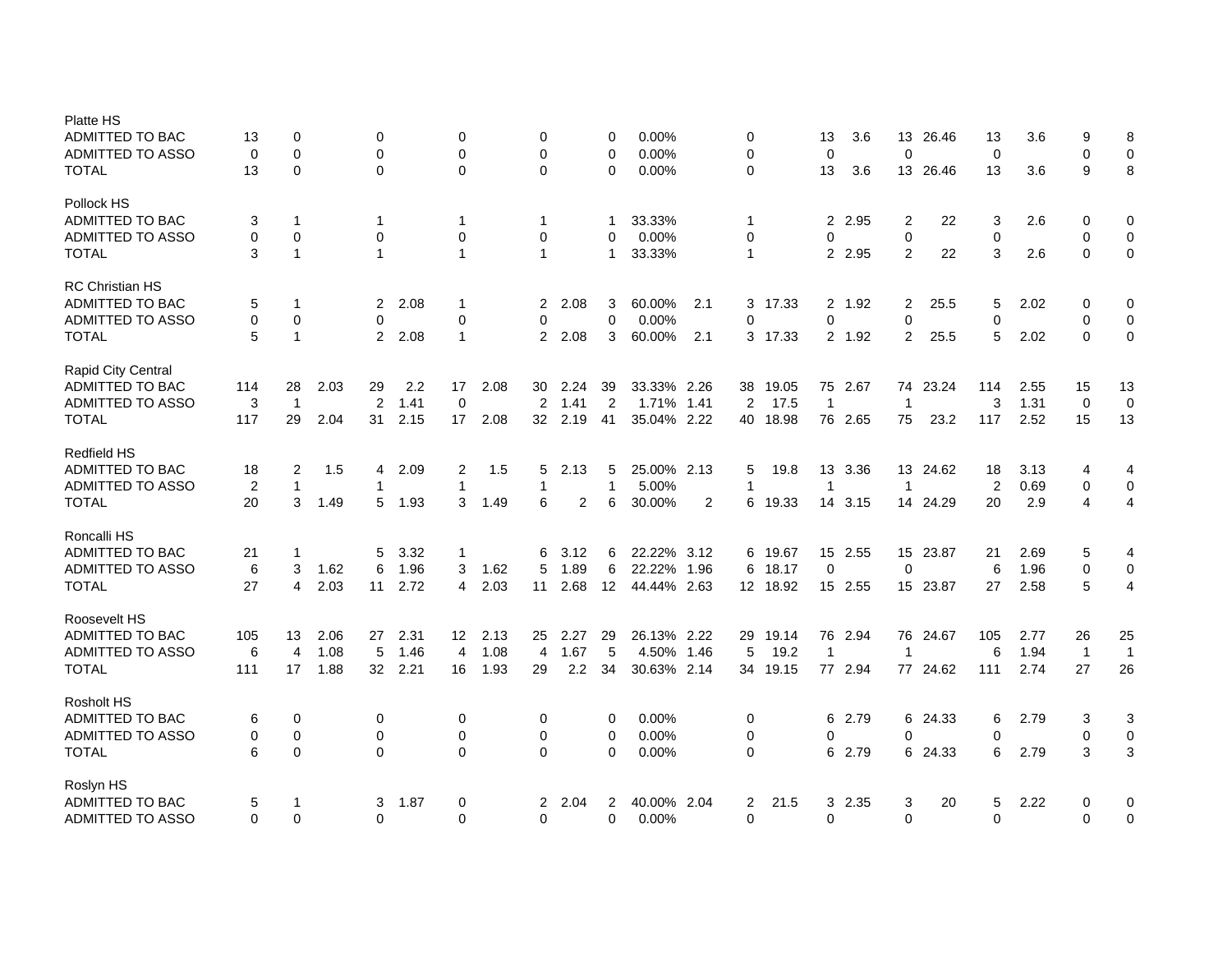| <b>TOTAL</b>            | 5              | $\mathbf{1}$            |      | 3              | 1.87 | $\mathbf 0$    |      | $\overline{2}$ | 2.04 | $\overline{2}$ | 40.00% 2.04 |     | $\overline{2}$ | 21.5     | 3 <sup>1</sup> | 2.35    | 3              | 20       | 5              | 2.22 | $\mathbf 0$  | $\mathbf 0$    |
|-------------------------|----------------|-------------------------|------|----------------|------|----------------|------|----------------|------|----------------|-------------|-----|----------------|----------|----------------|---------|----------------|----------|----------------|------|--------------|----------------|
| <b>Rutland HS</b>       |                |                         |      |                |      |                |      |                |      |                |             |     |                |          |                |         |                |          |                |      |              |                |
| ADMITTED TO BAC         | 4              | 1                       |      | 2              | 1.85 | $\mathbf 1$    |      | 2              | 1.85 | 2              | 50.00% 1.85 |     | 2              | 18       | $\overline{2}$ | 1.44    | 2              | 20.5     | 4              | 1.64 | 0            | 0              |
| ADMITTED TO ASSO        | 0              | $\mathbf 0$             |      | 0              |      | 0              |      | 0              |      | 0              | 0.00%       |     | 0              |          | $\mathbf 0$    |         | 0              |          | 0              |      | 0            | $\mathbf 0$    |
| <b>TOTAL</b>            | 4              | $\mathbf{1}$            |      | $\overline{2}$ | 1.85 | $\mathbf{1}$   |      | $\overline{2}$ | 1.85 | $\overline{c}$ | 50.00% 1.85 |     | $\overline{2}$ | 18       |                | 2 1.44  | $\overline{c}$ | 20.5     | $\overline{4}$ | 1.64 | $\mathbf 0$  | $\mathbf 0$    |
| <b>SF Christian</b>     |                |                         |      |                |      |                |      |                |      |                |             |     |                |          |                |         |                |          |                |      |              |                |
| <b>ADMITTED TO BAC</b>  | 5              | $\mathbf 0$             |      | 0              |      | 0              |      | 0              |      | 0              | 0.00%       |     | 0              |          |                | 5 2.72  | 5              | 24.6     | 5              | 2.72 |              | 0              |
| <b>ADMITTED TO ASSO</b> | 0              | $\mathbf 0$             |      | $\mathbf 0$    |      | 0              |      | 0              |      | 0              | 0.00%       |     | 0              |          | 0              |         | $\mathbf 0$    |          | $\mathbf 0$    |      | $\mathbf 0$  | $\mathbf 0$    |
| <b>TOTAL</b>            | 5              | $\mathbf 0$             |      | $\Omega$       |      | $\Omega$       |      | $\mathbf 0$    |      | $\Omega$       | 0.00%       |     | $\mathbf 0$    |          | 5              | 2.72    | 5              | 24.6     | 5              | 2.72 | $\mathbf 1$  | $\mathbf 0$    |
| Saint Mary HS           |                |                         |      |                |      |                |      |                |      |                |             |     |                |          |                |         |                |          |                |      |              |                |
| <b>ADMITTED TO BAC</b>  | 3              | $\mathbf 0$             |      | 0              |      | 0              |      | 0              |      | 0              | 0.00%       |     | 0              |          | 3              | 3.57    |                | 3 27.33  | 3              | 3.57 | 3            | 3              |
| <b>ADMITTED TO ASSO</b> | 0              | $\mathbf 0$             |      | $\mathbf 0$    |      | $\mathbf 0$    |      | 0              |      | 0              | 0.00%       |     | $\mathbf 0$    |          | 0              |         | 0              |          | 0              |      | 0            | $\mathbf 0$    |
| <b>TOTAL</b>            | 3              | $\pmb{0}$               |      | $\mathbf 0$    |      | $\Omega$       |      | 0              |      | 0              | 0.00%       |     | $\mathbf 0$    |          | 3              | 3.57    |                | 3 27.33  | 3              | 3.57 | 3            | 3              |
|                         |                |                         |      |                |      |                |      |                |      |                |             |     |                |          |                |         |                |          |                |      |              |                |
| Scotland HS             |                |                         |      |                |      |                |      |                |      |                |             |     |                |          |                |         |                |          |                |      |              |                |
| ADMITTED TO BAC         | 16             | $\overline{2}$          | 2.28 | 6              | 1.71 | $\mathbf 1$    |      | 6              | 2.1  | 6              | 37.50%      | 2.1 | 6              | 19.67    |                | 10 2.94 | 10             | 22.2     | 16             | 2.67 | 3            | 3              |
| <b>ADMITTED TO ASSO</b> | $\mathbf 0$    | $\mathbf 0$             |      | 0              |      | $\mathbf 0$    |      | 0              |      | $\mathbf 0$    | 0.00%       |     | 0              |          | $\mathbf 0$    |         | $\mathbf 0$    |          | $\mathbf 0$    |      | $\mathbf 0$  | $\mathbf 0$    |
| <b>TOTAL</b>            | 16             | $\overline{2}$          | 2.28 | 6              | 1.71 | $\mathbf{1}$   |      | 6              | 2.1  | 6              | 37.50%      | 2.1 | 6              | 19.67    |                | 10 2.94 | 10             | 22.2     | 16             | 2.67 | 3            | 3              |
| Selby HS                |                |                         |      |                |      |                |      |                |      |                |             |     |                |          |                |         |                |          |                |      |              |                |
| ADMITTED TO BAC         | 9              | 3                       | 3.16 | 4              | 2.85 | 3              | 3.16 | 4              | 2.85 | 5              | 55.56% 3.04 |     | 5              | 17.8     | 4              | 3.06    | 4              | 22.5     | 9              | 3.05 | -1           | 1              |
| <b>ADMITTED TO ASSO</b> | 0              | 0                       |      | 0              |      | 0              |      | 0              |      | 0              | 0.00%       |     | 0              |          | $\mathbf 0$    |         | 0              |          | $\mathbf 0$    |      | $\mathbf 0$  | $\mathbf 0$    |
| <b>TOTAL</b>            | 9              | 3                       | 3.16 | 4              | 2.85 | 3              | 3.16 | 4              | 2.85 | 5              | 55.56% 3.04 |     | 5              | 17.8     | $\overline{4}$ | 3.06    | 4              | 22.5     | 9              | 3.05 | $\mathbf{1}$ | $\mathbf{1}$   |
| Sioux Valley HS         |                |                         |      |                |      |                |      |                |      |                |             |     |                |          |                |         |                |          |                |      |              |                |
| ADMITTED TO BAC         | 30             | 7                       | 2.48 | 8              | 2.36 | 8              | 2.42 | 9              | 2.31 | 10             | 31.25% 2.45 |     | 10             | 17.4     | 20             | 3.19    |                | 20 23.65 | 30             | 2.98 | 8            | 8              |
| <b>ADMITTED TO ASSO</b> | $\overline{c}$ | $\overline{\mathbf{c}}$ | 2.17 | 2              | 2.17 | $\overline{2}$ | 2.17 | $\overline{2}$ | 2.17 | $\overline{2}$ | 6.25% 2.17  |     | $\overline{2}$ | 16       | $\mathbf 0$    |         | $\mathbf 0$    |          | $\overline{2}$ | 2.17 | 0            | $\pmb{0}$      |
| <b>TOTAL</b>            | 32             | 9                       | 2.42 | 10             | 2.32 | 10             | 2.37 | 11             | 2.29 | 12             | 37.50% 2.41 |     |                | 12 17.17 |                | 20 3.19 |                | 20 23.65 | 32             | 2.94 | 8            | 8              |
| Sisseton HS             |                |                         |      |                |      |                |      |                |      |                |             |     |                |          |                |         |                |          |                |      |              |                |
| <b>ADMITTED TO BAC</b>  | 16             | 3                       | 2.65 | 3              | 1.95 | 3              | 2.65 | 3              | 1.95 | 5              | 29.41% 2.43 |     | 5              | 19.2     |                | 11 2.93 |                | 11 23.82 | 16             | 2.82 | 5            | 5              |
| <b>ADMITTED TO ASSO</b> | $\mathbf{1}$   | $\mathbf 1$             |      | 1              |      | $\mathbf{1}$   |      | $\mathbf{1}$   |      | 1              | 5.88%       |     | 1              |          | $\mathbf 0$    |         | 0              |          | $\overline{1}$ |      | $\mathbf 0$  | $\mathbf 0$    |
| <b>TOTAL</b>            | 17             | 4                       | 2.53 | 4              | 1.92 | 4              |      | 4              | 1.92 | 6              | 35.29% 2.37 |     | 6              | 18.67    |                | 11 2.93 |                | 11 23.82 | 17             | 2.79 | 5            | $\overline{5}$ |
|                         |                |                         |      |                |      |                | 2.53 |                |      |                |             |     |                |          |                |         |                |          |                |      |              |                |
| Spearfish HS            |                |                         |      |                |      |                |      |                |      |                |             |     |                |          |                |         |                |          |                |      |              |                |
| ADMITTED TO BAC         | 49             | 12                      | 2.38 | 22             | 2.39 | 8              | 2.41 | 20             | 2.49 | 22             | 44.90%      | 2.5 |                | 22 19.77 |                | 26 2.84 |                | 25 23.64 | 48             | 2.71 | 8            | 7              |
| ADMITTED TO ASSO        | $\mathbf{1}$   | $\mathbf 0$             |      | $\mathbf{1}$   |      | $\mathbf 0$    |      | 1              |      | 1              | 2.04%       |     | $\mathbf{1}$   |          | $\mathbf 0$    |         | $\mathbf 0$    |          | $\overline{1}$ |      | $\mathbf 0$  | $\mathbf 0$    |
| <b>TOTAL</b>            | 50             | 12                      | 2.38 | 23             | 2.4  | 8              | 2.41 | 21             | 2.49 | 23             | 46.94%      | 2.5 |                | 23 19.83 |                | 26 2.84 |                | 25 23.64 | 49             | 2.71 | 8            | $\overline{7}$ |

St Thomas Moore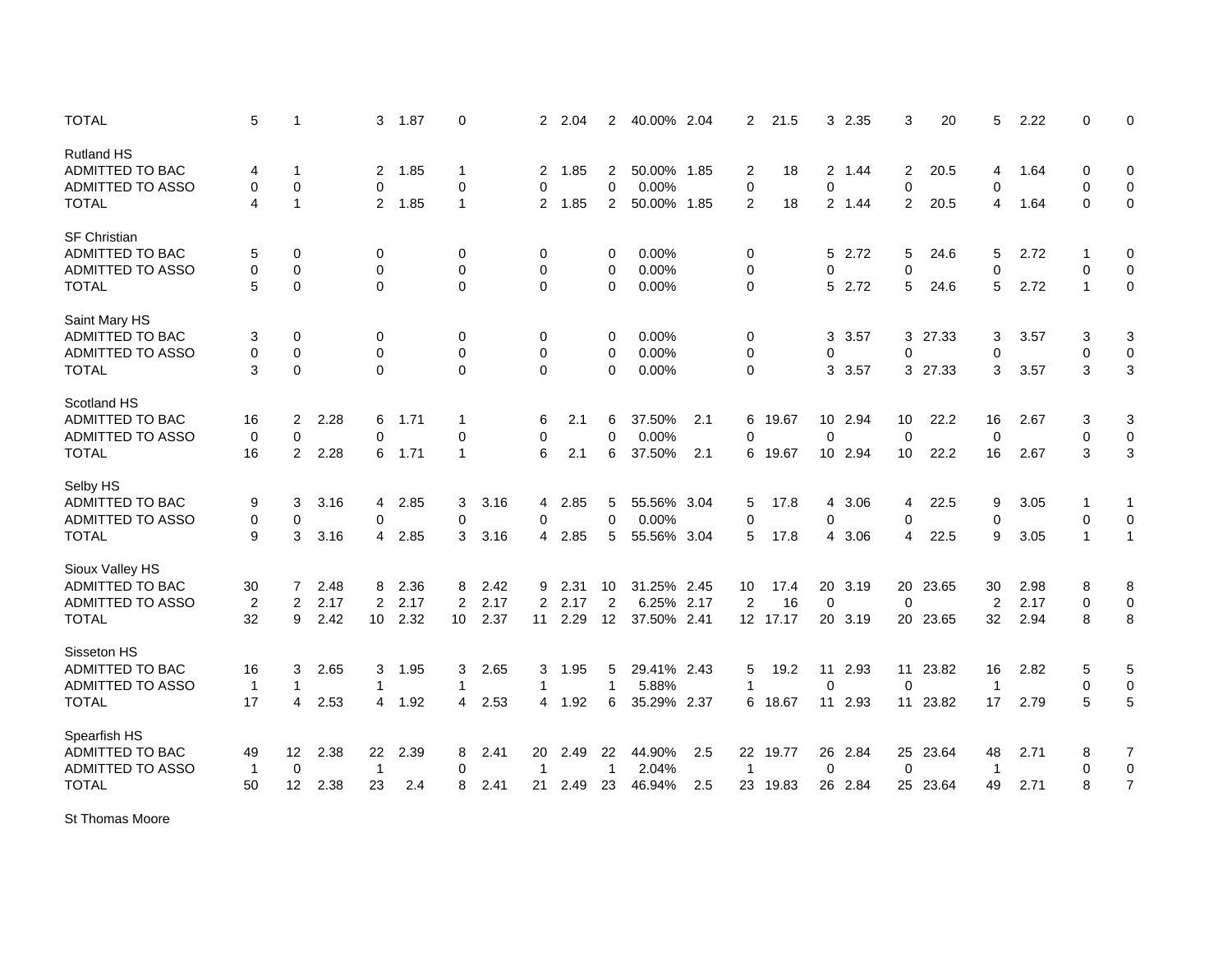| ADMITTED TO BAC          | 7              | -1               |      | 1              |      | 1              |      | 2              | 1.68 | 3              | 42.86% 1.82 |     | 3              | 22.67   | 4              | 2.85    | 4              | 27.5     | 7              | 2.47 | $\overline{2}$ | $\overline{2}$ |
|--------------------------|----------------|------------------|------|----------------|------|----------------|------|----------------|------|----------------|-------------|-----|----------------|---------|----------------|---------|----------------|----------|----------------|------|----------------|----------------|
| ADMITTED TO ASSO         | 0              | 0                |      | 0              |      | $\mathbf 0$    |      | 0              |      | $\mathbf 0$    | 0.00%       |     | $\mathbf 0$    |         | 0              |         | $\mathbf 0$    |          | $\mathbf 0$    |      | 0              | $\pmb{0}$      |
| <b>TOTAL</b>             | $\overline{7}$ | $\overline{1}$   |      | 1              |      | $\mathbf{1}$   |      | $\overline{2}$ | 1.68 | 3              | 42.86% 1.82 |     |                | 3 22.67 | 4              | 2.85    | 4              | 27.5     | $\overline{7}$ | 2.47 | $\overline{2}$ | $\overline{c}$ |
| <b>Stanley County HS</b> |                |                  |      |                |      |                |      |                |      |                |             |     |                |         |                |         |                |          |                |      |                |                |
| ADMITTED TO BAC          | 10             | -1               |      | $\overline{2}$ | 2.12 | 1              |      | $\overline{2}$ | 2.37 | 2              | 20.00% 2.37 |     | $\overline{2}$ | 18      | 8              | 2.42    |                | 8 23.38  | 10             | 2.41 | 1              | 1              |
| <b>ADMITTED TO ASSO</b>  | $\mathbf 0$    | $\mathbf 0$      |      | $\Omega$       |      | 0              |      | 0              |      | $\mathbf{0}$   | 0.00%       |     | $\mathbf 0$    |         | 0              |         | $\Omega$       |          | $\mathbf 0$    |      | $\mathbf{0}$   | $\mathbf 0$    |
| <b>TOTAL</b>             | 10             | $\overline{1}$   |      | $\overline{2}$ | 2.12 | $\mathbf{1}$   |      | $\overline{2}$ | 2.37 | 2              | 20.00% 2.37 |     | 2              | 18      | 8              | 2.42    |                | 8 23.38  | 10             | 2.41 | $\mathbf{1}$   | $\mathbf{1}$   |
| <b>Stevens HS</b>        |                |                  |      |                |      |                |      |                |      |                |             |     |                |         |                |         |                |          |                |      |                |                |
| ADMITTED TO BAC          | 129            | 21               | 2.17 | 22             | 1.88 | 14             | 2.33 | 22             | 1.87 | 30             | 23.08% 2.14 |     | 30             | 19.03   | 98             | 2.73    | 95             | 24.63    | 128            | 2.61 | 25             | 25             |
| ADMITTED TO ASSO         | $\overline{2}$ | $\overline{1}$   |      | $\overline{1}$ |      | $\mathbf{1}$   |      | $\mathbf{1}$   |      | $\overline{c}$ | 1.54% 1.79  |     | $\overline{2}$ | 15      | $\mathbf 0$    |         | $\pmb{0}$      |          | $\overline{2}$ | 1.79 | $\pmb{0}$      | $\mathbf 0$    |
| <b>TOTAL</b>             | 131            | 22               | 2.16 | 23             | 1.87 | 15             | 2.32 | 23             | 1.85 | 32             | 24.62% 2.12 |     | 32             | 18.78   | 98             | 2.73    |                | 95 24.63 | 130            | 2.61 | 25             | 25             |
| Stickney HS              |                |                  |      |                |      |                |      |                |      |                |             |     |                |         |                |         |                |          |                |      |                |                |
| ADMITTED TO BAC          | 3              | 0                |      | 0              |      | 0              |      | 0              |      | 0              | 0.00%       |     | 0              |         | 3              | 3.42    | 3              | 24.67    | 3              | 3.42 | 3              | 3              |
| ADMITTED TO ASSO         | 0              | 0                |      | 0              |      | 0              |      | 0              |      | 0              | 0.00%       |     | 0              |         | 0              |         | $\mathbf 0$    |          | 0              |      | 0              | 0              |
| <b>TOTAL</b>             | 3              | $\boldsymbol{0}$ |      | $\Omega$       |      | $\Omega$       |      | $\mathbf 0$    |      | $\mathbf{0}$   | 0.00%       |     | $\mathbf 0$    |         | 3              | 3.42    |                | 3 24.67  | 3              | 3.42 | 3              | $\sqrt{3}$     |
| Sturgis HS               |                |                  |      |                |      |                |      |                |      |                |             |     |                |         |                |         |                |          |                |      |                |                |
| ADMITTED TO BAC          | 75             | 9                | 1.61 | 32             | 2.09 | 6              | 1.38 | 29             | 2.1  | 31             | 40.26% 2.04 |     | 31             | 19.1    |                | 44 2.73 | 43             | 23.7     | 75             | 2.5  | 10             | 10             |
| ADMITTED TO ASSO         | 3              | $\overline{1}$   |      | $\mathbf 0$    |      | $\mathbf 0$    |      | $\mathbf 0$    |      | $\mathbf 0$    | 0.00%       |     | $\mathbf 0$    |         | $\overline{2}$ | 2.49    | $\overline{2}$ | 20       | $\overline{c}$ | 2.49 | $\mathbf 0$    | $\mathbf 0$    |
| <b>TOTAL</b>             | 78             | 10               | 1.64 | 32             | 2.09 | 6              | 1.38 | 29             | 2.1  | 31             | 40.26% 2.04 |     | 31             | 19.1    |                | 46 2.72 |                | 45 23.53 | 77             | 2.5  | 10             | 10             |
| Sully Buttes HS          |                |                  |      |                |      |                |      |                |      |                |             |     |                |         |                |         |                |          |                |      |                |                |
| ADMITTED TO BAC          | 6              | $\overline{1}$   |      | 0              |      | 0              |      | 0              |      | 0              | 0.00%       |     | 0              |         | 6              | 1.88    | 6              | 22.17    | 6              | 1.88 | 1              | 1              |
| ADMITTED TO ASSO         | $\overline{2}$ | 2                | 1.6  | $\overline{2}$ | 1.6  | 2              | 1.6  | $\overline{2}$ | 1.6  | $\overline{2}$ | 25.00%      | 1.6 | $\overline{c}$ | 19      | 0              |         | $\mathbf 0$    |          | 2              | 1.6  | 0              | $\mathbf 0$    |
| <b>TOTAL</b>             | 8              | 3                | 1.37 | $\overline{2}$ | 1.6  | 2              | 1.6  | 2              | 1.6  | $\overline{2}$ | 25.00%      | 1.6 | $\overline{2}$ | 19      | 6              | 1.88    | 6              | 22.17    | 8              | 1.82 | $\mathbf{1}$   | $\mathbf{1}$   |
| Summit HS                |                |                  |      |                |      |                |      |                |      |                |             |     |                |         |                |         |                |          |                |      |                |                |
| ADMITTED TO BAC          | 4              | 1                |      | 1              |      | $\mathbf 1$    |      | 1              |      | 1              | 25.00%      |     | $\mathbf 1$    |         | 3              | 3.77    | 3              | 26       | 4              | 3.58 | 3              | 3              |
| ADMITTED TO ASSO         | 0              | 0                |      | 0              |      | $\pmb{0}$      |      | 0              |      | 0              | 0.00%       |     | $\pmb{0}$      |         | 0              |         | 0              |          | 0              |      | 0              | $\pmb{0}$      |
| <b>TOTAL</b>             | 4              | $\overline{1}$   |      | 1              |      | $\mathbf{1}$   |      | $\mathbf{1}$   |      | 1              | 25.00%      |     | $\overline{1}$ |         | 3              | 3.77    | 3              | 26       | 4              | 3.58 | 3              | 3              |
| T F Riggs Senior HS      |                |                  |      |                |      |                |      |                |      |                |             |     |                |         |                |         |                |          |                |      |                |                |
| ADMITTED TO BAC          | 97             | 8                | 2.26 | 15             | 2.29 | 6              | 2.4  | 15             | 2.16 | 19             | 19.39% 2.26 |     | 19             | 19      |                | 75 2.93 |                | 75 24.63 | 94             | 2.82 | 32             | 30             |
| <b>ADMITTED TO ASSO</b>  | $\overline{4}$ | $\mathbf 1$      |      | 3              | 1.51 | $\mathbf{1}$   |      | 3              | 1.51 | 3              | 3.06% 1.51  |     | 3              | 18.33   | $\mathbf{1}$   |         | $\mathbf{1}$   |          | 4              | 1.73 | $\mathbf 0$    | $\mathbf 0$    |
| <b>TOTAL</b>             | 101            | 9                | 2.22 | 18             | 2.16 | $\overline{7}$ | 2.34 | 18             | 2.05 | 22             | 22.45% 2.17 |     | 22             | 18.91   |                | 76 2.92 |                | 76 24.59 | 98             | 2.79 | 32             | 30             |
| <b>Timber Lake HS</b>    |                |                  |      |                |      |                |      |                |      |                |             |     |                |         |                |         |                |          |                |      |                |                |
| <b>ADMITTED TO BAC</b>   | 9              | $\mathbf 1$      |      | 4              | 2.64 | $\mathbf{1}$   |      | 4              | 2.64 | 4              | 40.00% 2.64 |     | 4              | 18      | 5              | 3.12    | 5              | 23.2     | 9              | 2.93 | 1              | 1              |
| <b>ADMITTED TO ASSO</b>  | $\mathbf{1}$   | 0                |      | 1              |      | 0              |      | 1              |      | 1              | 10.00%      |     | $\mathbf 1$    |         | 0              |         | $\mathbf 0$    |          | $\overline{1}$ |      | 0              | $\mathbf 0$    |
| <b>TOTAL</b>             | 10             | $\mathbf{1}$     |      | 5              | 2.55 | 1              |      | 5              | 2.55 | 5              | 50.00% 2.55 |     | 5              | 17.8    | 5              | 3.12    | 5              | 23.2     | 10             | 2.86 | $\mathbf{1}$   | 1              |
|                          |                |                  |      |                |      |                |      |                |      |                |             |     |                |         |                |         |                |          |                |      |                |                |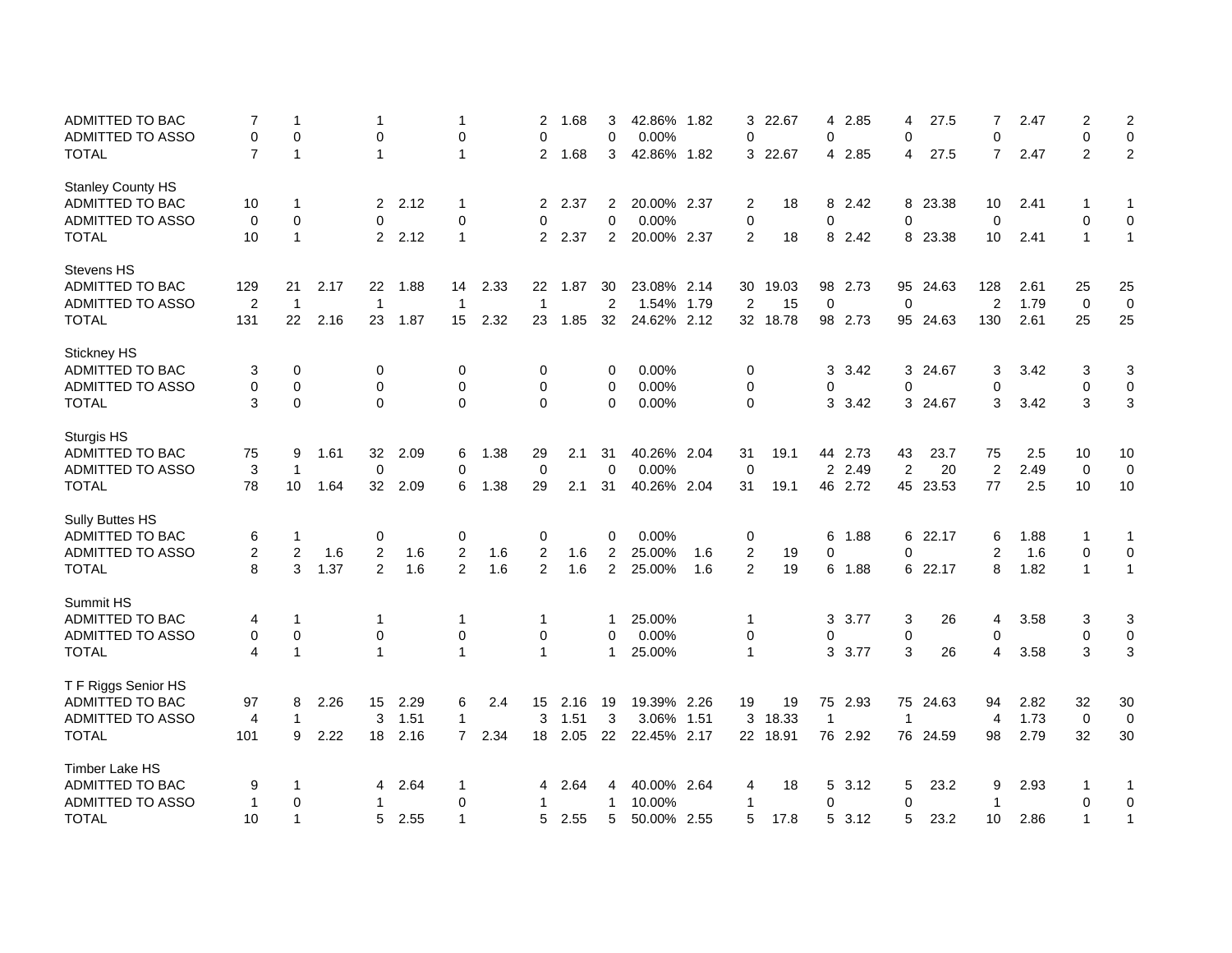| <b>Todd County HS</b><br><b>ADMITTED TO BAC</b><br><b>ADMITTED TO ASSO</b> | 8<br>0         | 1<br>$\mathbf 0$ |      | 5<br>$\mathbf 0$ | 2.53 | $\mathbf 1$<br>$\Omega$ |      | 4<br>$\Omega$  | 2.17 | 4<br>0         | 50.00% 2.17<br>0.00% |      | 4<br>$\mathbf 0$ | 19.5    | 4<br>$\Omega$        | 2.69    | $\Omega$       | 4 23.25  | 8<br>$\Omega$  | 2.45 | 0<br>$\Omega$ | 0<br>$\mathbf 0$ |
|----------------------------------------------------------------------------|----------------|------------------|------|------------------|------|-------------------------|------|----------------|------|----------------|----------------------|------|------------------|---------|----------------------|---------|----------------|----------|----------------|------|---------------|------------------|
| TOTAL                                                                      | 8              | $\mathbf{1}$     |      | 5                | 2.53 | $\mathbf{1}$            |      | 4              | 2.17 | 4              | 50.00% 2.17          |      | 4                | 19.5    | 4                    | 2.69    | 4              | 23.25    | 8              | 2.45 | $\Omega$      | $\mathbf 0$      |
| <b>Tri-Valley Senior</b>                                                   |                |                  |      |                  |      |                         |      |                |      |                |                      |      |                  |         |                      |         |                |          |                |      |               |                  |
| ADMITTED TO BAC                                                            | 22             | 4                | 1.94 | 6                | 1.9  | 5                       | 1.95 | $\overline{7}$ | 1.91 | 7              | 29.17% 1.91          |      |                  | 7 17.29 | 15                   | 3.04    |                | 15 25.47 | 22             | 2.79 | 8             | 8                |
| <b>ADMITTED TO ASSO</b>                                                    | $\overline{2}$ | 2                | 2.02 | $\overline{2}$   | 2.02 | $\overline{2}$          | 2.02 | $\overline{2}$ | 2.02 | $\overline{2}$ | 8.33%                | 2.02 | 2                | 17.5    | $\mathbf 0$          |         | $\mathbf 0$    |          | 2              | 2.02 | 0             | $\pmb{0}$        |
| TOTAL                                                                      | 24             | 6                | 1.97 | 8                | 1.93 | $\overline{7}$          | 1.98 | 9              | 1.94 | 9              | 37.50%               | 1.94 |                  | 9 17.33 | 15                   | 3.04    |                | 15 25.47 | 24             | 2.74 | 8             | 8                |
| <b>Tripp-Delmont HS</b>                                                    |                |                  |      |                  |      |                         |      |                |      |                |                      |      |                  |         |                      |         |                |          |                |      |               |                  |
| ADMITTED TO BAC                                                            | 9              | 0                |      | 3                | 1.88 | 0                       |      | 3              | 1.88 | 3              | 33.33% 1.88          |      | 3                | 19      | 6                    | 3.31    | 6              | 26.17    | 9              | 2.94 | 4             | 4                |
| <b>ADMITTED TO ASSO</b>                                                    | $\mathbf 0$    | $\mathbf 0$      |      | $\mathbf 0$      |      | $\mathbf 0$             |      | 0              |      | 0              | 0.00%                |      | $\mathbf 0$      |         | $\Omega$             |         | $\Omega$       |          | $\mathbf 0$    |      | $\mathbf 0$   | $\pmb{0}$        |
| <b>TOTAL</b>                                                               | 9              | $\mathbf 0$      |      | 3                | 1.88 | $\mathbf 0$             |      | 3              | 1.88 | 3              | 33.33% 1.88          |      | 3                | 19      | 6                    | 3.31    | 6              | 26.17    | 9              | 2.94 | 4             | 4                |
| <b>Tulare HS</b>                                                           |                |                  |      |                  |      |                         |      |                |      |                |                      |      |                  |         |                      |         |                |          |                |      |               |                  |
| ADMITTED TO BAC                                                            | 10             | 1                |      | 1                |      | 2                       | 2.86 | 1              |      | 2              | 18.18% 2.86          |      | 2                | 19.5    | 8                    | 3.41    | 8              | 22.88    | 10             | 3.31 | 6             | 5                |
| <b>ADMITTED TO ASSO</b>                                                    | $\mathbf{1}$   | $\mathbf 0$      |      | 1                |      | $\mathbf 0$             |      | $\mathbf 1$    |      | 1              | 9.09%                |      | $\mathbf{1}$     |         | 0                    |         | $\Omega$       |          | $\overline{1}$ |      | $\mathbf 0$   | $\pmb{0}$        |
| TOTAL                                                                      | 11             | $\mathbf{1}$     |      | $\overline{2}$   | 2.36 | 2                       | 2.86 | $\overline{2}$ | 2.36 | 3              | 27.27% 2.67          |      | 3                | 20.33   | 8                    | 3.41    | 8              | 22.88    | 11             | 3.26 | 6             | 5                |
| Vermillion HS                                                              |                |                  |      |                  |      |                         |      |                |      |                |                      |      |                  |         |                      |         |                |          |                |      |               |                  |
| <b>ADMITTED TO BAC</b>                                                     | 44             | 5                | 1.7  | 16               | 2.31 | 5                       | 1.7  | 16             | 2.31 | 16             | 37.21% 2.31          |      | 16               | 19.56   | 27                   | 2.64    |                | 27 24.33 | 43             | 2.55 | 5             | 5                |
| <b>ADMITTED TO ASSO</b>                                                    | 0              | $\mathbf 0$      |      | $\mathbf 0$      |      | $\mathbf 0$             |      | 0              |      | 0              | 0.00%                |      | $\mathbf 0$      |         | $\mathbf 0$          |         | $\mathbf 0$    |          | $\mathbf 0$    |      | $\mathbf 0$   | $\pmb{0}$        |
| <b>TOTAL</b>                                                               | 44             | 5                | 1.7  | 16               | 2.31 | 5                       | 1.7  | 16             | 2.31 | 16             | 37.21% 2.31          |      | 16               | 19.56   |                      | 27 2.64 |                | 27 24.33 | 43             | 2.55 | 5             | $\mathbf 5$      |
| Viborg HS                                                                  |                |                  |      |                  |      |                         |      |                |      |                |                      |      |                  |         |                      |         |                |          |                |      |               |                  |
| <b>ADMITTED TO BAC</b>                                                     | 9              | 0                |      | 2                | 2.13 | 0                       |      | 2              | 2.13 | 2              | 22.22% 2.13          |      | 2                | 21.5    | $\overline{7}$       | 2.61    | 7              | 24       | 9              | 2.53 | 1             | 1                |
| <b>ADMITTED TO ASSO</b>                                                    | 0              | 0                |      | 0                |      | 0                       |      | 0              |      | 0              | 0.00%                |      | $\mathbf 0$      |         | 0                    |         | $\pmb{0}$      |          | 0              |      | 0             | 0                |
| <b>TOTAL</b>                                                               | 9              | $\mathbf 0$      |      | $\overline{2}$   | 2.13 | $\Omega$                |      | $\mathbf{2}$   | 2.13 | $\overline{2}$ | 22.22% 2.13          |      | 2                | 21.5    |                      | 7 2.61  | $\overline{7}$ | 24       | 9              | 2.53 | 1             | $\mathbf{1}$     |
| <b>Wagner Community HS</b>                                                 |                |                  |      |                  |      |                         |      |                |      |                |                      |      |                  |         |                      |         |                |          |                |      |               |                  |
| <b>ADMITTED TO BAC</b>                                                     | 10             | 0                |      | 4                | 2.23 | 2                       | 2.07 | 4              | 2.23 | 4              | 33.33% 2.23          |      | 4                | 19.25   | 6                    | 3.06    | 6              | 25.83    | 10             | 2.82 | 2             | $\boldsymbol{2}$ |
| <b>ADMITTED TO ASSO</b>                                                    | 2              | 0                |      | 0                |      | $\mathbf 0$             |      | 0              |      | 0              | 0.00%                |      | $\mathbf 0$      |         | $\overline{2}$       | 2.19    | $\overline{2}$ | 22       | $\overline{2}$ | 2.19 | 0             | 0                |
| TOTAL                                                                      | 12             | $\mathbf 0$      |      | 4                | 2.23 | $\overline{2}$          | 2.07 | 4              | 2.23 | 4              | 33.33% 2.23          |      | 4                | 19.25   |                      | 8 2.92  |                | 8 24.88  | 12             | 2.75 | 2             | $\overline{2}$   |
| Wall High Schoool                                                          |                |                  |      |                  |      |                         |      |                |      |                |                      |      |                  |         |                      |         |                |          |                |      |               |                  |
| ADMITTED TO BAC                                                            | 7              | 3                | 2.09 | 3                | 2.14 | 3                       | 2.09 | 3              | 2.74 | 5              | 71.43% 2.53          |      | 5                | 20      | $\overline{2}$       | 2.79    | 2              | 21.5     | 7              | 2.62 | $\mathbf 1$   | 1                |
| <b>ADMITTED TO ASSO</b>                                                    | 0              | 0                |      | 0                |      | 0                       |      | 0              |      | 0              | 0.00%                |      | 0                |         | 0                    |         | 0              |          | 0              |      | 0             | $\pmb{0}$        |
|                                                                            | $\overline{7}$ |                  |      |                  |      |                         |      |                |      |                |                      |      |                  |         |                      |         |                |          | $\overline{7}$ |      |               |                  |
| <b>TOTAL</b>                                                               |                | 3                | 2.09 | 3                | 2.14 | 3                       | 2.09 | 3              | 2.74 | 5              | 71.43% 2.53          |      | 5                | 20      | $\mathbf{2}^{\circ}$ | 2.79    | 2              | 21.5     |                | 2.62 | $\mathbf{1}$  | $\mathbf{1}$     |
| <b>Warner HS</b>                                                           |                |                  |      |                  |      |                         |      |                |      |                |                      |      |                  |         |                      |         |                |          |                |      |               |                  |
| ADMITTED TO BAC                                                            | 3              | 0                |      | 0                |      | 0                       |      | 0              |      | 0              | 0.00%                |      | 0                |         |                      | 3 2.96  |                | 3 25.33  | 3              | 2.96 | $\mathbf 1$   | 1                |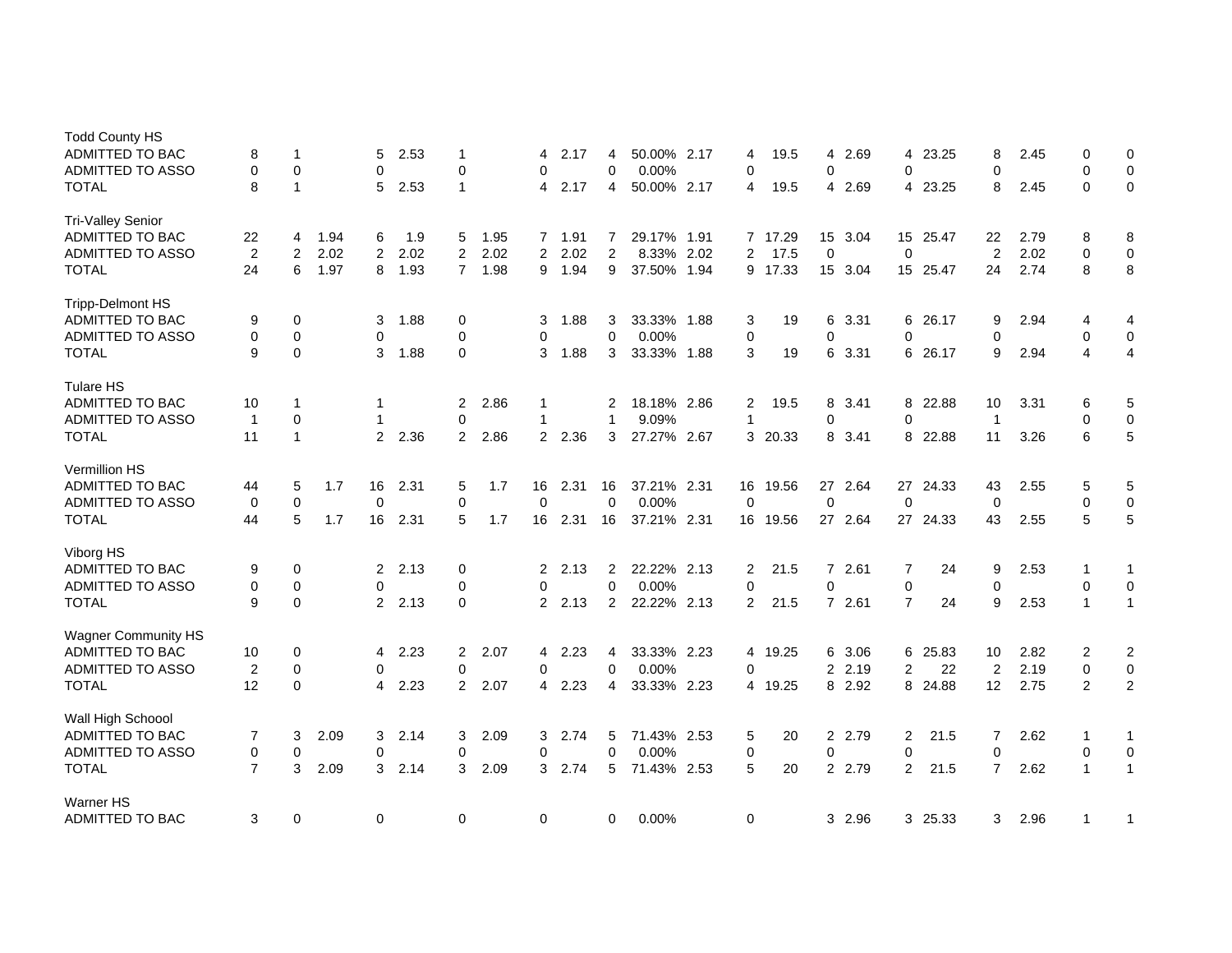| ADMITTED TO ASSO           | 0              | 0            |      | 0              |      | 0              |      | 0              |      | 0              | 0.00%       |      | 0              |          | 0              |         | 0              |          | 0              |      | 0              | 0            |
|----------------------------|----------------|--------------|------|----------------|------|----------------|------|----------------|------|----------------|-------------|------|----------------|----------|----------------|---------|----------------|----------|----------------|------|----------------|--------------|
| <b>TOTAL</b>               | 3              | 0            |      | 0              |      | $\mathbf 0$    |      | 0              |      | 0              | 0.00%       |      | 0              |          | 3              | 2.96    | 3              | 25.33    | 3              | 2.96 | $\mathbf{1}$   | $\mathbf{1}$ |
| Washington SR HS           |                |              |      |                |      |                |      |                |      |                |             |      |                |          |                |         |                |          |                |      |                |              |
| ADMITTED TO BAC            | 101            | 21           | 2.33 | 38             | 2.41 | 19             | 2.38 | 34             | 2.44 | 39             | 38.24% 2.43 |      | 39             | 19.13    | 61             | 2.85    |                | 60 23.83 | 100            | 2.71 | 24             | 23           |
| <b>ADMITTED TO ASSO</b>    | $\overline{2}$ | 2            | 2.15 | $\overline{2}$ | 2.15 | 2              | 2.15 | $\overline{2}$ | 2.15 | $\overline{2}$ | 1.96% 2.15  |      | 2              | 14       | 0              |         | $\mathbf 0$    |          | $\overline{2}$ | 2.15 | 0              | $\mathbf 0$  |
| <b>TOTAL</b>               | 103            | 23           | 2.31 | 40             | 2.4  | 21             | 2.36 | 36             | 2.43 | 41             | 40.20% 2.42 |      |                | 41 18.88 |                | 61 2.85 |                | 60 23.83 | 102            | 2.7  | 24             | 23           |
| <b>Watertown Senior HS</b> |                |              |      |                |      |                |      |                |      |                |             |      |                |          |                |         |                |          |                |      |                |              |
| ADMITTED TO BAC            | 80             | 17           | 2.29 | 25             | 2.56 | 15             | 2.14 | 23             | 2.47 | 27             | 31.76%      | 2.4  | 27             | 18.41    | 53             | 3.06    |                | 52 24.75 | 80             | 2.88 | 26             | 24           |
| ADMITTED TO ASSO           | 5              | 2            | 1.73 | 4              | 2.49 | $\overline{2}$ | 1.73 | $\overline{4}$ | 2.49 | $\overline{4}$ | 4.71%       | 2.49 | 4              | 17.75    | $\mathbf{1}$   |         | $\overline{1}$ |          | 5              | 2.45 | $\mathbf 0$    | 0            |
| <b>TOTAL</b>               | 85             | 19           | 2.23 | 29             | 2.55 | 17             | 2.1  | 27             | 2.47 | 31             | 36.47% 2.42 |      |                | 31 18.32 | 54             | 3.04    | 53             | 24.7     | 85             | 2.85 | 26             | 24           |
| Waubay HS                  |                |              |      |                |      |                |      |                |      |                |             |      |                |          |                |         |                |          |                |      |                |              |
| ADMITTED TO BAC            | 6              | 1            |      | 3              | 3.02 | $\mathbf 1$    |      | $\overline{2}$ | 2.66 | 2              | 33.33% 2.66 |      | 2              | 19       | 4              | 3.4     | 4              | 24.5     | 6              | 3.19 | 3              | 3            |
| ADMITTED TO ASSO           | 0              | $\mathbf 0$  |      | 0              |      | $\mathbf 0$    |      | $\Omega$       |      | $\overline{0}$ | 0.00%       |      | $\mathbf 0$    |          | 0              |         | $\mathbf 0$    |          | 0              |      | 0              | $\mathbf 0$  |
| <b>TOTAL</b>               | 6              | $\mathbf{1}$ |      | 3              | 3.02 | $\overline{1}$ |      | $\overline{2}$ | 2.66 | 2              | 33.33% 2.66 |      | 2              | 19       | 4              | 3.4     | $\overline{4}$ | 24.5     | 6              | 3.19 | 3              | 3            |
| <b>Waverly HS</b>          |                |              |      |                |      |                |      |                |      |                |             |      |                |          |                |         |                |          |                |      |                |              |
| ADMITTED TO BAC            | 3              | 0            |      | $\overline{2}$ | 1.15 | 0              |      | $\overline{2}$ | 1.15 | 2              | 66.67% 1.15 |      | 2              | 19.5     | -1             |         | $\mathbf 1$    |          | 3              | 1.73 | 0              | 0            |
| <b>ADMITTED TO ASSO</b>    | 0              | $\mathbf 0$  |      | 0              |      | $\Omega$       |      | $\Omega$       |      | $\mathbf 0$    | 0.00%       |      | $\mathbf 0$    |          | $\Omega$       |         | $\mathbf 0$    |          | 0              |      | $\Omega$       | $\pmb{0}$    |
| <b>TOTAL</b>               | 3              | $\mathbf 0$  |      | $\overline{2}$ | 1.15 | 0              |      | 2              | 1.15 | $\overline{c}$ | 66.67% 1.15 |      | 2              | 19.5     | $\overline{1}$ |         | $\mathbf{1}$   |          | 3              | 1.73 | 0              | $\pmb{0}$    |
| <b>Webster HS</b>          |                |              |      |                |      |                |      |                |      |                |             |      |                |          |                |         |                |          |                |      |                |              |
| ADMITTED TO BAC            | 13             | 3            | 2.86 | 6              | 2.22 | 3              | 2.86 | 3              | 1.41 | 6              | 37.50%      | 2.2  |                | 6 18.67  | $\overline{7}$ | 3.2     |                | 7 23.14  | 13             | 2.78 | 6              | 4            |
| <b>ADMITTED TO ASSO</b>    | 3              | 2            | 1.87 | 2              | 1.21 | $\overline{2}$ | 1.87 | $\overline{2}$ | 1.21 | 3              | 18.75% 1.85 |      | 3              | 16.33    | 0              |         | 0              |          | 3              | 1.85 | $\mathbf{1}$   | $\mathbf{1}$ |
| <b>TOTAL</b>               | 16             | 5            | 2.49 | 8              | 2.01 | 5              | 2.49 | 5              | 1.34 | 9              | 56.25% 2.09 |      | 9              | 17.89    | $\overline{7}$ | 3.2     |                | 7 23.14  | 16             | 2.63 | $\overline{7}$ | 5            |
| Wessington SPGS HS         |                |              |      |                |      |                |      |                |      |                |             |      |                |          |                |         |                |          |                |      |                |              |
| ADMITTED TO BAC            | 16             | 0            |      | 4              | 2.99 | 0              |      | 3              | 2.85 | 3              | 18.75% 2.85 |      | 3              | 20       | 13             | 2.9     |                | 13 23.15 | 16             | 2.89 | 6              | 6            |
| ADMITTED TO ASSO           | $\mathbf 0$    | 0            |      | 0              |      | 0              |      | 0              |      | $\mathbf 0$    | 0.00%       |      | 0              |          | 0              |         | $\mathbf 0$    |          | $\mathbf 0$    |      | $\mathbf 0$    | $\pmb{0}$    |
| <b>TOTAL</b>               | 16             | $\mathbf 0$  |      | 4              | 2.99 | $\mathbf 0$    |      | 3              | 2.85 | 3              | 18.75% 2.85 |      | 3              | 20       | 13             | 2.9     |                | 13 23.15 | 16             | 2.89 | 6              | $\,6$        |
| <b>West Central HS</b>     |                |              |      |                |      |                |      |                |      |                |             |      |                |          |                |         |                |          |                |      |                |              |
| ADMITTED TO BAC            | 23             | $\mathbf{1}$ |      | 4              | 1.27 | $\mathbf 1$    |      | 4              | 1.27 | 4              | 17.39% 1.27 |      | 4              | 19.25    |                | 18 3.12 |                | 18 24.06 | 22             | 2.95 | 9              | 9            |
| <b>ADMITTED TO ASSO</b>    | $\overline{1}$ | 0            |      | 1              |      | $\pmb{0}$      |      | 1              |      | 1              | 4.35%       |      | 1              |          | $\Omega$       |         | $\mathbf 0$    |          | $\overline{1}$ |      | $\mathbf 0$    | $\pmb{0}$    |
| <b>TOTAL</b>               | 24             | $\mathbf{1}$ |      | 5              | 1.88 | $\overline{1}$ |      | 5              | 1.88 | 5              | 21.74% 1.88 |      | 5              | 19.4     | 18             | 3.12    |                | 18 24.06 | 23             | 2.96 | 9              | 9            |
| White Lake HS              |                |              |      |                |      |                |      |                |      |                |             |      |                |          |                |         |                |          |                |      |                |              |
| ADMITTED TO BAC            | 6              | 0            |      | $\mathbf 1$    |      | 0              |      | 1              |      | 1              | 16.67%      |      | -1             |          | 5              | 3.44    | 5              | 24.4     | 6              | 3.34 | 3              | 3            |
| ADMITTED TO ASSO           | 0              | $\mathbf 0$  |      | $\Omega$       |      | 0              |      | 0              |      | $\Omega$       | 0.00%       |      | 0              |          | $\Omega$       |         | $\mathbf 0$    |          | $\Omega$       |      | $\mathbf 0$    | $\pmb{0}$    |
| <b>TOTAL</b>               | 6              | $\Omega$     |      | 1              |      | $\mathbf 0$    |      | $\mathbf{1}$   |      | 1              | 16.67%      |      | $\overline{1}$ |          | 5              | 3.44    | 5              | 24.4     | 6              | 3.34 | 3              | 3            |
|                            |                |              |      |                |      |                |      |                |      |                |             |      |                |          |                |         |                |          |                |      |                |              |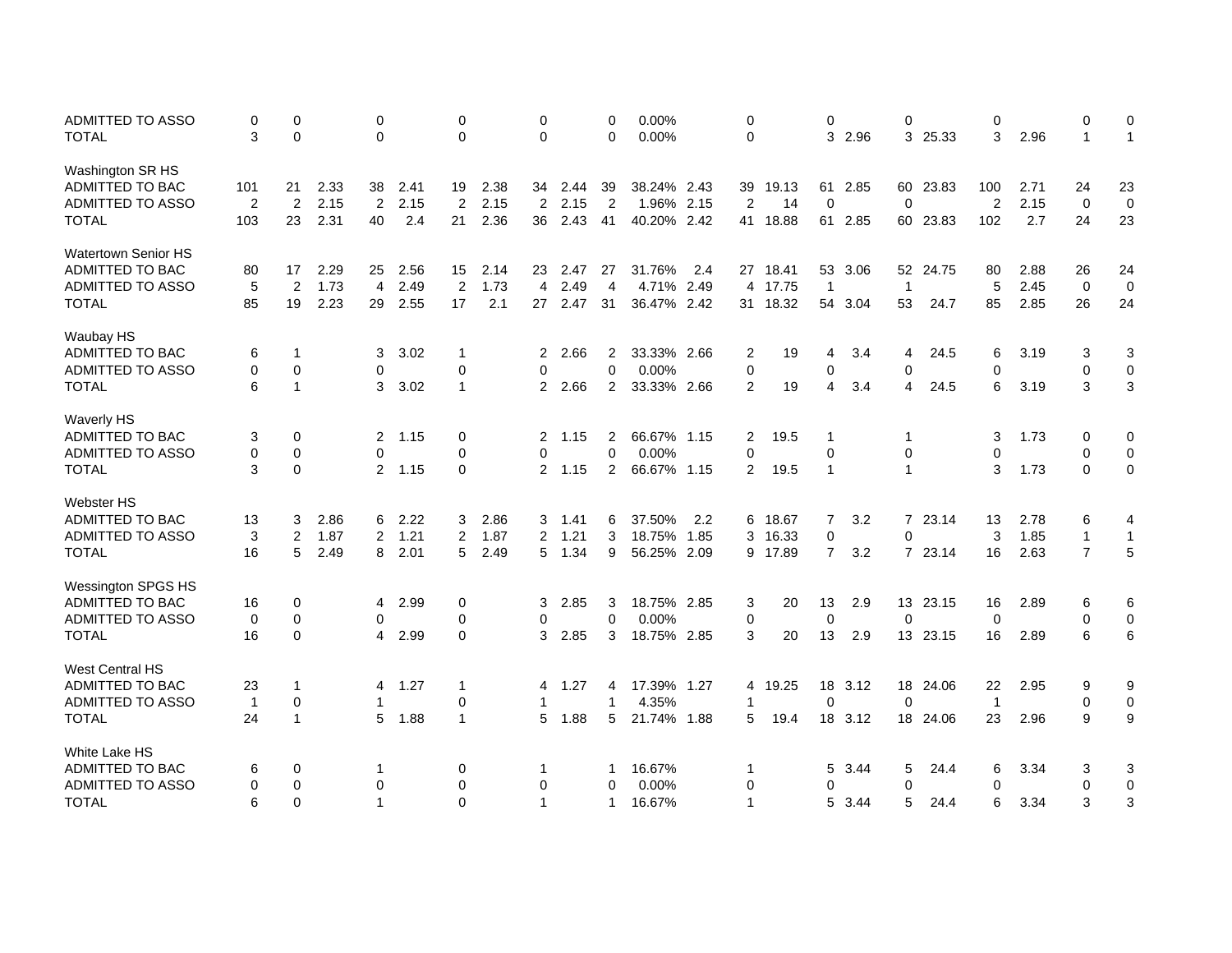| White River HS                          |                |                |      |                |         |             |      |                |          |                |             |      |                |            |                 |         |                |            |                |      |              |              |
|-----------------------------------------|----------------|----------------|------|----------------|---------|-------------|------|----------------|----------|----------------|-------------|------|----------------|------------|-----------------|---------|----------------|------------|----------------|------|--------------|--------------|
| <b>ADMITTED TO BAC</b>                  | 5              | 2              | 1.64 | 3              | 1.37    | 2           | 1.64 | 3              | 1.37     | 3              | 60.00% 1.37 |      | 3              | 17.67      | $\mathbf{2}$    | 3.08    | 2              | 27.5       | 5              | 2.33 |              | 1            |
| <b>ADMITTED TO ASSO</b>                 | $\mathbf 0$    | $\mathbf 0$    |      | 0              |         | $\Omega$    |      | 0              |          | $\Omega$       | 0.00%       |      | $\Omega$       |            | 0               |         | 0              |            | 0              |      | 0            | $\mathbf 0$  |
| <b>TOTAL</b>                            | 5              | 2              | 1.64 | 3              | 1.37    | 2           | 1.64 | 3              | 1.37     | 3              | 60.00% 1.37 |      |                | 3 17.67    |                 | 2 3.08  | 2              | 27.5       | 5              | 2.33 | $\mathbf{1}$ | $\mathbf{1}$ |
| <b>Willow Lake HS</b>                   |                |                |      |                |         |             |      |                |          |                |             |      |                |            |                 |         |                |            |                |      |              |              |
| <b>ADMITTED TO BAC</b>                  | 7              | $\mathbf 0$    |      | 0              |         | 0           |      | 0              |          | 0              | 0.00%       |      | 0              |            | $7^{\circ}$     | 3.43    |                | 7 26.86    | 7              | 3.43 | 6            | 5            |
| <b>ADMITTED TO ASSO</b>                 | 0              | $\mathbf 0$    |      | 0              |         | 0           |      | 0              |          | 0              | 0.00%       |      | 0              |            | 0               |         | $\mathbf 0$    |            | $\mathbf 0$    |      | $\mathbf 0$  | 0            |
| <b>TOTAL</b>                            | $\overline{7}$ | $\mathbf 0$    |      | $\Omega$       |         | $\Omega$    |      | $\Omega$       |          | $\Omega$       | 0.00%       |      | $\mathbf 0$    |            | $\overline{7}$  | 3.43    | $\overline{7}$ | 26.86      | $\overline{7}$ | 3.43 | 6            | 5            |
| <b>Wilmot HS</b>                        |                |                |      |                |         |             |      |                |          |                |             |      |                |            |                 |         |                |            |                |      |              |              |
| ADMITTED TO BAC                         | 14             | 3              | 1.84 | $\overline{2}$ | 0.81    | 3           | 1.84 | $2^{\circ}$    | 0.81     | 4              | 28.57% 1.67 |      |                | 4 18.25    |                 | 10 3.04 | 10             | 23.9       | 14             | 2.78 | 3            | 3            |
| <b>ADMITTED TO ASSO</b>                 | 0              | $\mathbf 0$    |      | 0              |         | 0           |      | 0              |          | $\Omega$       | 0.00%       |      | $\mathbf 0$    |            | $\mathbf 0$     |         | $\mathbf 0$    |            | $\mathbf 0$    |      | 0            | $\pmb{0}$    |
| <b>TOTAL</b>                            | 14             | 3              | 1.84 | $\overline{2}$ | 0.81    | 3           | 1.84 | $\mathbf{2}$   | 0.81     | 4              | 28.57% 1.67 |      | 4              | 18.25      | 10 <sup>°</sup> | 3.04    | 10             | 23.9       | 14             | 2.78 | 3            | 3            |
| Winner HS                               |                |                |      |                |         |             |      |                |          |                |             |      |                |            |                 |         |                |            |                |      |              |              |
| <b>ADMITTED TO BAC</b>                  | 31             | 3              | 2.91 | 5              | 2.21    | 3           | 2.91 | 4              | 2.19     | 6              | 19.35% 2.61 |      | 6              | 19.33      | 24              | 2.97    | 24             | 25.04      | 30             | 2.91 | 14           | 14           |
| ADMITTED TO ASSO                        | $\mathbf 1$    | $\mathbf 0$    |      |                |         | $\mathbf 0$ |      | 1              |          | 1              | 3.23%       |      | -1             |            | 0               |         | $\mathbf 0$    |            | $\overline{1}$ |      | 0            | $\mathbf 0$  |
| <b>TOTAL</b>                            | 32             | 3              | 2.91 | 6              | 2.15    | 3           | 2.91 | 5              | 2.11     | $\overline{7}$ | 22.58% 2.53 |      | $\overline{7}$ | 18.86      | 24              | 2.97    |                | 24 25.04   | 31             | 2.89 | 14           | 14           |
| <b>Wolsey HS</b>                        |                |                |      |                |         |             |      |                |          |                |             |      |                |            |                 |         |                |            |                |      |              |              |
| ADMITTED TO BAC                         | 3              | 0              |      | -1             |         | 0           |      | 1              |          | 1              | 33.33%      |      | -1             |            | 2               | 2.66    | 2              | 19.5       | 3              | 2.35 | -1           | 1            |
| <b>ADMITTED TO ASSO</b>                 | 0              | 0              |      | 0              |         | 0           |      | 0              |          | 0              | 0.00%       |      | 0              |            | 0               |         | $\mathbf 0$    |            | 0              |      | 0            | 0            |
| <b>TOTAL</b>                            | 3              | $\mathbf 0$    |      |                |         | $\Omega$    |      | 1              |          | 1              | 33.33%      |      | $\mathbf{1}$   |            | $\overline{2}$  | 2.66    | 2              | 19.5       | 3              | 2.35 | $\mathbf{1}$ | $\mathbf{1}$ |
|                                         |                |                |      |                |         |             |      |                |          |                |             |      |                |            |                 |         |                |            |                |      |              |              |
| Woonsocket HS<br><b>ADMITTED TO BAC</b> |                |                |      |                |         |             |      |                |          |                |             |      |                |            |                 |         |                |            |                |      |              |              |
|                                         | 11             | 2              | 2.71 | 3              | 2.93    | 2           | 2.71 | 2              | 3.09     | 3              | 27.27% 2.93 |      | 3              | 18.33      | 8               | 3.35    | 8              | 24         | 11             | 3.25 | 3            | 3            |
| ADMITTED TO ASSO                        | 0              | $\mathbf 0$    |      | 0              |         | 0           |      | 0              |          | 0              | 0.00%       |      | 0              |            | 0               |         | $\mathbf 0$    |            | $\mathbf 0$    |      | $\mathbf 0$  | $\mathbf 0$  |
| <b>TOTAL</b>                            | 11             | $\overline{2}$ | 2.71 | 3              | 2.93    | 2           | 2.71 | $\overline{2}$ | 3.09     | 3              | 27.27% 2.93 |      | 3              | 18.33      | 8               | 3.35    | 8              | 24         | 11             | 3.25 | 3            | 3            |
| Yankton HS                              |                |                |      |                |         |             |      |                |          |                |             |      |                |            |                 |         |                |            |                |      |              |              |
| <b>ADMITTED TO BAC</b>                  | 55             | 9              | 1.52 | 17             | 1.97    | 9           | 1.52 | 17             | 1.85     | 19             | 33.93%      | 1.8  | 19             | 18.16      | 36              | 2.88    | 36             | 23.86      | 55             | 2.6  | 8            | 7            |
| <b>ADMITTED TO ASSO</b>                 | $\mathbf{1}$   | $\mathbf 0$    |      | $\mathbf 0$    |         | 0           |      | $\mathbf 0$    |          | $\mathbf{0}$   | 0.00%       |      | $\Omega$       |            | 1               |         | $\mathbf{1}$   |            | $\overline{1}$ |      | $\mathbf 1$  | $\mathbf{1}$ |
| <b>TOTAL</b>                            | 56             | 9              | 1.52 |                | 17 1.97 | 9           | 1.52 | 17             | 1.85     | 19             | 33.93%      | 1.8  |                | 19 18.16   | 37              | 2.89    |                | 37 23.78   | 56             | 2.62 | 9            | 8            |
| SOUTH DAKOTA HS                         |                |                |      |                |         |             |      |                |          |                |             |      |                |            |                 |         |                |            |                |      |              |              |
| <b>ADMITTED TO BAC</b>                  | 2746           | 419            | 2.15 | 743            | 2.26    | 365         | 2.16 | 725            | 2.28 866 |                | 30.36% 2.28 |      | 863            | 18.94 1852 |                 | 2.92    |                | 1844 24.11 | 2718           | 2.75 | 708          | 664          |
| <b>ADMITTED TO ASSO</b>                 | 138            | 60             | 1.64 | 109            | 1.8     | 56          | 1.62 | 103            | 1.81 110 |                | 3.86%       | 1.81 | 109            | 17.53      | 24              | 2.58    |                | 24 21.63   | 134            | 1.99 | 6            | 5            |
| <b>TOTAL</b>                            | 2884           | 479            | 2.1  | 852            | 2.21    | 421         | 2.1  | 828            | 2.23 976 |                | 34.22%      | 2.23 | 972            | 18.78 1876 |                 | 2.92    |                | 1868 24.07 | 2852           | 2.73 | 714          | 669          |
|                                         |                |                |      |                |         |             |      |                |          |                |             |      |                |            |                 |         |                |            |                |      |              |              |

NOTE:

LEAST 12 HOURS. 1. THE REPORT INCLUDES 2003 SOUTH DAKOTA HIGH SCHOOL GRADUATES WHO ENTERED REGENTAL INSTITUTIONS FALL 2003 AND ENROLLED AT